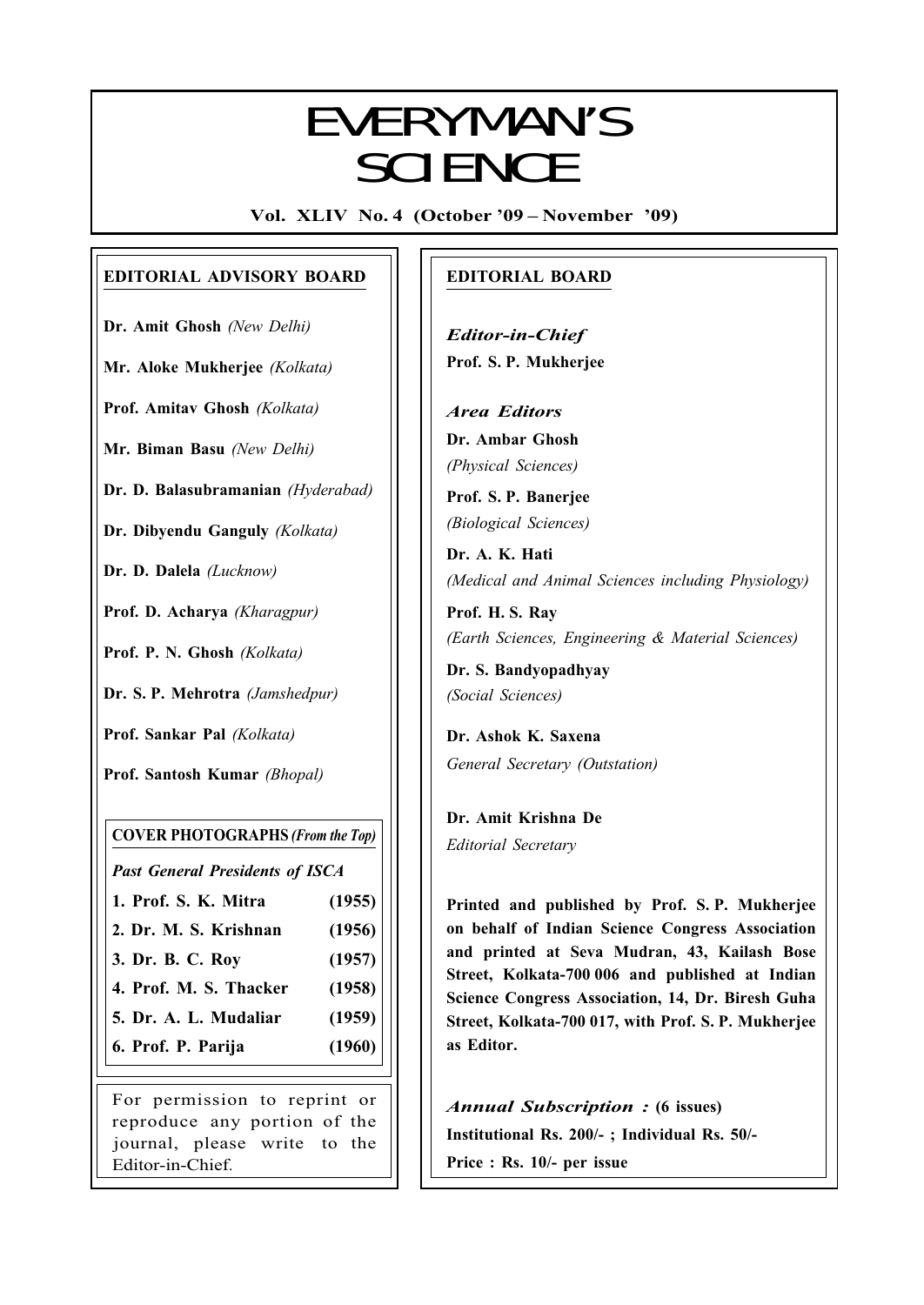# CONTENTS

Everyman's Science VOL. XLIV NO. 4, Oct. — Nov. '09

| <b>EDITORIAL:</b>                                       | 207 |
|---------------------------------------------------------|-----|
| <b>ARTICLES:</b>                                        |     |
| Presidential Address: Grammar of Scientific Development |     |
| M. S Thacker                                            | 210 |
| <b>Stem Cell Therapy: Problems and Prospects</b>        |     |
| K. P. Agrawal                                           | 218 |
| Earth's Magnetic Field and Polarity Reversal            |     |
| Laxmi Shivehwari & H. N. Sinha                          | 224 |
| <b>Superabsorbent Polymers-A Boon</b>                   |     |
| Suman Katiyar                                           | 227 |
| Hazard Effects of Excess Zinc in Diet-A Trace Mineral   |     |
| K. Birla Singh & S. K. Taneja                           | 230 |
| The Impact of Climate Change                            |     |
| M. Kamboj & R. Khare                                    | 234 |
| <b>Cholera: Some Clinical and Biochemical Aspects</b>   |     |
| Aryadeep Roy Choudhury                                  | 240 |
| <b>Ecological Backlashes of Wetland Destruction</b>     |     |
| Shashi & Anil K. Dwivedi                                | 247 |
| <b>SOMETHING TO THINK ABOUT</b>                         |     |
| What Choice does the Female has about her Offspring?    |     |
| Hem Shanker Ray                                         | 250 |
| <b>KNOW THY INSTITUTIONS</b>                            | 252 |
| <b>CONFERENCES / MEETINGS / SYMPOSIA / SEMINARS</b>     | 255 |
| <b>S &amp; T ACROSS THE WORLD</b>                       | 256 |
| <b>ANSWERS TO "DO YOU KNOW"?</b>                        | 257 |
|                                                         |     |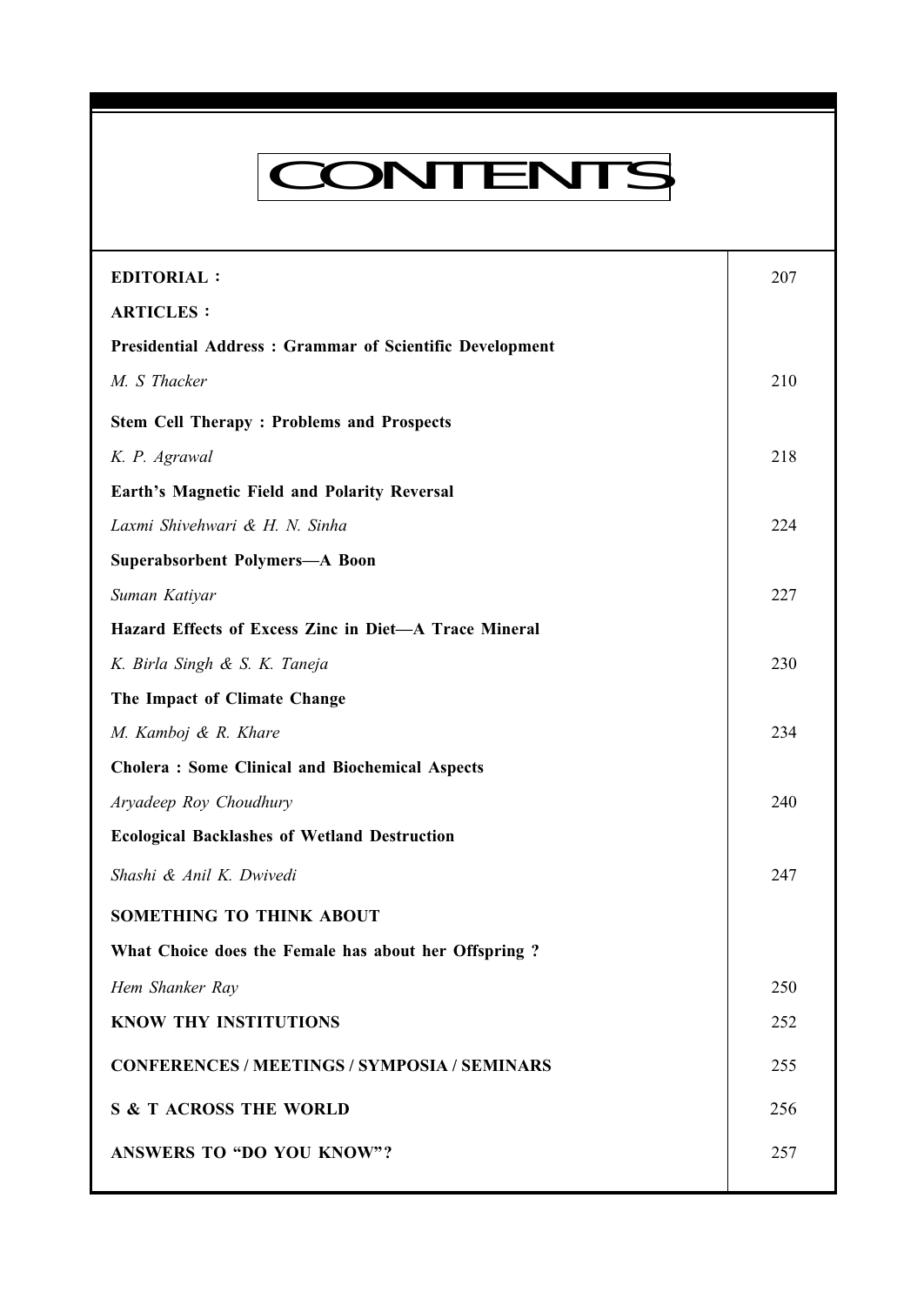# EDITORIAL

#### WHY DO PEOPLE COOPERATE ?

We will discuss this question in some detail and what follows has been largely inspired by an interesting write-up by Elizabeth Pennisi in a recent issue of Science (4 sept. 2009, Vol. 325.)

That our society stands on cooperation amongst individuals for mutual benefit is well known. Often it is a case of reciprocal altruism. (You scratch my back and I scratch yours). Yet there are many puzzling facts. Some of these and the possible answers are discussed.

- When two monkeys groom each other, no doubt it is pleasurable for the one groomed. Yet scientific studies through probes, implanted in the brains, have shown that actually the groomer benefits more as his brain signals release far more feel good chemicals in his body by cooperating.
- A person with reputation about helping others gets help from others more readily. People like to cooperate with helpful persons without the aim of an immediate gain. Moreover, they themselves may not have received help from the person of reputation. Obviously, this is explained by our innate desire to be associated with do-gooders, unconsciously to aquire some merit.
- As is well known, workers in our industry cooperate well with the management if they are paid well. However, often the cooperation extended exceeds what is solely expected based on self-interest.

Amongst the workers there is a feel good feeling if they are paid fairly and they respond very positively. On the other hand, the perception of an unfair pay may generate hostility beyond what is rational, the dissatisfaction is disproportionate. However, the perception of fairness is subjective and this can be influenced by factors other than pay.

● Some people help strangers and cooperate with them in their hour of need even though there may be no question of reciprocal behaviour.

Altruistic behaviour may be intrinsic, individuals being conditioned by the society to value honour, pride and self interest.

● The sacrifice of soldiers in battles is an example of extreme cooperation in affairs of the state. The answer to why one will fight to death is not an easy one. The reasons will include struggle for a cause, love of something, hatred against the enemy, revenge or simply the habit of obeying a command.

A very senior general of the army once explained to me that, at least in the Indian army, love of the motherland is not the first cause, nor the hatred for the enemy. The first thing that overrides everything else is the solider's desire to keep up his reputation in his family and community. His pride in his battalion and loyalty to the commanding officer come next. In the Indian army the tradition of regiments based on caste, region and ethnicity is a time-tested one.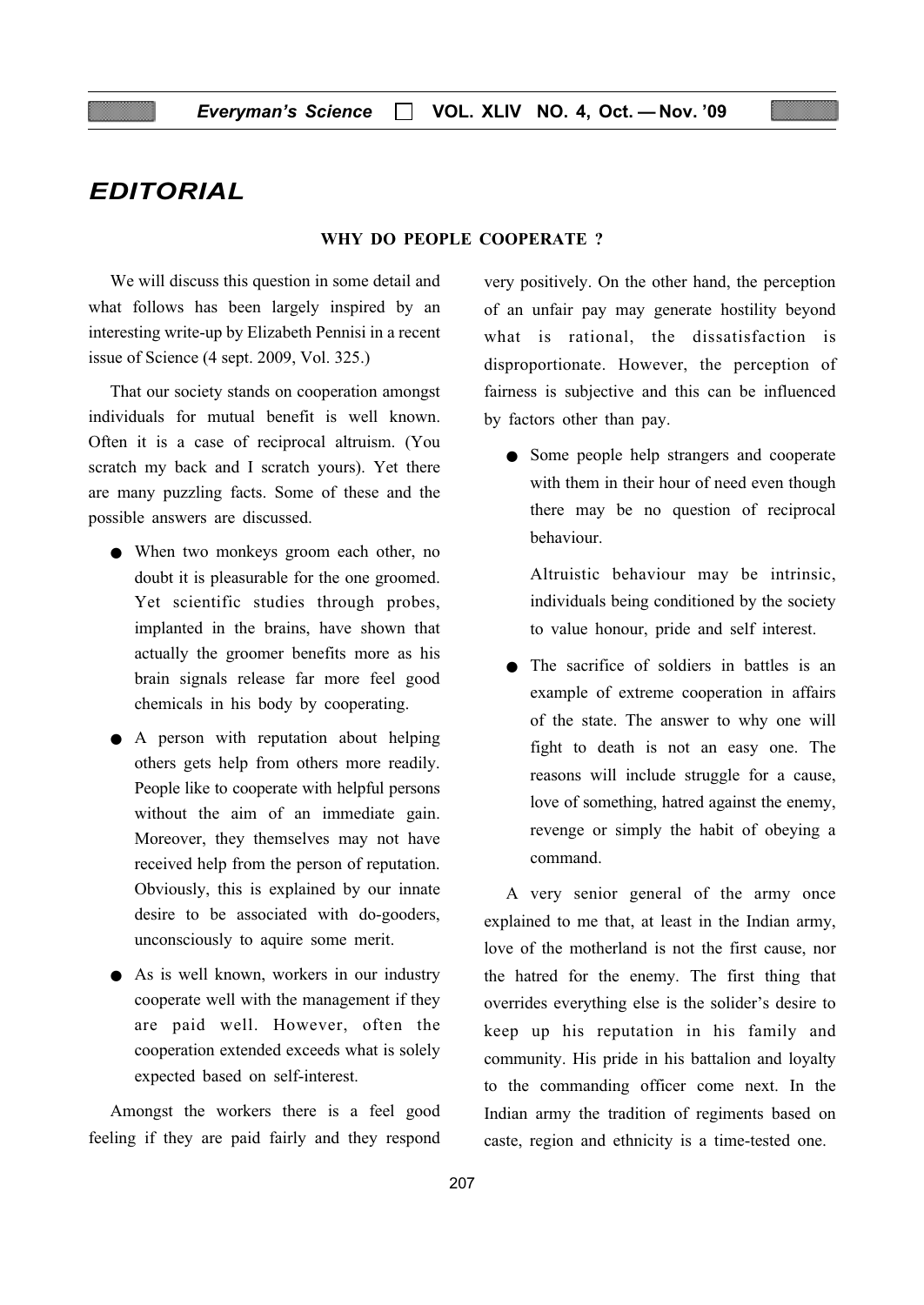The terrorists out on suicide missions also cooperate with their masters. Obviously they are brainwashed to believe that their mission is noble and there are big rewards waiting for them in afterlife. Those who are trained to kill may not have the emotional feelings like ordinary persons when they take lives and destroy things.

● In every society there are always cheaters who are only for themselves, they will not help others. Thus many students, even class toppers, will not share their books and class notes and some even hide library books so that others cannot find them.

Normally, the number of such cheaters is kept in check. If unchecked the society falls apart.

- It has been established that punishments are generally not very effective in elimination of cheaters and deviants. In fact, those punished can well become serial offenders, a kind of hardened criminals. Punishments may worsen the situation by escalating interpersonal conflicts. Yet the dilemma remains that if there are no exemplary punishments then fear of punishment also disappears as is evident today amongst highly placed people. The fear of court martial in the army for quitters who do not obey to cooperate in operations is effective because punishment is quick and this means loss of face.
- Cooperation and sacrifice are rampant in nature and there are numerous examples amongst the so-called lower animals and

even microbes. Thus there must be something genetic and instinctive that goes beyond conscious decision making.

Groups that enjoy more cooperation within have better chance of survival and reproduction. So cooperation became essential in evolution. Mutants do produce cheaters but as mentioned previously, the cooperating members keep the cheaters in check.

- Charles Darwin had found difficulty in explaining why a worker bee would labour for the good of the colony even though its efforts do not lead to its own reproduction. They are genetically programmed to cooperate in large numbers to do what individuals can never do. Lions hunt in packs and so do criminals, in such cases with some intelligence, of course.
- Darwin had observed that selection might favour families whose members were more cooperative, even though some deviants i.e. cheaters may enjoy an edge over others through aquiring benefits without making sacrifices or spending energy for others. Deviants threaten stability and are often firmly dealt with.
- Cooperation is enhanced amongst members of a family. There is a theory that says that one's relatives, progeny share some of one's genes. This implities that relatedness enhances chance of cooperation. This mind of bonding is strong amongst animals and this may also explain ethnic bonding where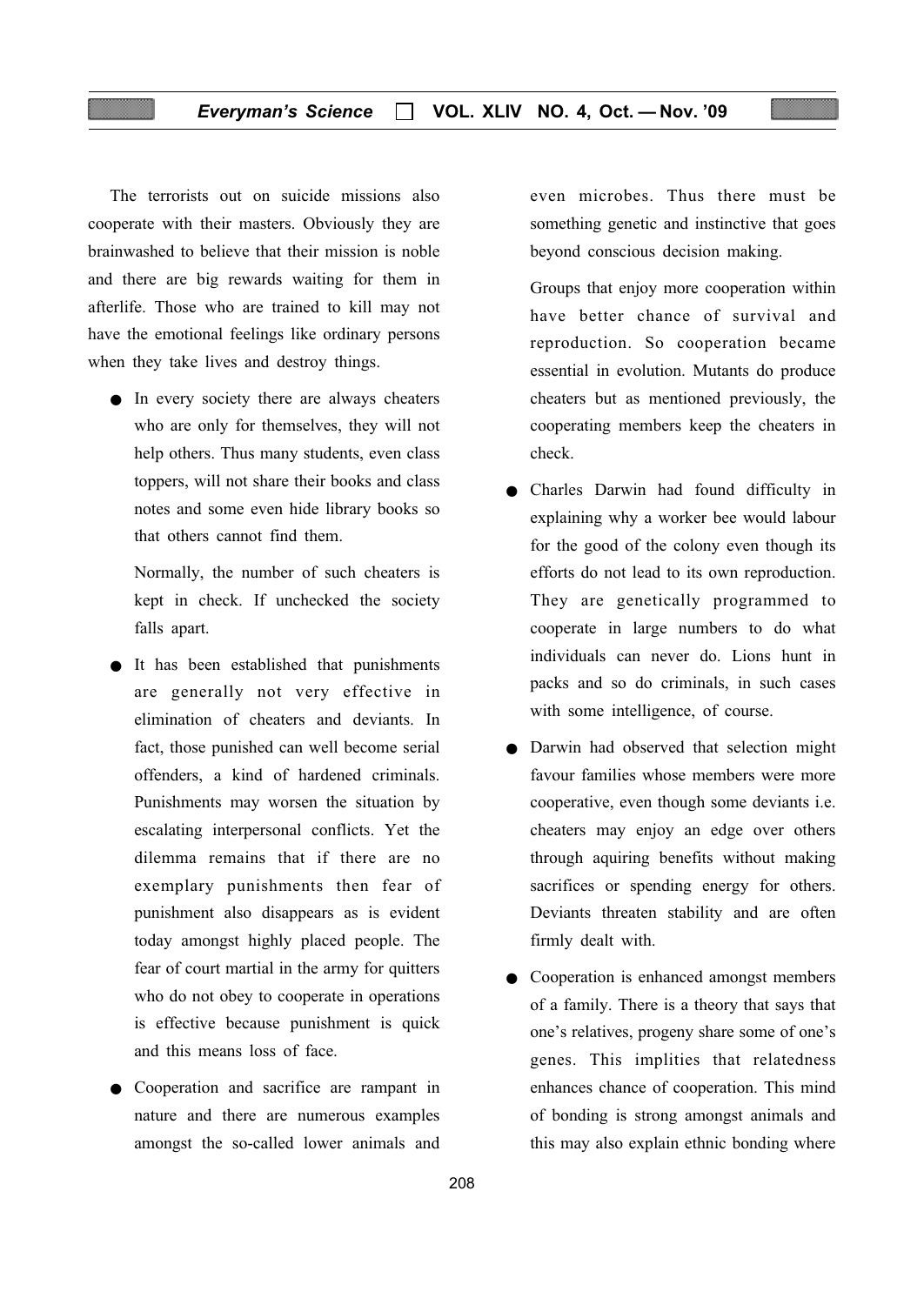kinship drives cooperative behaviour. The Arabs have a saying, 'I against my brother, my brother and I against the cousin, the cousin, my brother and I against everybody else'.

This theory however, does not explain why humans often cooperate with a non-relative or even a stronger who has nothing to give in return.

● Like in everything else, there are aberrations in matters of cooperation. We have earlier

mentioned cheaters. Then there are some who compel others to cooperate when they operate. In the other extreme there are a few who extend generous help and cooperation but prefer to remain anonymous refusing to receive any rewards. Contrary to this, sadly there are people who corner undue rewards for 'services rendered' when actually some other persons have done the work. Those are the real cheaters.

#### Hem Shanker Ray

"It is not enough to have a good mind. One must use it well." —Descartes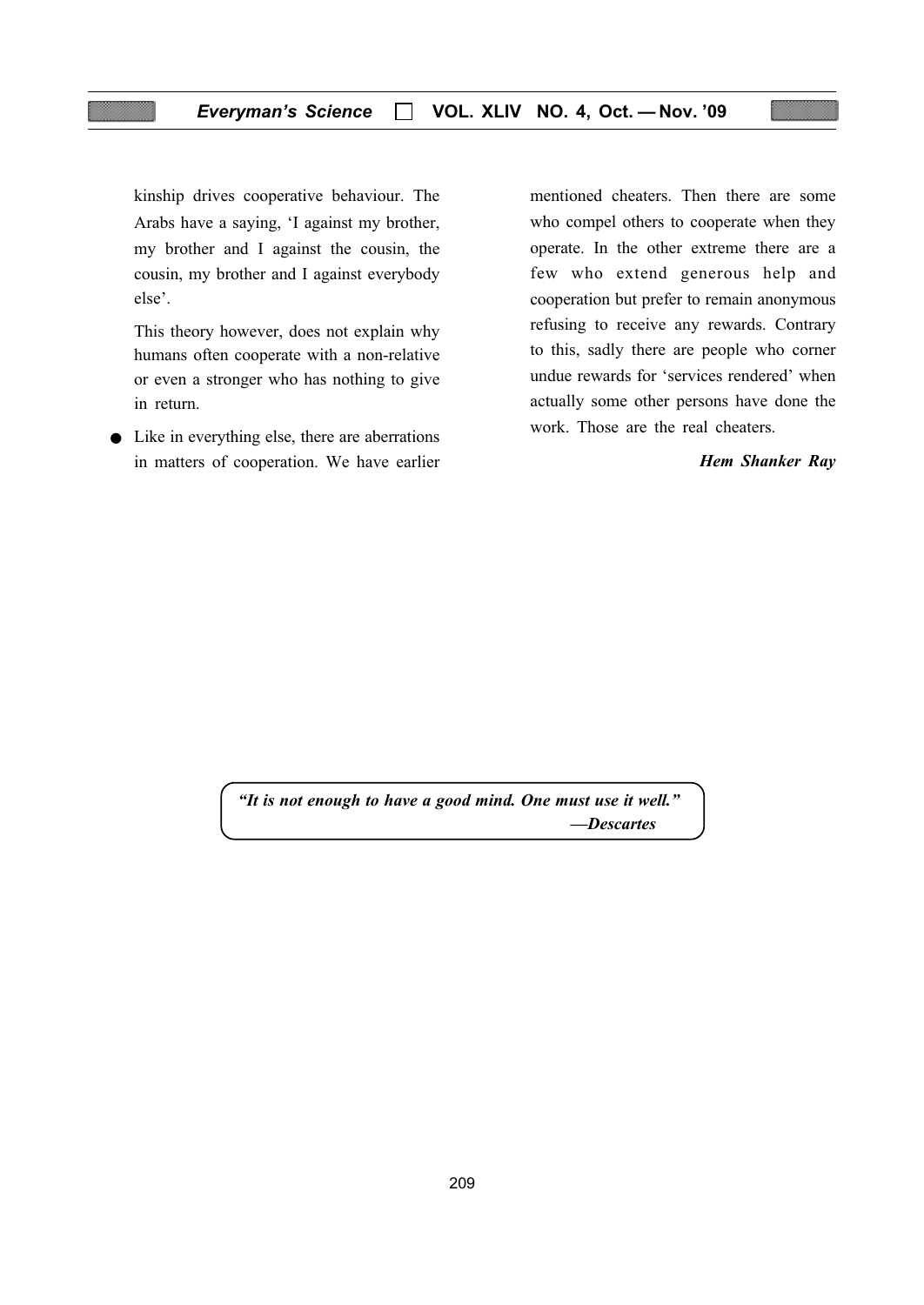# PRESIDENTIAL ADDRESS

# GRAMMAR OF SCIENTIFIC DEVELOPMENT

PROF. M. S. THACKER\* B. SC. (ENG.), D. SC. (HON.), M. I. EE. (LOND.), M. I. E. (IND.), M. INST. F. (LOND.), M. I. M. (LOND.), M. IND.– I. M., M. ELEC. CHEM-S., A. M. I. R. E., F. AM. I. E. E., F. A. AS., F. N. I.

The convention, that the President of the Indian Science Congress should address the annual gathering of scientists, enjoins me to stand before you this afternoon, but while conventionally, the President elects to speak on a specialized field of Science or technology, with which he is intimately associated, I propose to make a departure and address you on a subject which is not connected with my expertise, but which concerns us all and, at the same time, is in conformity with the main objective of the Association, namely, "to advance and promote the cause of Science in India". I felt, and I felt strongly, that an opportunity such as this should be utilized for sharing with you my thoughts and musings, my dreams and hopes, on the basic requirements for the advancement of Science as a whole. I am convinced that without addressing ourselves to what I may call the "grammar" of scientific development, our progress can at best be halting and our achivements, of a routine character.

It would be trite to say, today, in plan-conscious India, when the nation's endeavours are canalised to raise productivity and through it, the standard of living of the people, that the advancement of Science and technology is a dire necessity. I am not a believer in slogans, but I cannot help giving expression to my conviction that without an abundance of Science and technology and without establishing them on self-perpetuating and exponentially expanding basis, I see little hope of progress. This may sound strong, but the writing on the wall is clear, thanks to the stupendous and far-reaching developments in nuclear fission and fusion and artificial earth satellites. We can ignore Science and technology only at our peril.

What are our responsibilities, then, as scientists in the promotion and advancement of the cause of Science in India ? We have been endeavouring, particularly since Independence, to expand facilities for teaching and research in Science and technology, and while we have achieved during one decade much more than in many previous decades, I may be pardoned if I feel impatient and say that we have not done enough. The problems before us are many and the need for solving them is urgent. In the context of the developments which are taking place in other countries, our attempts appear to be feeble. If we have to make progress, the "climate" for Science and technology must be made much more propitious, much more responsive, much more encouraging, and in this matter all of us have a responsibility.

From the vantage point of mid-twentieth century, we may take a peep into history to learn the nature of the causes which operated inexorably through the various epochs to give Science and technology the dominant position they have come to occupy today. History teaches us that Science and society

General President, Forty-fifth Indian Science Congress held during January, 1958 at Madras.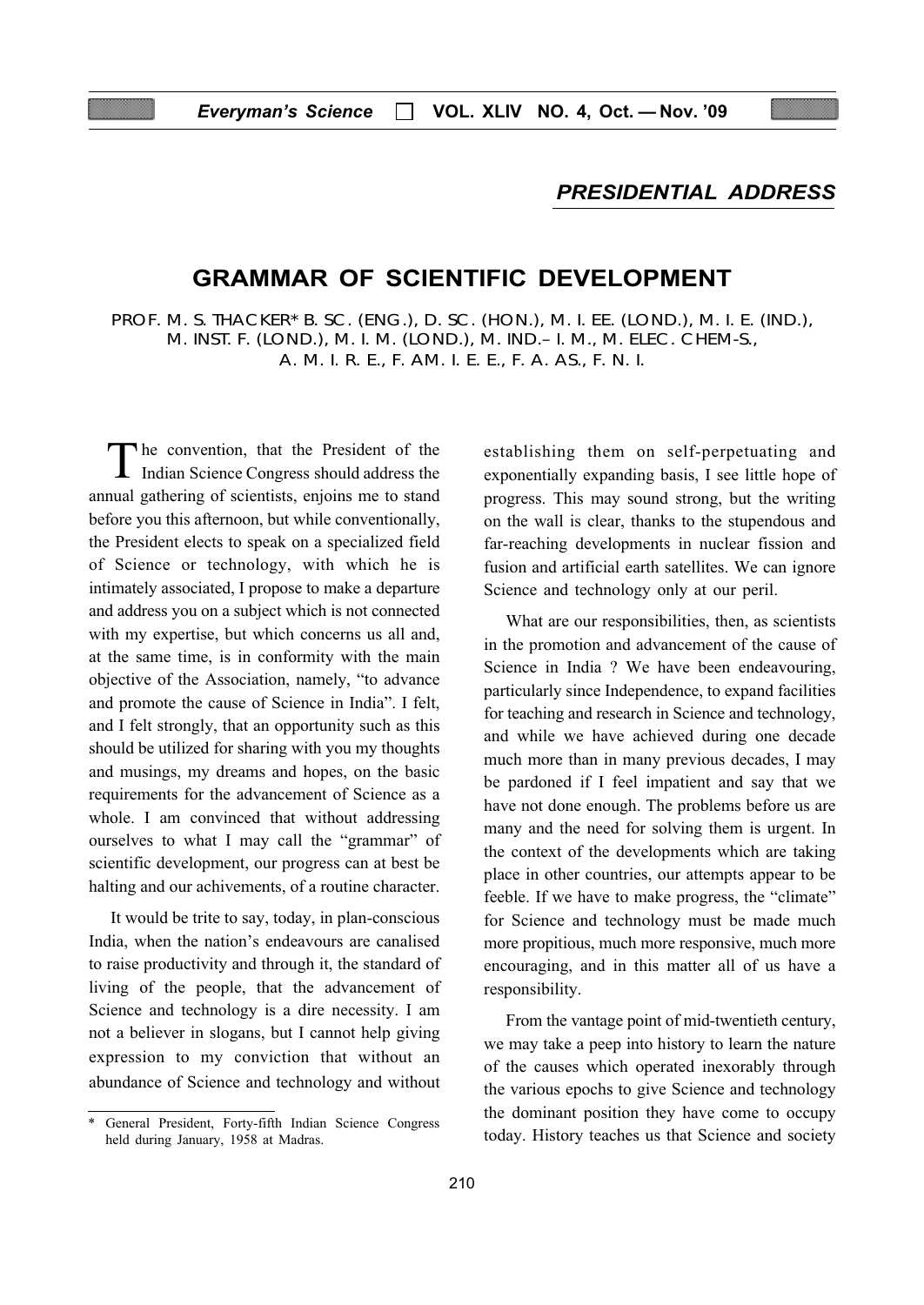inevitably act and react on each other with consequences to both. While the impact of Science has always been to revolutionze the conditions and conventions of society, the latter tends to resist the changes Science has progressed in those periods of history, and in those geographical areas, where society has not only acquiesced in, but has actually encouraged Science and its applications. While there is a prodigious amount of literature, including fiction, on the impact of Science on society, comparatively little appears to have been written on the role of society in the evolution of Science. Most historians of Science take Science as the main theme for exposition and everything else as secondary consequences flowing from discoveries, but such treatment does not permit the examination of the social background which made possible the great developments which have made the present, the Age of Science and Technology.

Science came into existence at a comparatively late stage in man's history, long after religion, long after man had adapted himself to community living, and only after he had outgrown the anti-scientific tendencies and inherently false approaches of primitive cultures. It developed independently of the useful arts, but only after the social organization had created a class of thinkers with sufficient leisure and intellectual curiosity to inquire into and understand the world of Nature. The great founders of Science sought intellectual satisfaction and no more, only theoretical, contemplative weltanschauung. Practical applications of knowledge were not their concern. This disinterested desire "to know, to understand" has continued to be the main impulse actuating scientists in their discoveries from the ancient period down to the present day. It is stated that one of the rare occasions when Newton laughed was when a friend, to whom he had lent a copy of Euclid's Elements asked him of what use or benefit in life the study of the book would be !

The possibilities of applying the method of scientific deduction for practical ends were recognized and demonstrated even in the heyday of Greek civilization, as for instance, by Archimedes, although they were not extolled or made much of by the scientists themselves. We know, on the authority of Virgil, that the seed of technology was sown at a comparatively early period of history. Due to the paucity of records in the pre-printing age, a proper appraisal of the developments in the earlier periods has not been possible. The social environment from the time of the Italic Renaissance onwards became favourable for technological adventures in Europe, and great writers of the period acclaimed the importance of discoveries and inventions. It was during the Renaissance period that people in Europe threw off the yoke of Middle Ages and the restraining bonds of theology. The French Revolution, found use for physicists and chemists and the New Republic "hired" them for systematizing weights and measures. In the age of the Industrial Revolution, the rule of arioscracy bowed down before the rise of the middle class. The practical applications of Science gained emphasis over the disinterested pursuit of knowledge and social support for Science became available. The rise of capitalist industrialism created a demand for inventions and the secuarl universities which came into existence gave a dominant place to Science teaching and scientific research. The potentialities of Science for catering to the material comforts of man came to be deliberately explored.

The march of civilization in the West since the nineteenth century has become inevitably bound with progress in technology. The tools and instruments which technology designed and fashioned are employed for probing more penetratingly into the realms of Nature ; thus helped, scientific research has been producing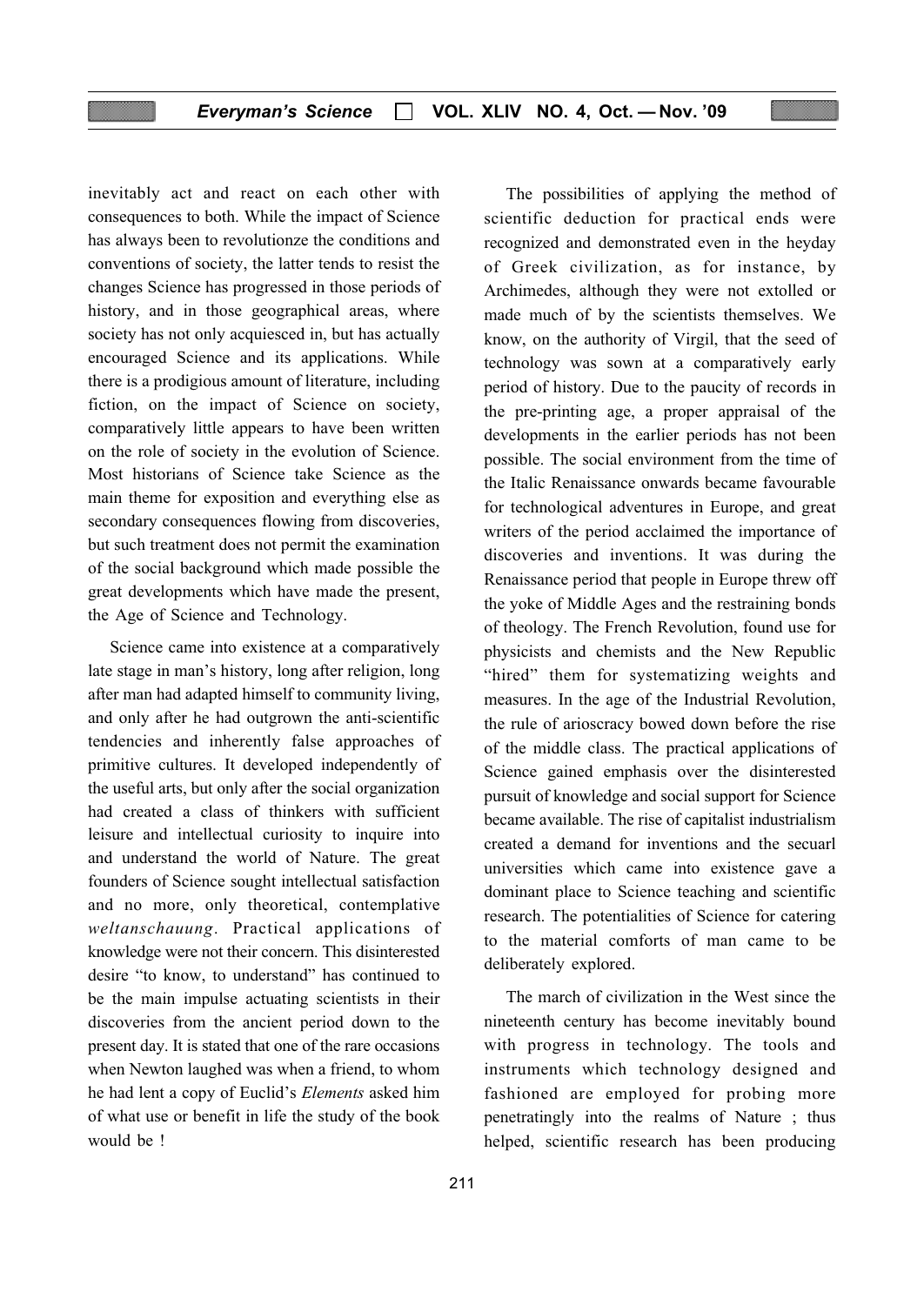results which technology utilizes to advance material civilization. Marching in step, and in resonance, Science and technology have ventured into new horizones producing marvels of human ingenuity. The pace of development is so quick, that it has become difficult for any scientist to keep track of advances even in his own limited field. Discoveries of today become the nucleus of a new Science of tomorrow. The two world wars provided proving grounds for technological creations, and the world witnessed with surprise and dismay, the powers which Science and technology have unleashed ; they demonstrated, at the same time, in a most eloquent way, the possibilities of Science for achieving peace and plenty and for making man's life rich and meaningful.

Science has emerged as a carrier of a new socialism, realistic in emphasis and rationalist in aim. In an astonishingly short period it has brought radical changes in the patterns of industry and in the organization of Science itself. The scale of scientific and industrial activity outgrew, long ago, the social institutions which gave rise to the Industrial Revolution. Research has come to be recognized as an industrial asset, and invention as an occupation of professionals. Laboratory research has found new meaning and new purpose.

It is not my intention today to discuss the implications of the achievements of Science and technology in Western countries ; my purpose is rather to emphasize that social awareness and social support have determined the progress and direction of Science. If history has a lesson, it is this : everything that sustains and progresses comes as an upsurge from within, not as a result of something imported or invited, from without. Nothing sustains unless it is of the people and by the people.

#### The Present Position

We started with the premise, which in the context of the present situation has the status of an axiom, that the rapid advancement of Science and technology is a pre-requisite for the development of the nation's material resources and economic welfare. We have emphasized the lesson of history that such advancement can come only when the effort of scientists are backed by social support. On our innate ability to achieve results there can be no doubt ; we are endowed with an abundance of nature resources and we have a rich wealth of human talent ; we have the tradition for objective inquiry and acquisition of knowledge. Where we have lagged behind is in the application of knowledge to useful arts, and the establishment, through such application, of industrial production on a continuously progressive basis. While nothing is to be gained by deploring past neglect, the awareness it has engendered should spur us to action and promote Science and technology boldly and with determination.

The need for improving industrial productivity has always existed ; it has now acquired urgency. We have hitherto sought inspiration from outside. We have imported plant and machinery, knowhow and expert assistance. Perhaps this has been necessary in the circumstances. The result has been that the larger mechanized industries of India are, by and large, those which have been developed in other countries. Those based on indigenous inventions are few and far between. In the context of the new socialistic trends which permeate western technology, a liberal amount of assistance may be forthcoming. We, no doubt, seek knowledge, wisdom and friendship from whatever source they are to be had, but like the bee gathering nectar from whichever flower it is available, and transforming it into honey which is entirely its own, we should adapt such assistance to our own needs and requirements, and evolve a pattern of industrialization which we can call our very own.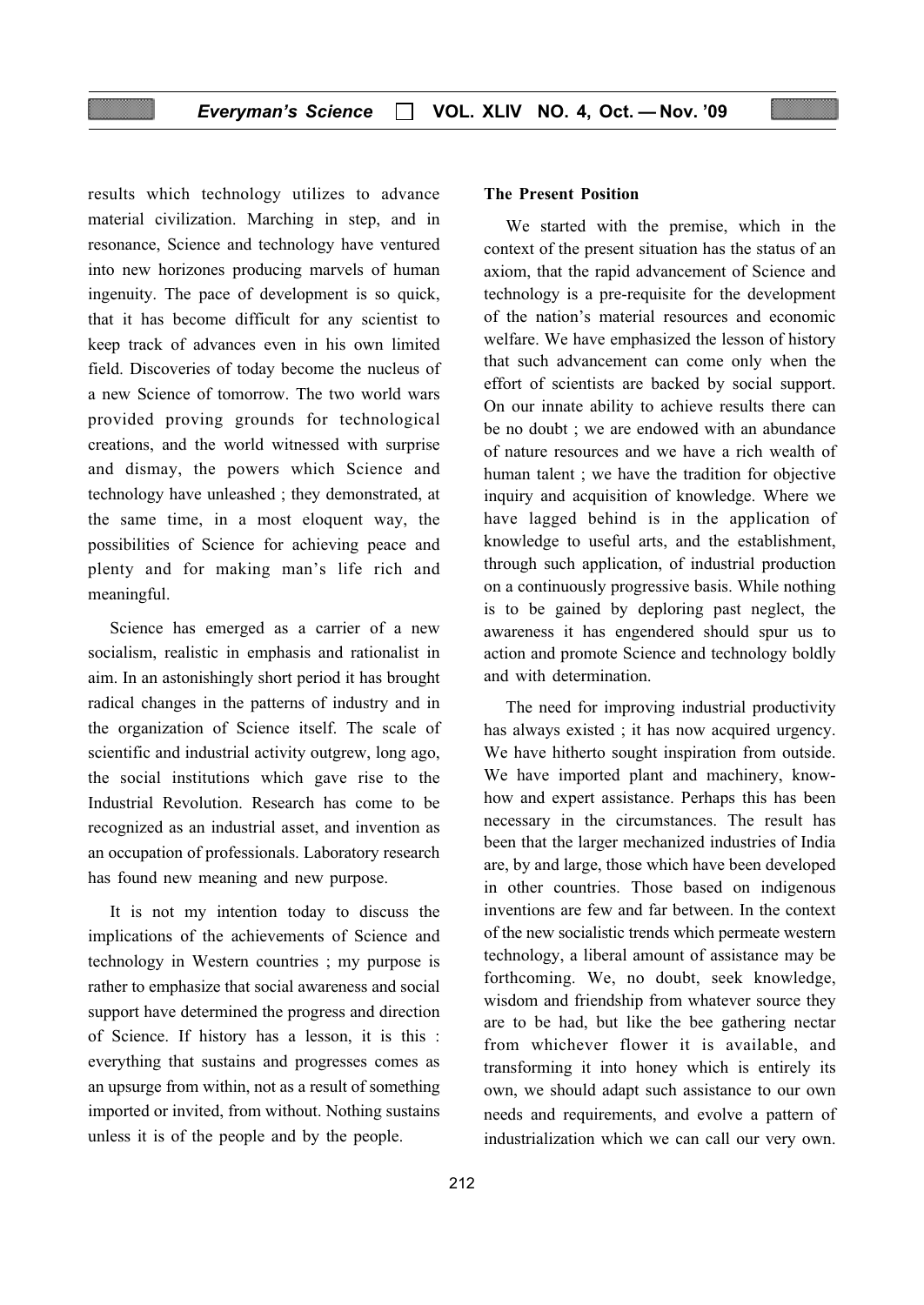This will be possible only if we succeed in developing Science and technology. Scientists and technologist have thus a responsibility, challenging but meaningful and with potentialities of a great achievement.

The contemporary scientific scene in India is one of considerable complexity. On the one hand, we are faced with a shortage of personnel with specialized skills and on the other, we are confronted with fragmention of Science and the need for liberalizing the education of the scientist so that he may combine knowledge with wisdom, expertise with vision. We are witnessing the peculiar spectacle of technical men being weaned away to other walks of life ; our universities and technological institutions are being depleted of their best teachers who find more gainful employment in Government departments and industrial establisments. Research results of proved value remain unutilized by industry, while the hunger for new processes and techniques continues unabated. All these may be signs of a fast developing techno-economy, but the problems are real and we shall be open to the charge, by posterity, of indecision and pusillanimity if we do not find satisfying solutions for them expenditiously.

The systematic promotion of improvements in production—agricultural, industrial, or otherwise has created a continuously rising demand for the services of persons trained in a variety of skills and knowledge. While much has been done, and is being done, to train personnel, the real solution can emerge only when a serious effort is made to seek out all those who have the talent to profit by a scientific career. In a country richly endowed with human wealth, there can be no dearth of men and women gifted with curiosity and imbued with a passion for inquiry. The task is to stimulate these

human endowments wherever they lie latent. No systematic "talent search" appears to have been so far undertaken on a nation-wide scale. No effort has been made to tend and nourish the talents, abilities and aptitudes of the youth and kindle their enthusiasm to the delight of learning, at first hand, something new about Nature. It is time that we thought of enlisting new colleagues among the youth to help explore Science in its diverse aspects. Each one of us should undertake, in a spirit of dedication, the task of mobilizing the untapped resoures of the nation and guide the new recruits to the high adventure of discovery and invention.

The demand for personnel has outstripped the facilities available for training and has necessitated evaluation of our training programmes. We need an increasingly large number of teacher and scholars, research scientists and engineers, doctors and public health specialists and persons equipped to manage, lead and venture into new enterprises. The process of equipping large numbers of men and women to undertake tasks with knowledge, competence, intiative and enterprise is a matter of vital concern. The levels of accomplishment called for must be achieved with the resources we have. Our academic institutions and research organization must be husbanded with insight and imagination. We should initiate a system of interchange of scientists and specialists between universities and research laboratories on the one hand, and between these and industry on the other. I have, on many an occasion, emphasized the need for building up a system of exchange of personnel between organizations engaged in training and those concerned with utilizing personnel, not only for vitalising individual institutions, but in the overall interest of inducting a sense of urgency into our programmes and achieving the targets demanded by the realities of the situation.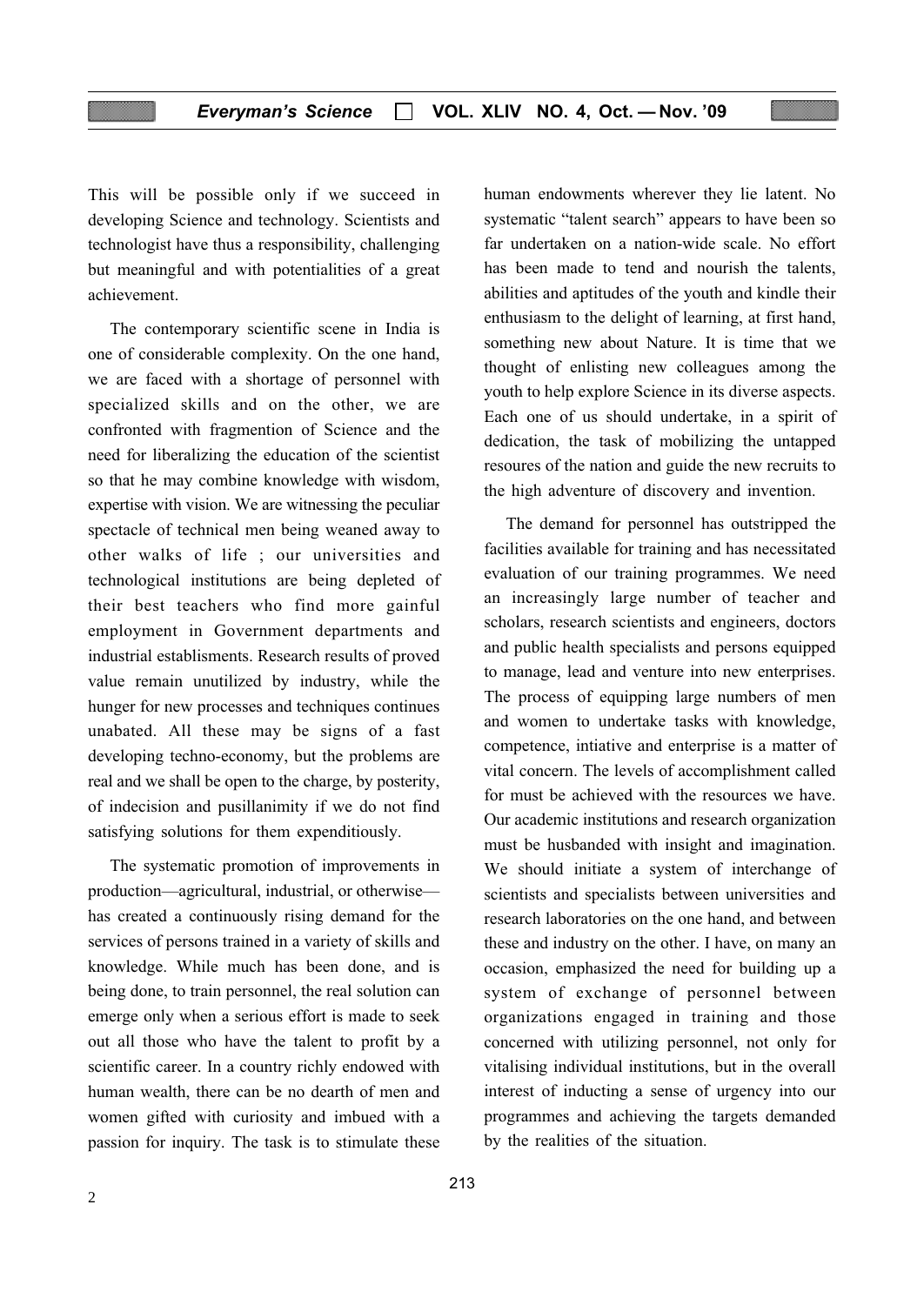The tempo of the requirement of scientific and technical personnel must be accelerated. This problem is urgent in the context of the dire need for the services of the all-too-scare specialists—be they scientists, engineers or technologists—in national reconstruction tasks, for which the demand is large and the supply limited. We must determine the pattern of their deployment which would yield results from the point of view of both immediate and future requirements. Several Indian students with brilliant academic records have received or are receiving advanced training in laboratories and institutions in India. A large number of our young men and women are at present undergoing specialized training in various countries abroad. The placement of such personnel is engaging our attention. But our administrative procedures must be considerably simplified so that such personnel may be absorbed in appropriate places as soon as their training is over.

We are also concerned with shortages which exist at the level of high intellectual talent. There cannot be enough talent at this level at any time, and shortags will always exist. A small percentage at this level would be in the genius category, and all that we can and ought to do is to create the "climate" under which geniuses uncover themselves.

I have often asked myself the question whether the conditions in which some of our able scientists are functioning are such as to get the best out of them. Too often we load the scientists with routine and other non-productive work. Our administrative machinery has not been designed to encourage just the "out-of-the-wayness" or "idiosyncracy" of the scientists, which distinguishes him from the ordinary man, and guided by procedures and precedents, it tends to bring scientists and others into a common rigid steel frame. It is well to remember that scientists are not just the ordinary run of people. They are not normal, in the sense

that they seek to do things which are out-of-theordinary and it is precisely such adventures that are rewarding. Administrative procedures, which perhaps are necessary elsewhere, may prove too cumbersome to the creative genius of the scientists.

Administration should recognize and respect the interests of scientists and permit them to explore the areas in which their talents lie. As Dr. Conant, President of Harvard, observed sometime ago, there is only one proved method of getting results in scientific research : picking men of ability, backing them heavily, and giving them freedom to pursue whatever path appears to them most promising. Science is a delicate plant, exacting in its demands and can thrive only in the warmth of encouragement and deference. Wise administration can go a long way, a very long way, in providing conditions which would enable scientists to give off their best to the nation.

Scientists should also recognize that besides contributing to the enrichement of different fields of research, they have also certain extramural responsibilities, as for example, in the training of personnel in its manifold aspects and in the creation of enlightened self-interest. Too often we hear of lack of buildings, lack of equipment, lack of funds, and so on ; what we really lack is the determination To Do. Buildings and equipment do not make for scientific progress. I have often observed that quite remarkable work is turned out in plain simple laboratories, some of them even improvised and many not lavishly equipped or housed. A good many items of equipment can be designed and fabricated with available facilities without having to wait for import licences or provision of foreign exchange. We have to woo Science with greater ardour, greater devotion and greater faith than hitherto, if our approaches are to be favoured and rewarded.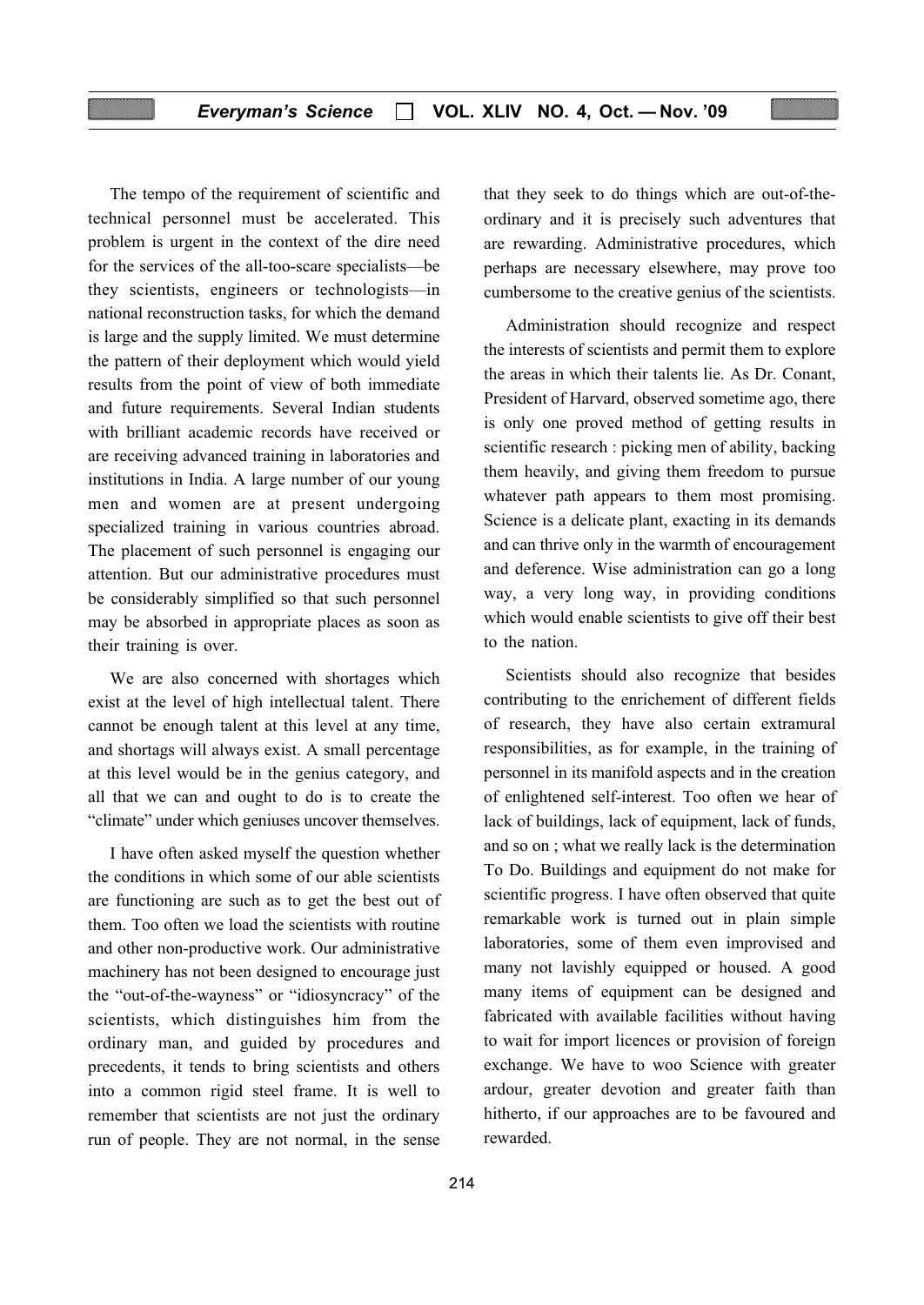From whatever angle we survey the contemporary scene—personnel requirements, training of scientists, liberalising education, or any other—we are impressed by the urgency for a deeper comprehension of the fundamental needs and for relating knowledge with action. Science, technology and invention are the most important element for improving the material welfare of the people and their development is conditioned by social purposes and social support. Without such support, Science and technology cannot find the means or the inspiration for development. Without a well-defined social purpose, the search for technological facts will degenerate into dilettantism ; and all measures which we may formulate to promote science and technology in isolation, will prove inconsequential. The clear requirement, then, is to exert and spread the understanding of Science among the people so that, assured of public support, we may move with freedom and explore the beneficent results which Science and its applications make possible.

#### Social Understanding of Science

Penetrating minds have held the view that the consequential value of the scientific way of thinking transcends the material benefits which science has conferred on mankind. It is to the propagation of this sustaining value of Science that scientists must address themselves. It is a big responsibility which can be discharged only when the scientists revise their "ivory tower" attitude and recognize that their responsibility to society is no less important than their loyalty to Science and that there is no conflict between the two.

Science is not merely thematics, that is, the study of certain subjects. It is study by a certain method which emphasizes observation and experiment, reasoning and deduction, a method based on facts, their sequence and relative significance. The scientific method enjoins one to

be critical of all things and accept only facts which are amenable to verification and test. It has a place as much in the education of the scientists and technologist as of the craftsman and citizen, whether he be employed in a skilled or unskilled job, in agriculture or administration.

Everyone longs in a vague sort of way, for an uderstanding of Science, and this has to be satisfied, not by providing bits of information, but by making him aware of the basis on which Science rest, the method by which rational knowledge is gleaned. The real danger to education is to mistake the provision of information for the imparting of knowledge. It is easy to acquire strands of information from diverse sources, but that does not help in understanding Science. The greatest common factor of all Sciences is the method ; and the mind that has been trained in the scientific method and habituated to form judgements on the basis of facts, their relative sequence and significance, converts all the passes through it into Science. It is such a mind that is best equipped to meet the challenge of change in a dynamic and forward-looking society.

The educational task involved in promoting the understanding of Science is a gigantic one, but all the attention that is devoted to it and all the effort expended on it will prove most rewarding. A primary requirement is to dispel the popular conception that Science is some sort of a superdiscipline practised by specially trained people using very complicated precision instruments. This incorrect, if exalted, view of Science has tended to separate the scientist as a class from the people. Science is a very human enterprise and is basically a methodological approach to understanding. The best way to obtain an insight into the method and to acquire the habit of dispassionate thinking is to take a live interest in some small area of natural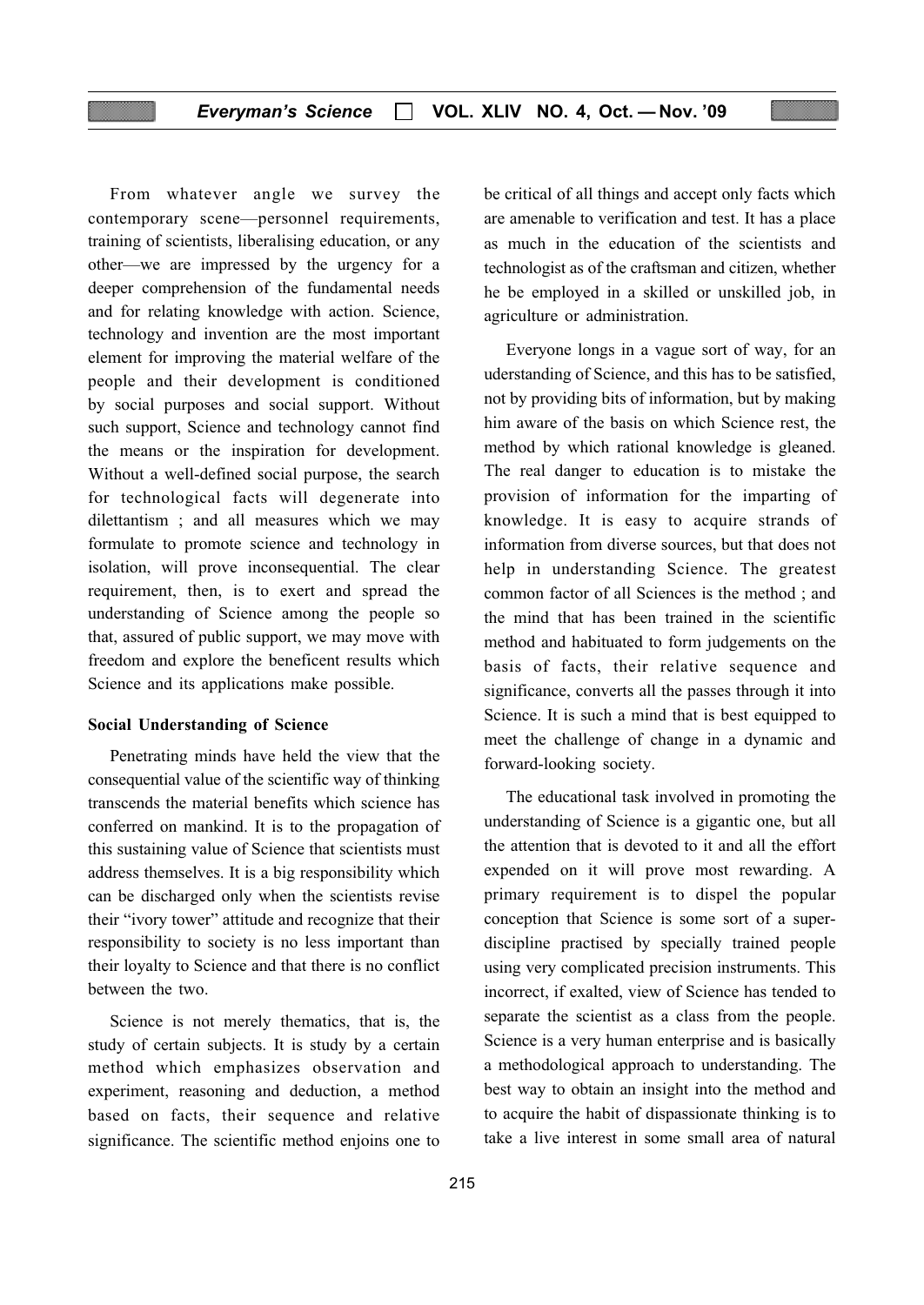phenomena. The material for science is co-extensive with the whole physical universe and there are many problems which are amenable to investigation by tools and techniques which are ordinarily available to the layman. I may mention, as instances, observations relating to weather phenomena, variable stars, bird migrations, distribution of plants and animal species and minerals. The opportunities for study are limitless and the whole book of Nature is open to those who possess an inquiring mind and are acquainted with the alphabet of Science. Science has room for everyone for all time, and it stands to gain by mass-participation in its work. Mendel, Darwin and many other names that adorn the book of discovery were amateur scientists.

I have referred to amateur Science as one of the means of spreading an appreciation of the scientific method. There are, no doubt, other means open, which can be worked out by scientists and educationists working in concert. The important thing is to stimulate interest in enquiry among the people as a whole, particularly among the children, and no effort should be spared to attract the youth to the vast field of Science ; it is to the youth we look for promoting the resurgence we are striving for.

The "climate" for this great educational task has become particularly favourable since Independence. The nation is, as it were, in a ferment and unprecedented enthusiasm for economic reconstruction permeates all sections of society. Craft-centred instruction has become the pattern for primary education throughout the country and a bias for practical and social values is being inculcated, along with the teaching of the Three R's, from the earliest stages. The Five Year Plans are bringing goals and targets into the picture, and working to a time schedule to attain predetermined

objectives has become the economic philosophy of the nation. The introduction of the national calendar, the decimal coinage, and the metric weights and measures has brought in new systems and standards in social transactions. A new order geared to progressive ideals and ideas is coming into existence. The ground has been prepared for the spread of the understanding of Science and through it, the spirit of inquiry, the critical habit of mind, and rationalist approach to practical affairs.

The duty of scientists in promoting the public understanding of Science assumes importance in the context of the newer Promethean creations of technology, which are being released in breathless succession. Francis Bacon stated that "God has placed no limits to the exercise of the intellect He has given us on this side of the grave". Bacon envisaged the exercise of the intellect only for the emancipation of man. The newer developments, from the point of view of knowledge gained, have extended the glory of man, but they have inculcated, at the same time, a fear of knowledge which has potentialities for more harm than good. In this situation of uncertainty and doubt, safety lies in the collective social wisdom, for it alone can determine the direction of technological applications and can hinder or nullify injurious experimental ventures.

#### The Task before Us

If our faith in Science and technology as a promoter of public good is sincere, then our clear duty is to create those conditions which will permit us to pursue Science and promote its applications. The lesson of history and the requirements for scientific progress all point to the need for promoting the public understanding of Science, and it is to the creation of this understanding that we should dedicate ourselves. Our success will be determined by our sincerity and zeal, and in tackling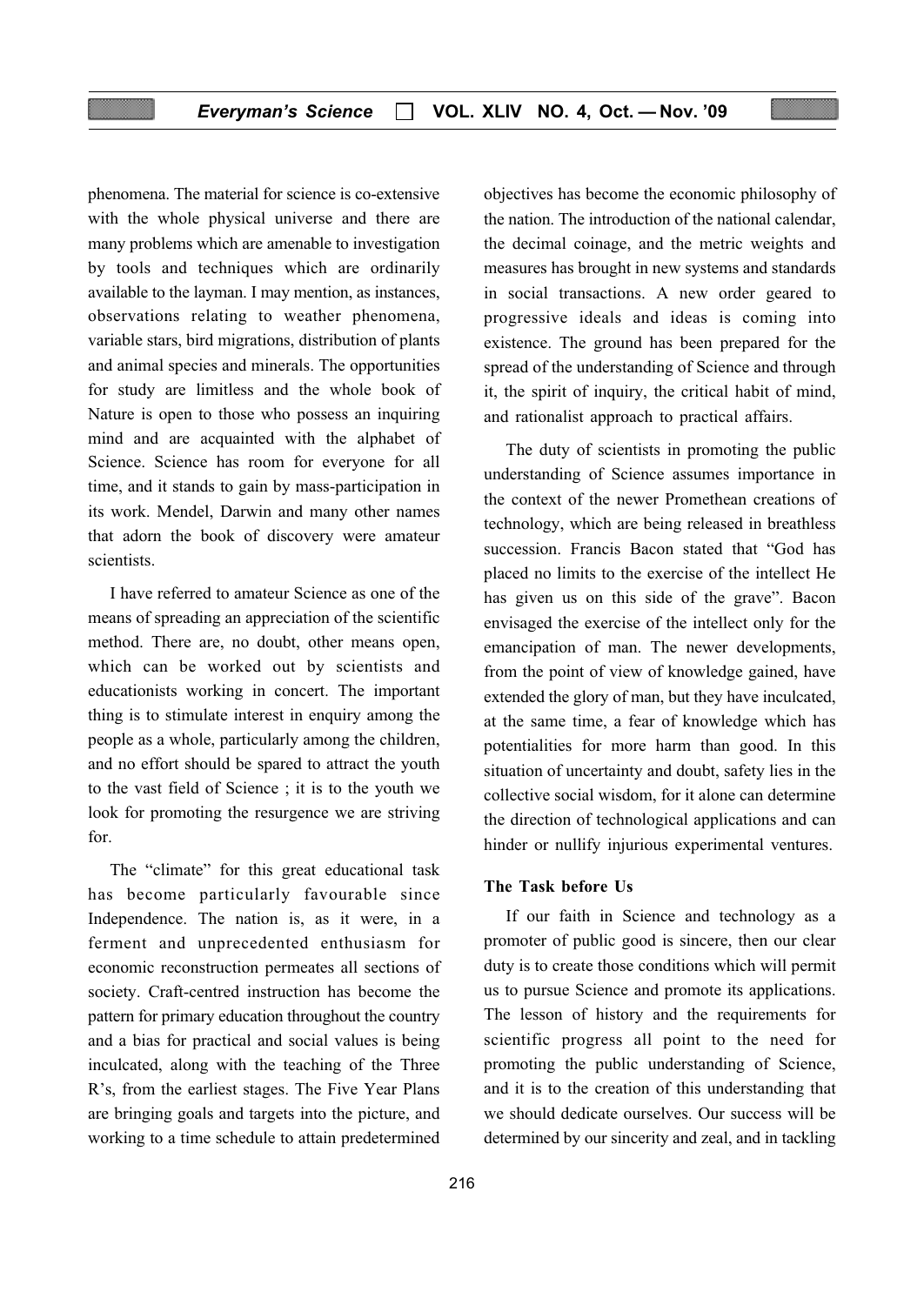a problem of this magnitude, we should act collectively as disciplined armies, not individually as "guerilla" fighters. Scientists, engineers and technologists mush willingly and gladly shoulder this responsibility. Let us get together without loss of time, formulate programmes of action, and strive forward with all the zeal at our command, to achieve the desideratum for progress.

The finances required for the overall progress in Science will bo doubt be large, but no impassional plea is called for, to convince the people of this great country that development is possible only through science. Our resources are perennial, and if we reckon even at one rupee per capita which is less than half of one per cent of the national income, we should be able to find funds within our own means and resources to make a headway.

Scientists and technologists in India occupy a position of trust, and the country as a whole avidly awaits the benefits that stem from their work. Our Prime Minister, Shri Jawaharlal Nehru, has, time and again, stressed the important role which scientists and engineers have to play in the reconstruction of India and has made appreciative references to their work. We should not allow this sense of importance to lull us into complacency. Let us remember that we are on the threshold of an era of great and revolutionary changes in our land. It is not every generation that has the challenging opportunity to serve the motherland.

Most of this onerous responsibility will devolve on the shoulders of the younger generation and it is to this generation we look for leaders and the rank and file of builders of resurgent India. I take this opportunity to appeal to the youth of this country to rise to the occasion and equip themselves for the tasks of tomorrow. It has been a great blessing to us that, in our Prime Minister, we have a stalwart champion of the cause of Science, and all of us can set about our tasks with the firm conviction that we enjoy his invaluable support in our endeavours.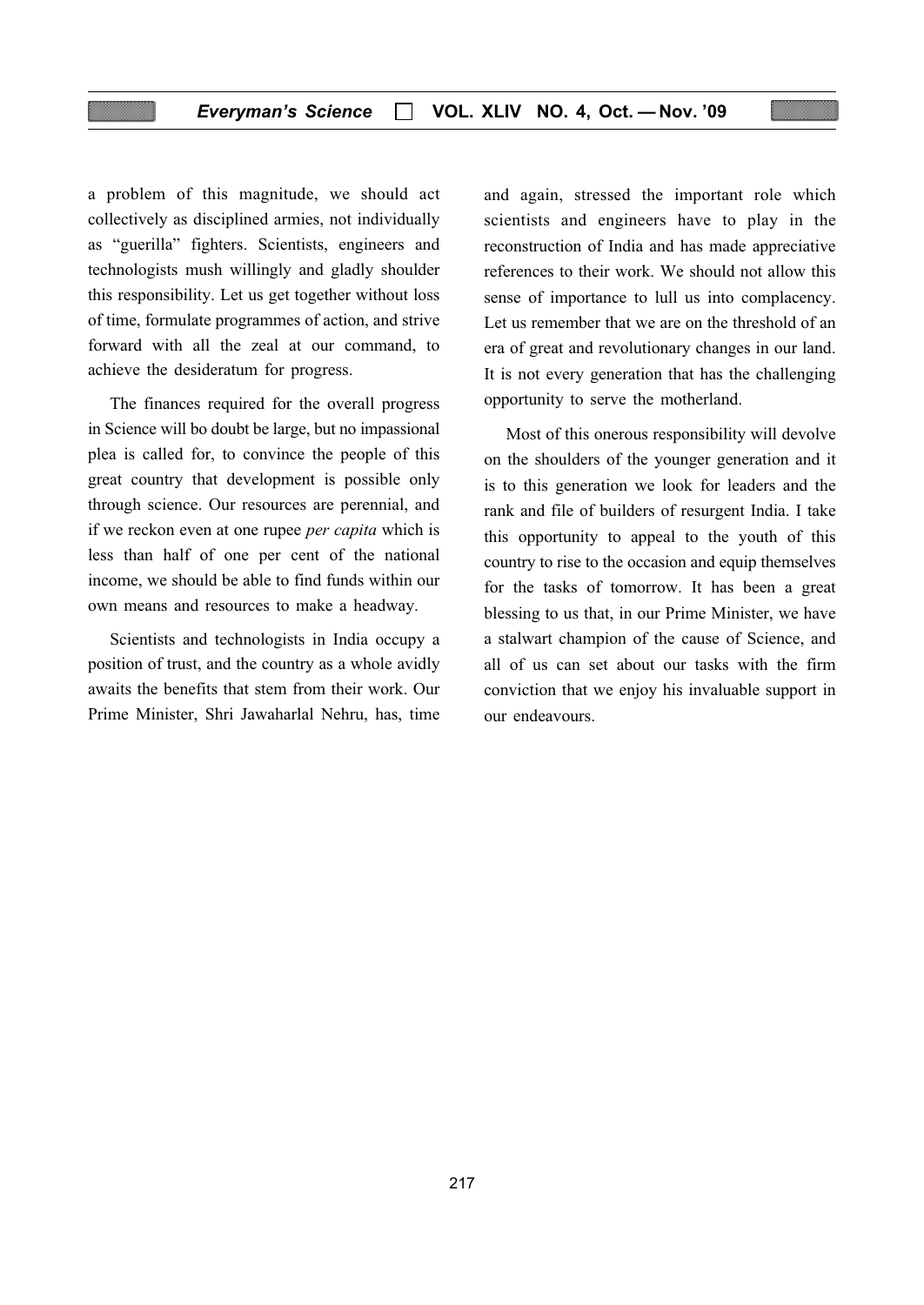# STEM CELL THERAPY : PROBLEMS AND PROSPECTS

K. P. Agrawal\*

The stem cell research is mainly focused on : (1) to understand the process of development to learn how specific cell types and specific tissues and organs are formed (2) to understand what goes wrong in cells to cause various diseases and (3) to study therapeutic value of stem cells. These unique characteristics make stem cells very promising to treat debilitating diseases like Alzheimer's disease, cancer, Parkinson's disease, type-1 diabetes, spinal cord injury, stroke, burns, heart disease, osteoarthritis, rheumatoid arthritis, etc. Stem cells also have the potential for developing organs and tissues which are used to replace organs that are diseased or destroyed.

#### INTRODUCTION

tem cells are undifferentiated, "blank" cells which under proper conditions can develop into specialized tissues and organs. Stem cells have two important distinguishing characteristics, first, they can replenish their numbers for long periods through cell division and second, after receiving chemical signals, they can differentiate, or transform into specialized cells with specific functions. Stem cells can be classified into different cell types. Totipotent stem cells can differentiate into any cell type in the body plus the placenta. A fertilized egg and the cells produced in the first few divisions are totipotent. Pluripotent stem cells are developed 4-5 days after fertilization and can differentiate into any cell type, except the cells of the placenta. Pluripotent stem cells cannot grow into a whole organism. Multi-potent stem cells are descendents of pluripotent stem cells and antecedents of specialized cells in a particular tissue. For example, hematopoietic stem cells which can give rise to all types of blood cells, neural stem cells which can differentiate into nerve cells and skin stem cells that give rise to various types of skin cells. Progenitor stem cells (or unipotent stem cells) can produce only one cell type, for example, erythroid progenitor cells.

#### SOURCES OF STEM CELLS

There are two main sources of stem cells : embryonic and adult. Umbilical cord, placenta, amniotic fluid, baby teeth are other important sources of stem cells.

Embryonic Stem Cells (ESCs) : All human beings start their lives from a single cell, called the zygote. The zygote divides and divides and after about five days of conception, a hollow ball of cells called the blastocyst is formed. The blastocyst contains two types of cells, the trophoblast and the inner cell mass. Embryonic stem cell are derived from the inner cell mass of the blastocyst. These cells have unlimited potential of growth and differentiation. Embryonic stem cell cultures are created in the laboratory by transferring the inner cell mass from a blastocyst into a specially treated plastic culture dish. The cells divide and, after several days when culture dish is crowded, the cells are removed and plated into several fresh

<sup>\*</sup> Former National Coordinator, NAIP, G-29, Brahma Apartment, Sector-7, Plot-7, Dwarka, New Delhi-110075.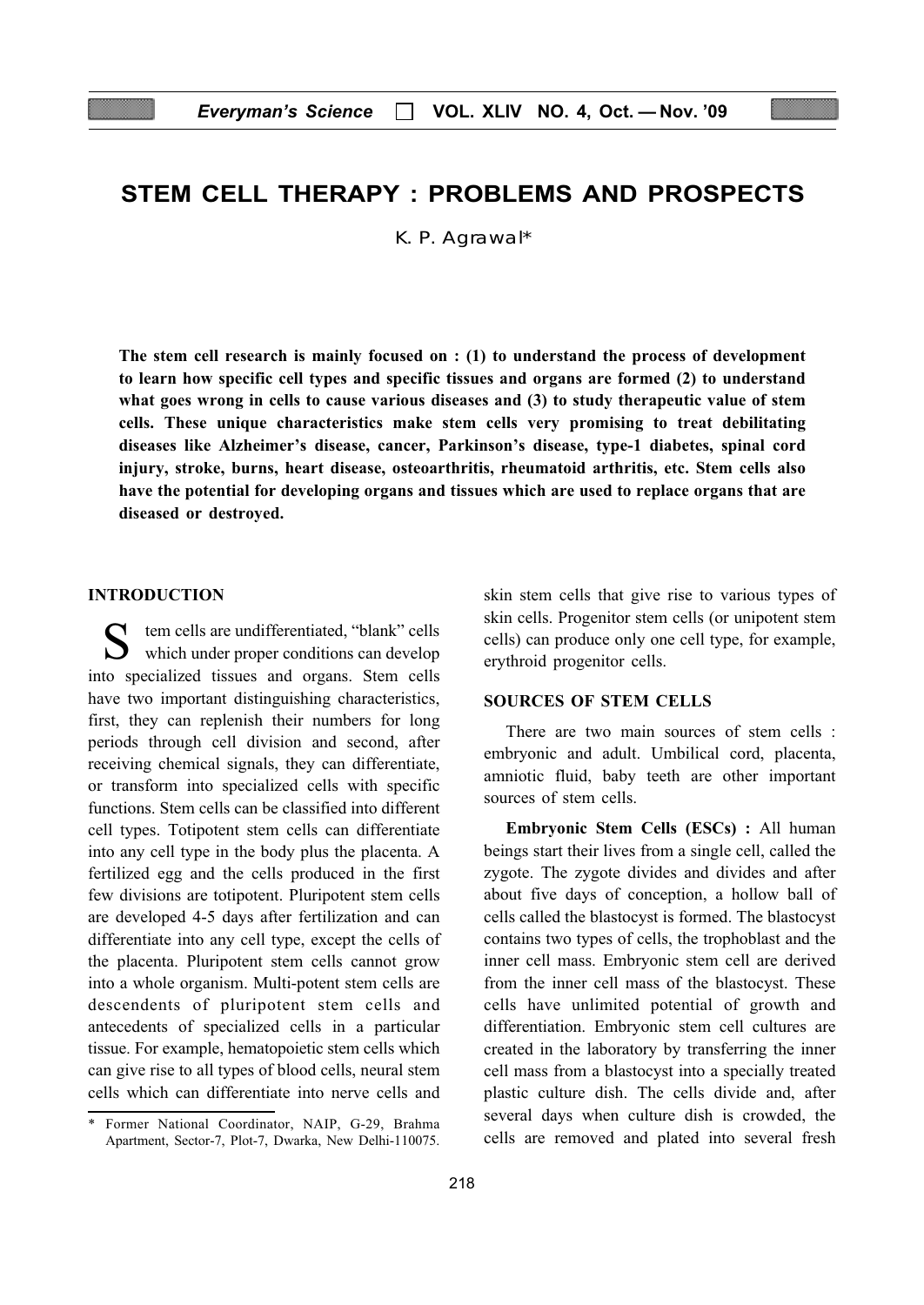culture dishes. This process is repeated many times, eventually yielding millions of ESCs. If after six months, the cells keep dividing without differentiating, still pluripotent and are genetically normal, they are referred to as an ESC line. The embryonic stem cells are more versatile, have a much greater utility and potential than the adult stem cells, because the embryonic stem cells may develop into most of the 220 types of cells found in the human body. Embryonic stem cells also continue to divide indefinitely when placed in culture, while this may not be the case for adult stem cells.

Adult Stem Cells (ASCs) : Stem cells can also be found in very small numbers in various tissues in the adult body. For example, bone marrow stem cells found in the marrow of the bone can give rise to all specialized blood cell types. Adult stem cells after programming if form different cell types of their own tissue, are called multipotent stem cells. An example of multipotent stem cells is haematopoietic cells. These are blood stem cells, produced by the adult body. Adult stem cells have not yet been identified in all vital organs. The most common place to obtain adult stem cells is from the bone marrow. The marrow is harvested from human donors at the iliac crest (the back of the upper hip bone). Different types of stem cells are found in the bone marrow : hematopoietic stem cells, endothelial stem cells and messenchymal stem cells. Hematopoietic stem cells form blood, endothelial stem cells form the vascular system (arteries and veins) and mesenchymal stem cells form bone, cartilage, muscle, fat and fibroblasts. The cells from the bone marrow also contribute to regeneration of damaged liver, kidney, heart, lung and other organs.

Other Sources : Stem cells can also be obtained from sources like the umbilical cord, placenta, amniotic fluid and baby teeth etc. This is an easily accessible source of stem cells, compard to adult tissues. Stem cells from umbilical cord blood or

the pulp under baby teeth are "younger" stem cells than those obtained from adults. They are able to divide for longer times in cell cultures than most adult stem cells, and may give rise to different tissues. Other potential source of stem cells is from early fetal tissue. An embryo is called a fetus at about 7-8 weeks following fertilization. Human aborted tissue is the source of cells. When isolated and cultured, these germ cells have properties similar to stem cells isolated from the inner cell mass of blastocysts. Frozen embryos are another source of pluripotent stem cells. Therapeutic cloning is another way to obtain pluripotent cells. In this procedure, which is called somatic cell nuclear transplantation, DNA from an individual patient is inserted into an egg and the egg is activated to divide. After only a few cell divisions, the pluripotent stem cells are extracted. The advantage of this technique is that the extracted stem cells are genetically matched to the recipient, posing little or no risk of rejection.

#### THERAPEUTIC USES OF STEM CELLS

Stem cells can be used to generate healthy and functioning specialized cells, which can then replace diseased or dysfunctional cells. Some conditions or injuries can be treated through transplantation of entire healthy organs. Thus, any disease in which there is tissue degeneration can be a potential candidate for stem cell therapies, including conditions and disabilities as Parkinson's and Alzheimer's diseases, multiple sclerosis, spinal cord injury, stroke, paralysis, heart disease, Type 1 diabetes, osteoarthritis, rheumatoid arthritis, muscular dystrophy, liver and kidney diseases, auto-immune and metabolic disorders (amyloidosis), chronic inflammatory diseases (lupus) including cancer, eye diseases (retinal degeneration (blindness), glaucoma and macular degeneration), skin grafts to treat serious burn cases, and hair cell degeneration (hair loss). In all of these diseases, the healthy cells are integrated into the body and begin to function like the patient's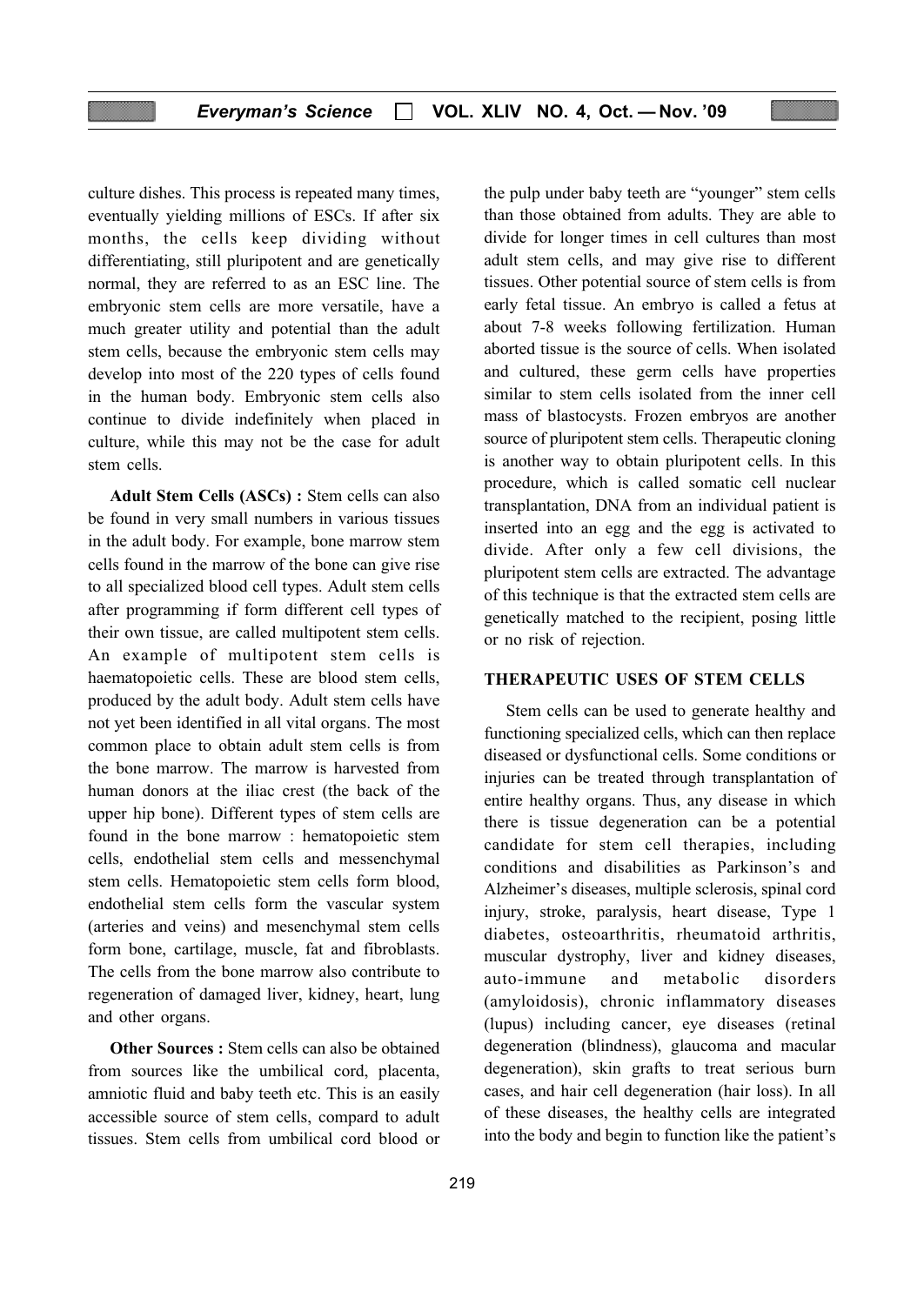own cells. Serving as a sort of repair system for the body, stem cells can divide without limit to replenish other cells as long as the person or animal is alive. The human life span can also be extended due to the replenishment of tissues in aging organs.

Replacing diseased cells with healthy cells, called cell therapy, is similar to the process of organ transplantation, only difference is transplanting cells insted of organs. Adult, fetal and embryonic stem cells as a resource for various specialized cell types such as nerve cells, muscle cells, blood cells and skin cells, can be used to treat various diseases. For example, in Parkinson,s disease, stem cells may be used to form a special kind of nerve cells, that secrete dopamine. These nerve cells if transplanted into a patient, will rewire the brain and restore functions, thus treating the patient. Umbilical cord blood stem cells are used for stem cell transplantation to reconstituted blood cell formation (the hematopoietic system) in patients that have been irradiated or treated with specific drugs for cancer or leukemia. In some genetic diseases, where patients have problem of normal blood cell formation, a transplantation of matched umbilical cord blood cells can give them a new blood-forming system. The new cells are infused into the vein of the patient and then they are able to find their way into the bone marrow, in a process called "stem cell homing".

Adult stem cell replacement, through bone marrow transplantation with a matched donor, has been a well-established treatment for blood cancers and other blood disorders. However, problem of toxicity and donor availability are serious limitations of this approach. It is hoped that genetic alteration in patient's own bone marrow stem cells, and subsequent transplantation, will provide a viable alternative in near future. Recently, new possibilities for the use of adult stem cells have emerged wherin cells from the bone marrow can give rise to specialized cells in a variety of tissues as different as blood, muscle, kidney, pancreas and liver. Soon it will be possible to isolate patient's own bone marrow cells, treat them and reintroduce them back into the body to renew or repair cells in a number of different organs. The approach will eliminate chances of rejection. Hematopoietic stem cells (HSCs), present in the bone marrow are commonly used to treat leukemia, lymphoma and several inherited blood disorders.

Human cord blood, neural stem cells and human embryoni stem cell banks have been established in various countries for the treatment of specific genetic and acquired dieases. Three organizations (Life Cell, Cryobank and Reliance Biotech) are presently concentrating in stem cell activity in our country. Life Cell launched in Chennai in November, 2004, is India's first private cord blood bank and in just 20 months of operation, about 3000 expectant parents enrolled for stem cell banking. Many other young couples are queuing up to store their offsprings stem cells with the hope that it can be used to treat any disease their Child might suffer from. Storing the umbilical cord blood is the greatest life insurance and protect their children from future ailments. The facilities for umbilical cord blood have been created in many places in India. The cost of storage of umbilical cord blood in India is about Rs. 70,000/- which is much less as compared to developed country like Britain where storage cost is about 1500-2000 pounds. Some companies in India are now offering installment options also.

The procedure of stem cell banking from umbilical cord is very simple and painless for both the mother and the baby. In this procedure, immediately after the delivery, the baby's umbilical cord is clamped and cut. The sample is then collected from the detached umbilical cord, processed and preserved in cryo-vials  $(-196\Box C)$ . These samples can be used for years by the baby, its siblings or immediate family. There is no ethical dilemma in using cord blood stem cells as the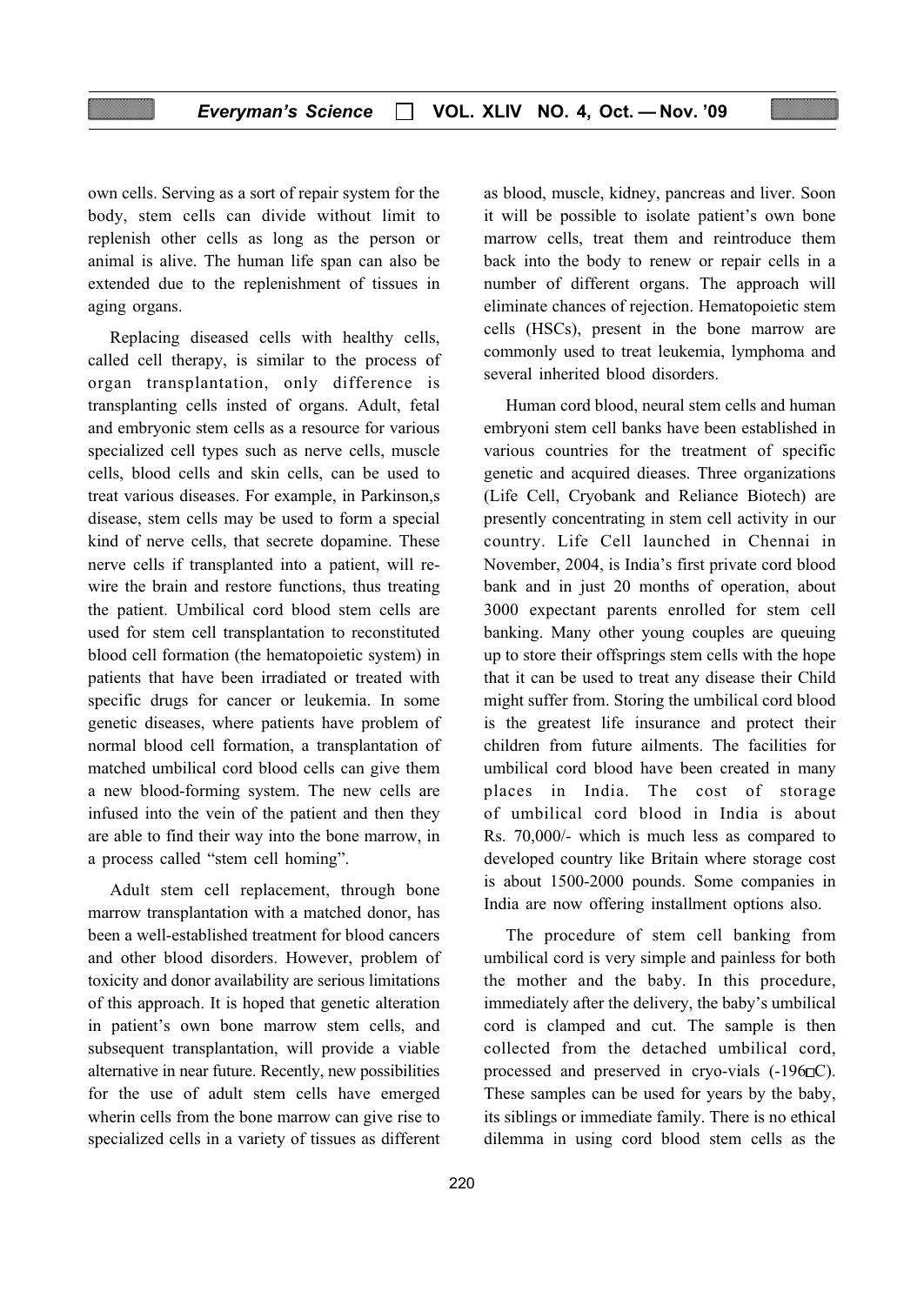blood is drawn from the discarded umbilical cord and placenta after child birth.

Even cosmetic surgery could be transformed by cell therapy. American firm, Solagen is offering a treatment to banish wrinkles. It involves taking tiny skin sample to grow vast quantities of fibroblasts which are injected back into the face where they make new collagen which keeps skin taut and wrinkle free. Some research teams have cured paralysed animals, using cells harvested from their bone marrow to encourage damaged nerves to regrow. Brazilian scientists have claimed to restore feeling in 12 paralyzed patients treated with their own stem cells and given electrical stimulation. Urinary incontinence, which affects lakhs of people around the world, could be cured using adult stem cells extracted from muscle tissue in the arm. Austrian doctors are already using the technique to treat the women affected by the condition.

The use of stem cells to mend wear and tear to spinal discs has been sucessfully tested in the laboratory. Extracted from a person's bone marrow, the cells are developed in the laboratory, where chemicals are added to coax them into becoming disc cells. The disc cells mixed with collagen when injected into the spine through a fine needle, they repair any damage to the discs. The addition of collagen aids the healing process. British scientists have grown a miniature human liver from stem cells first time in a world. The organ can immediately be used to test drugs, therefore reducing the need for animal experimentations. The liver tissue is created from stem cells found in blood removed from the umbilical cord minutes after birth. They are then placed in a 'bioreactor' to mimic the effects of weightlessness. Inside this, the freedom from the force of gravity allows them to multiply more quickly than usual. Various hormones and chemicals are then added to coax the stem cells into turning the liver tissue. Some time back, a heart patient whose bypass surgery was difficult, when treated with stem cell therapy

a significant improvement was noticed. Very recently scientist in University of Minnesota in America revived dead heart in an animal by stem cell therapy.

German researchers successfully developed skin from the stem cells obtaind from hair root. Ulcers and old wounds can be successfully treated with this technology. In a new technique developed at Kyoto University, the skin cells are exposed to viruses, each carrying one of four critical genes. These accomplish the same reprogramming task as the egg, or at least one very similar. The technique is much easier to apply than nuclear transfer, does not involve the controversial use of human eggs, and should avoid all or almost all of the ethical criticism directed at the use of embryonic stem cells.

The other approach of stem cell therapy is through organ replacement. In-vitro production of organs from patient's own stem cells and transplanting back to the patient has been possible in recent years. In this process, danger of organ rejection is eliminated. Growing of entire organs like heart, liver and even kidneys under laboratory conditions is at experimental stage.

#### CHALLENGES OF STEM CELL THERAPY

There are several scientific challenges that need to be addressed before the power of stem cell therapy is truly harnessed. The challenges are : (1) difficulty to identify and isolate stem cells in tissue cultures, which contain numerous type of cells ; (2) developing right biochemical solution to cause these progenitor cells to differentiate into the desired cell types. As embryonic stem cells grow very fast, one must be very careful in differentiating them into specialized cells. Otherwise, any remaining embryonic stem cells can grow uncontrolled and form tumors ; (3) integration of implanted stem cells into the patient's own tissues and organs and "learn" to function in consort with the body's natural cells. Cardiac cells that beat in a cell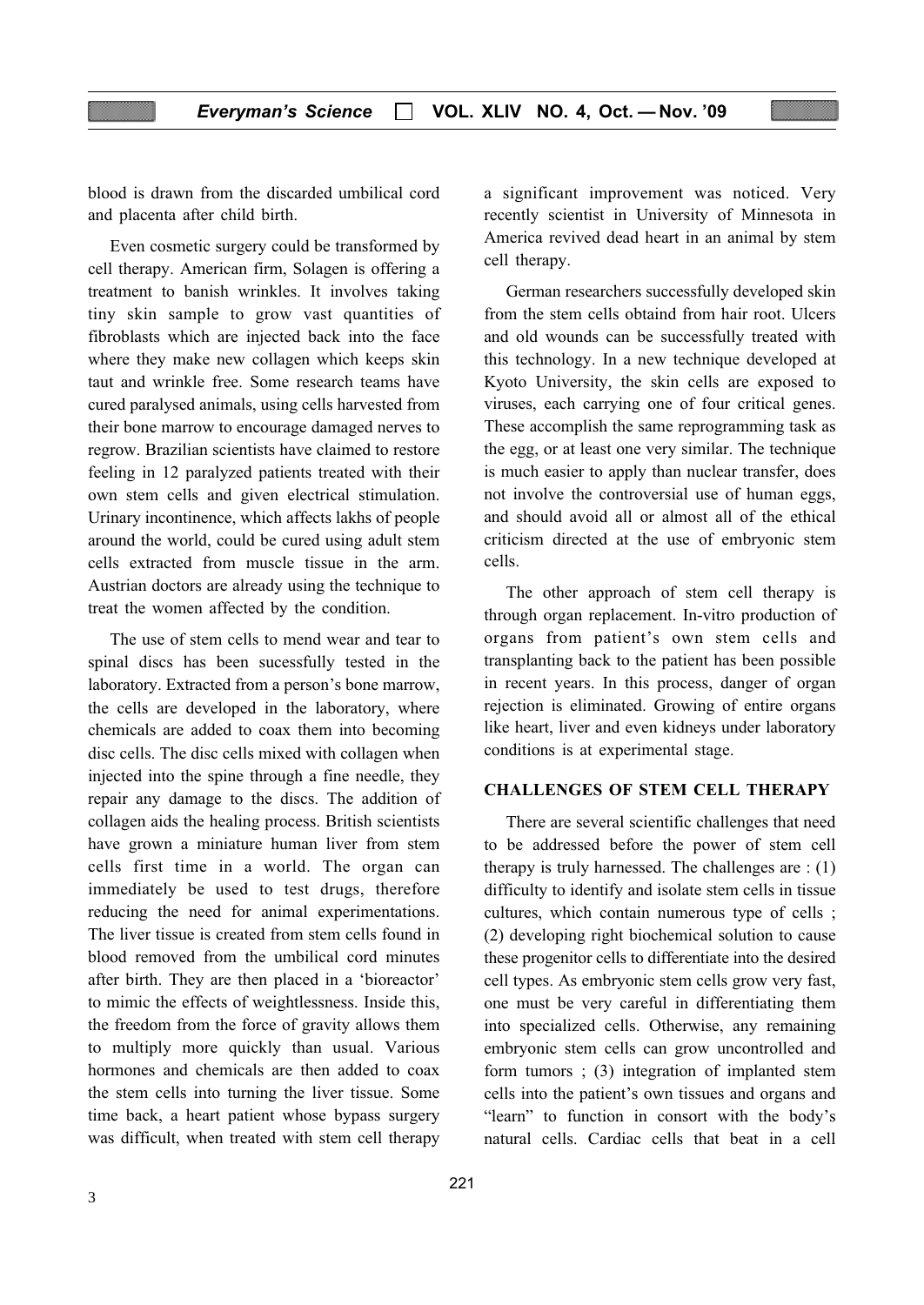culture, for example, may not beat in rhythm with patient's own heart cells and the neurons injcted into a damaged brain must become "wired into" the brain's intricate network of cells and their connections in order to work properly ; (4) another challenge is the phenomenon of tissue rejection. As in organ transplants, the body's immune cells will recognize transplanted cells as "foreign", setting off an immune reaction that could cause the transplant to fail and possibly endanger the patient and (5) possible risk of cancer. There is a need to maintain a balance between fostering the growth of new cells to replenish damaged tissues and making sure that cells do not overgrow and become cancerous. Several laboratories are working to overcome these obstacles so that the power of stem cells can be harnessed in a big way.

# RELATIONSHIP BETWEEN STEM CELL TECHNOLOGY AND CLONING

Stem cell and cloning are powerful technologies and complementary to each other and if used together have the potential to contribute to major advances in biomedical and veterinary sciences. Stem cell technology is often confused with cloning because both areas involve the use of embryonic cells. Both fields got even more confused when the term therapeutic cloning was introduced as a means to produce embryonic stem cells. But stem cell technology does not always involve embryonic stem cells. Cloning is the creation of multiple copies of a single individual. There are two kinds of cloning : therapeutic cloning and reproductive cloning.

In therapeutic cloning, the cloning technology is used to develop stem cells for therapeutic purpose. Therapeutic cloning is based on a technology called somatic cell nuclear transfer. In this process, "normal egg cell is enucleated. Then the nucleus from a patient's somatic cell who needs an infusion of stem cells to treat a disase or injury is inserted into the egg. The egg, which now contains the patient's genetic material, is allowed to divide and in 4-5 days time becomes a blastocyst. The cells from the inner cell mass of blastocyst are isolated and used to develop new embryonic stem cell (ESC) lines. The goal of therapeutic cloning is to produce stem cells, and subsequent tisues and organs, which can be used to replace damaged tissue. The advantage of therapeutic cloning is that the resulting ESCs are unlikely to be rejected by the patient's immune system when transplanted into the body. Reproductive cloning on the other hand, is intended to produce identical offsprings by cloning embryos. In this process, a new individual is created from a single cell by replacing the nucleus in an egg cell with the nucleus from another cell of the body. the cloned egg cell grows and develops into an embryo. The embryo is implanted inside a surrogate mother's womb to mature and produce a viable fetus. After birth the clone would be the genetic copy of the adult whose nucleus was used for cloning. In reproductive cloning the application of the technique is for replication. There is ban on reproductive cloning in many countries.

#### BIOETHICAL ISSUES

Bioethics, or medical ethics, is the study of the moral and ethical issues in the fields of scientific research, medical treatment or, more generally, in the life sciences. With advancing technology and modern innovations, new and exciting insights are being gained for many scientific processes and diseases, but at the same time, new questions of medical ethics continually arise.

Varied segments of society ; social, political, ethical and religious are seriously concerned about the implications of stem cell technology particularly in reference to human embryos and fetuses. Some ethicists are very much concerned with the ethical implications of embryonic stem cell technology as they view it as a form of abortion. In a bid to sidestep the ethical debate over the use of human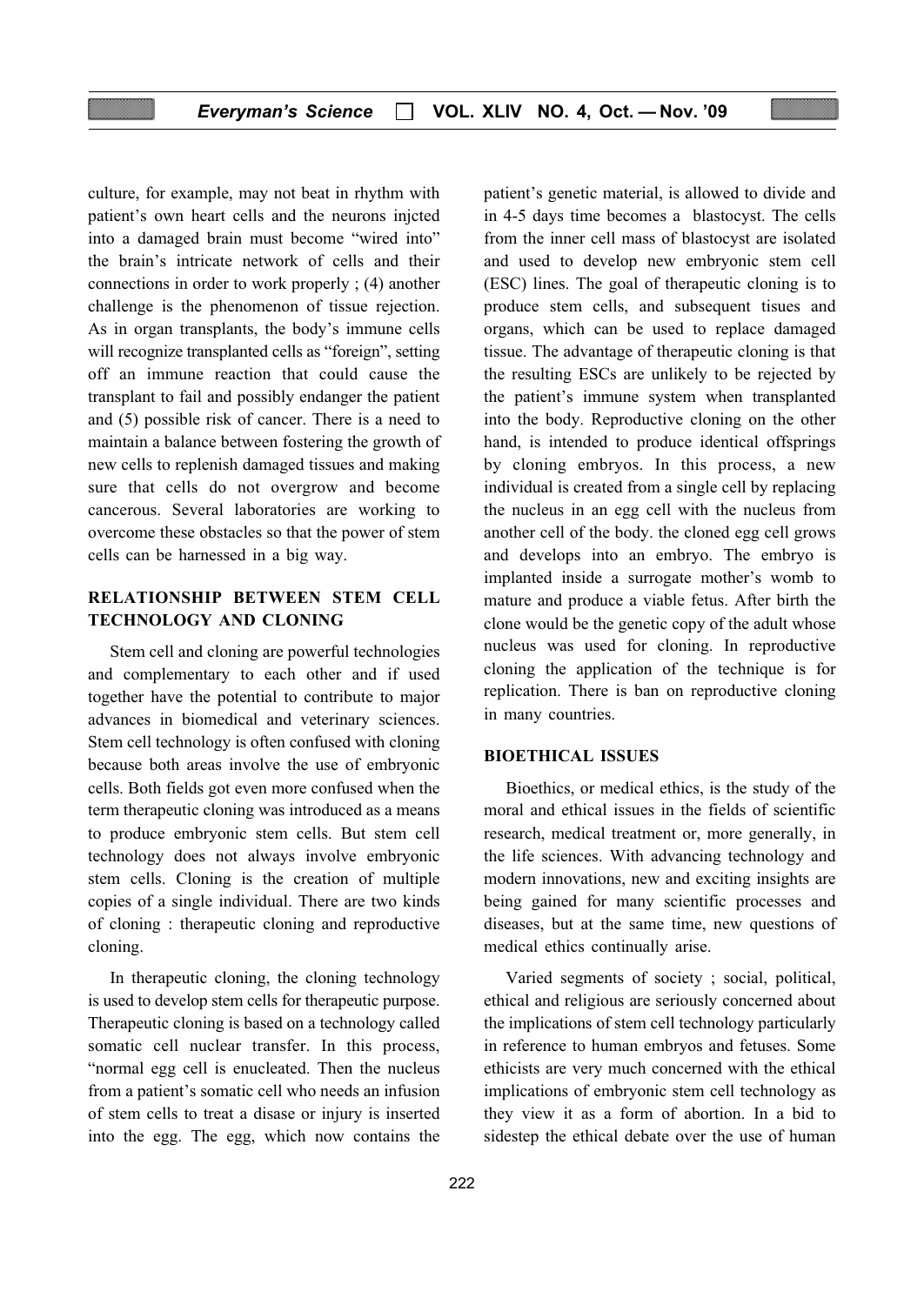embryos, scientists have developed a way to derive viable stem cell lines without harming the embryos. They did so by extracting a single cell from the embryo, and introducing a common molecule called laminin to keep it in a stem cell or pluripotent state.

US federal funding for research involving mouse embryonic stem cells and adult stem cells (both mouse and human) is avaiable and not restricted. However, federal funding for research involving human embryonic stem cells is limited to research involving only those cell lines that were already in existence, grown from fertilized eggs that were to be discarded at in-vitro fertilization clinics. In contrast, no restriction is imposed on stem cell research that can be performed with private funds.

In India, Indian Council of Medical Research in 2003 developed guidelines on stem cell technology, but these guidelines were never notified. After lot of hue and cry on stem cell technology in developed countries, the Council constituted a National Committee to examine scientific, technical, moral, legal and social issues for framing the policy. Outcome of this committee is not yet known.

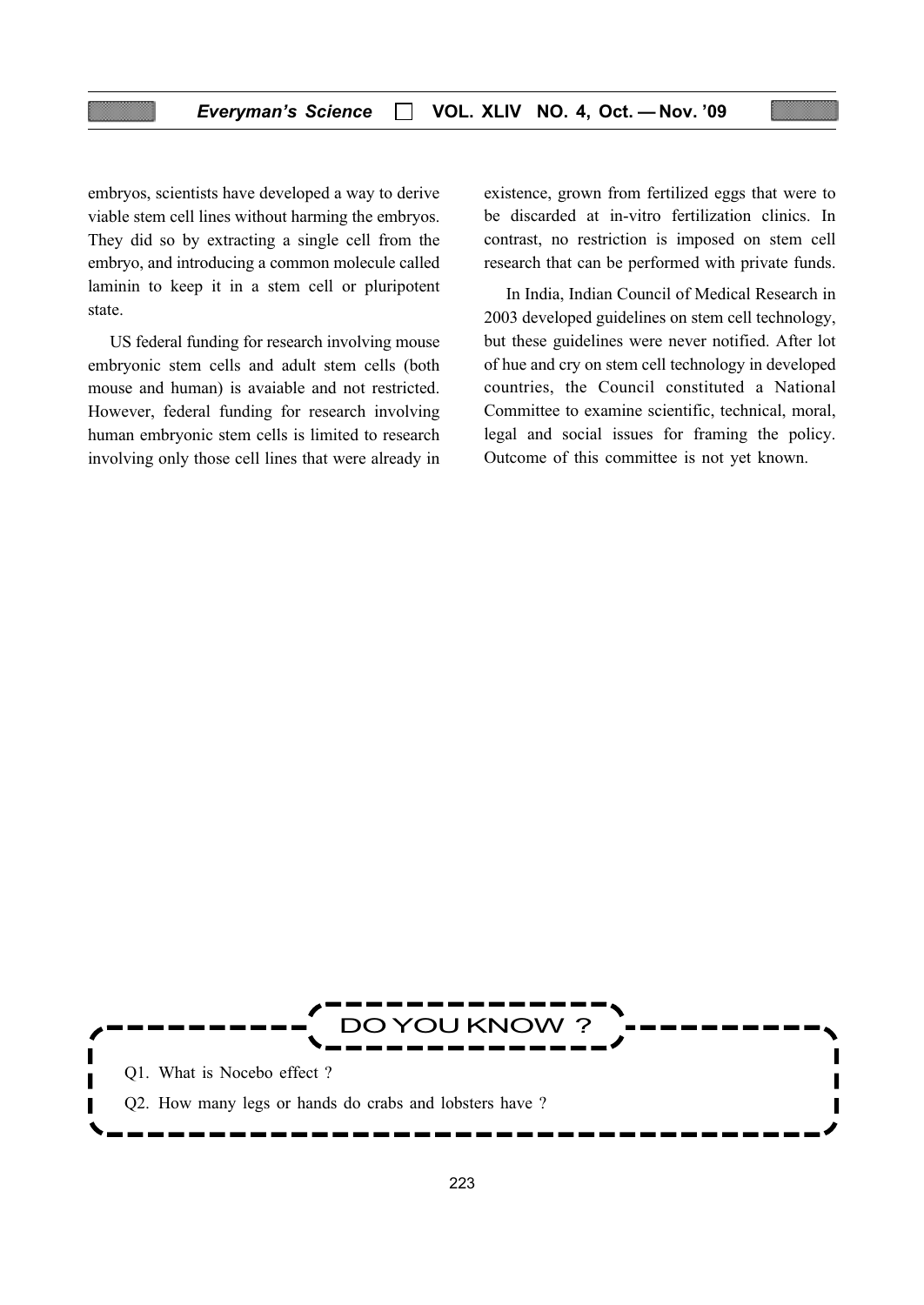# EARTH'S MAGNETIC FIELD AND POLARITY REVERSAL

Laxmi Shivehwari\* & H.N. Sinha\*\*

The earth has been divided into three distinct layers based on the study of seismic waves. It has been found that the earth's magnetic field is generated at the core-mantle boundary by the self exciting dynamo mechanism. The magnetic poles have changed their polarity periodically throughout the geological time which has been recorded at the time of rock formation. The Deccan lava-flows took place during the reverse magnetic interval during the past 63 million years in Indian subcontinent. The present paper describes in detail the generation of magnetic behaviour of earth and its changing polarity.

#### INTRODUCTION

he magnetic compass has been used globally for finding out the North-South direction because a freely suspended magnet orients itself in the N-S direction. The south pole of the magnet points towards the magnetic north which corresponds to the geographic N-S direction. However, the earth's present magnetic field approximates to that of a uniformly magnetised sphere or a magnetic dipole located at the centre of the earth, inclined at an angle of 11.5° to the geographical axis. The palaeomagnetic (magnetism in geological past) data indicate that its position corresponds closely to geographical axis when averaged over a period of 104 years i.e. the magnetic dipole axis coincides with the geographical axis. The origin and mechanism of the earth's magnetic field is still not fully understood. Based on the seismic wave study carried out by the geophysicists, the earth has been divided into three different layers—the outermost thin layer, called crust, is heterogeneous in composition, extending between

3 and 33 kms. The crust is the thinnest below the ocean and the thickest below the continents such as mountains like the Himalaya. Below the crust is the mantle which extends upto 2900 km and more homogeneous in nature. The origin of magmas, triggering of deep-focus earthquakes and continental drift is in the upper mantle region. The crust and mantle are composed mainly of lighter silicates. Below the mantle at a depth of 2900 km, lies the core. It extends from 2900 km to  $6400 \text{ km}^1$ .

#### ORIGIN OF EARTH'S MAGNETIC FIELD

R.D. Oldham first discovered the three distinct forms of earthquake (seismic) waves. The are primary (P), secondary (S) and long (L) waves. From the study of P and S waves which are recorded on seismograms, the knowledge of the internal structure of the earth has been gained.

The passage of S seismic wave (medium wavelength) through the core has not been found. This implies that the core is liquid at least in it outer part. It has been established that the inner core is solid by the study of passage of P waves (shortest wavelength) and it is mainly composed of iron and nickel, $2$  The temperature of inner core

<sup>\*</sup> Department of Physics, K.B. Women's College, Hazaribag-8253001.

<sup>\*\*</sup>Department of Geology ; Vinoba Bhave University, Hazaribag-825301.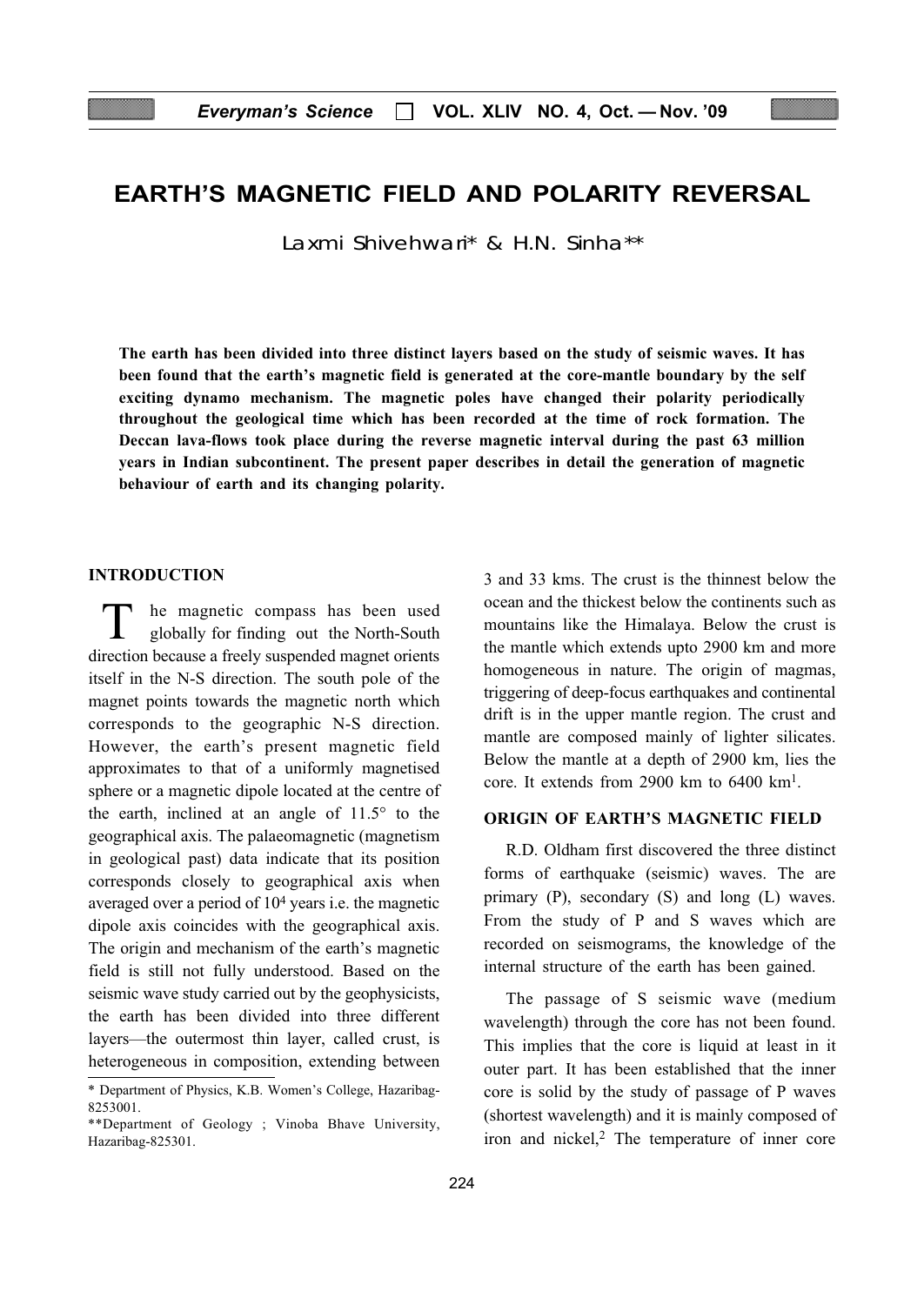varies from 400°C to 500° C with 3.5 million kgs/ sq.cm pressure. The notion that the solid ironnickel inner core may be the cause of permanent magnetism since the formation of the earth, is no longer valid. The predicted high core temperatures negate the possibility of any material in this region being responsible for generating permanent or remanent magnetism. Hence some other mechanism is responsible which is generating magnetism. The cause of sustained magnetic field is regeneration of electric current in the molten outer core rather than in the silicate mantle by the process of "self exciting dynamo" or "geodynamo" mechanism. In a dynamo, a loop of wire when rotated around a magnetic field, produces an electric current. Thus generated electric current produces a weak magnetic field<sup>3</sup>. Very much similar to this phenomenon is happening at mantle-core boundary. The earth's rotation and convective thermal motions result in some kind of spiralling and churnning action of the conductive and molten outer core, producing a self-sustaining magnetic field. The magnetic field thus created vary with time.

The secular variation of the geomagnetic field is the result of convection current in the fluid core. This variation throughout the geological past is preserved in the permanent magnetism of rocks formed at the earth's surface. The preservation of permanent magnetism in rocks is described under magnetostratigraphy by the earth scientist.

## REVERSAL OF MAGNETIC POLES

The magnetic poles have the peculiarity of wandering which is a global phenomenon. It is a mystery that the earth's magnetism has been changing its polarity (reversal of the north and south magnetic poles) periodically throughout the geological past4. The wandering of magnetic poles is thought to be due to irregularities in the motion of the liquid in the outer core of the earth. The time spent in one or the other state varies from

about  $10<sup>4</sup>$  to  $10<sup>7</sup>$  years and the transition from one to the other appears to take between  $10^3$  and  $10^4$ years. Hence it is an instantaneous event in geological time scale. In addition, the shifting of magnetic poles (polarity reversal) are also influenced by solar winds which cause daily and short term shifts.

#### POLAEOMAGNETISM

In 1906, the French physist B. Brunhes was studying ancient Earth's magnetic field from rocks. Certain types of crustal rocks, solidified volcanic lavas, and oceanic clastic sediments contain tiny grains of magnetite (a compound of iron and oxygen). These magnetite particles magnetise and orient themselves along the then magnetic lines of force. Brunhes was studying the magnetism in such solified volcanic rocks of France. He observed, in half the volcanic rocks the magnetic rocks were oriented along the present N-S direction while in the rest half of the rock samples, the particles were oriented in a direction opposite to the present days' earth's magnetic field. Later, geophysicists found hundreds of such reversed polarity rocks which were dated to be of different geological ages. This finding led to believe that the magnetic polarity reversal are the result of the flipping magnetic poles of the earth and not due to any other geological or chemical processes.

The important carriers of remanent magnetism in rocks are members of the magnetite-ulvospinel hematite-ilmenite solid solution (a homogenous mixture of one substance in other) series.

In igneous (parent) rock the magnetism appear when the cooling of lava drops below the curie point which varies from 400°C-600°C. As melt cools and solidifies into crystal / mineral a few ten of degree below curies point it passes through blocking temperature. Once this stage is reached the magnetism is consolidated, and change in the external geomagnetic field does not alter the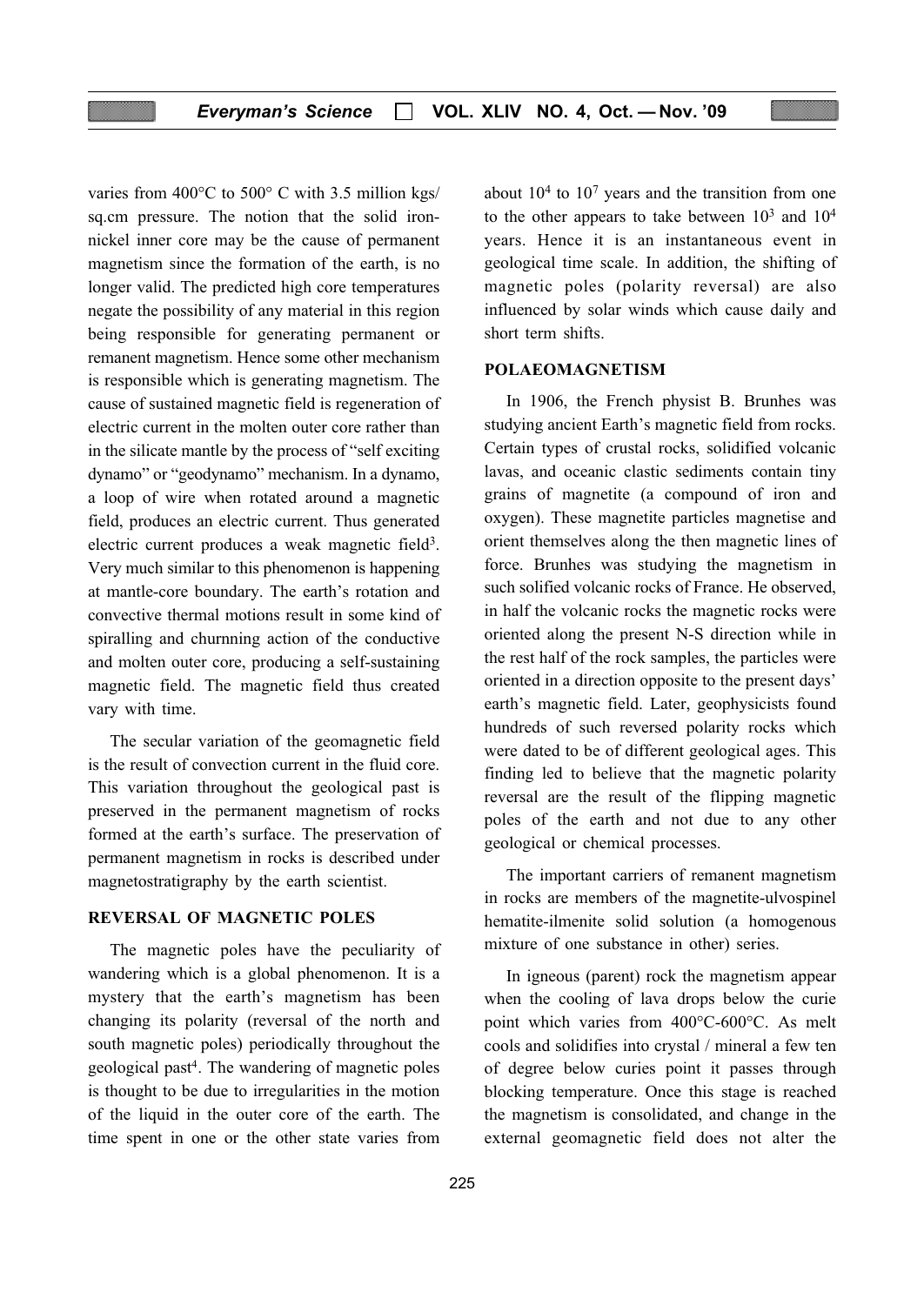minerals's magnetism. Thus the geomagnetic field with a specific direction with polarity at that particular site and that time is "Frozen in" which is preserved in the mineral. This type of acquired magnetism is called Thermoremanent Magnetism (TRM).

In sedimentary (secondary) rocks, magnetic mineral grains which have acquired an earlier TRM will orient by geomagnetic field as they settle to the basin (site of deposition) and are incorporated within sedimentary fabric. Such acquired magnetism is called depositional remanent magnetism (DRM) which is more stable in fine grained rocks such as shale.

Marine magnetic anomalies potentially provide the single source of information on the pattern of geomagnetic field reversals from the Late Jurassic (150 million years back approximately) to the Recent. Oceanic crust is characterised by linear to curvilinear magnetic stripes which are roughly parallel to the Mid Oceanic Ridge (MOR – place where new magma comes out from the upper mantle) crests. The anomalies are 5 to 50 km wide, hundreds of kilometer long and range from 400γ to 700γ in amplitude. These stripes are composed of basalt (a ferromagnesian rock) and are roughly symmetrical about the ridge crest.

# RECORDS OF MAGNETIC POLARITY FROM INDIA

The fissure type of lava eruption at the end of Mesozoic era (63 million years ago) took place over vast areas of western, central and southern India and is popularly known as Deccan Volcanism. In 1968 Mc Elhinny first studied the magnetic

I

polarity sequence of Deccan Trap and concluded that the entire duration of enormous lava outpouring occurred in only 5 million years. It has been found that the Deccan lava (basalts) were erupted during a reverse magnetic interval and the Mesozoic (a period from 225-63 million year ago)–Cenozoic (period from 63 million year ago to till date) boundary lies within Deccan activity<sup>5</sup>.

It has been found that the most recent reversal took place only 20000 years ago. Study reveals that over the last century, the earth's magnetic field strength has been gradually diminishing. If this trend continues it will become zero within 1500 years. David Gobbins of the University of Cambridge has found that the magnetic field near the tip of Africa and South America is showing signs of opposite polarity to the present field direction perhaps indicating the beginning of another of earth's polarity reversal.

#### REFERENCE :

- 1. B. Mason & C.B. Moore, Principles of geochemistry, Wiley Eastern Limited, New Delhi, 36pp, 1985.
- 2. A.K.R. Hemmady, Earthquakes, National Book Trust, India, New Delhi, 16pp, 1996.
- 3. F. D. Stacey, Physics of the Earth, John Wile & Sons, 156 pp, 1969.
- 4. Ravindra Kumar, Fundamentals of historical geology and stratigraphy of India. Wiley Eastern Limited, New Delhi, 12pp, 1988.
- 5. V. Courtillot, G. Feraud, H. Malluski, D. Vandamme, M.G. Moreau and J. Besse, Nature, 333, 834-846, 1988.

П



- Q3. Which animal grows maximum from the moment of birth to adulthood ? (In terms of relative body weight).
- Q4. Will a lake freeze if the air temperature falls to 1ºC ?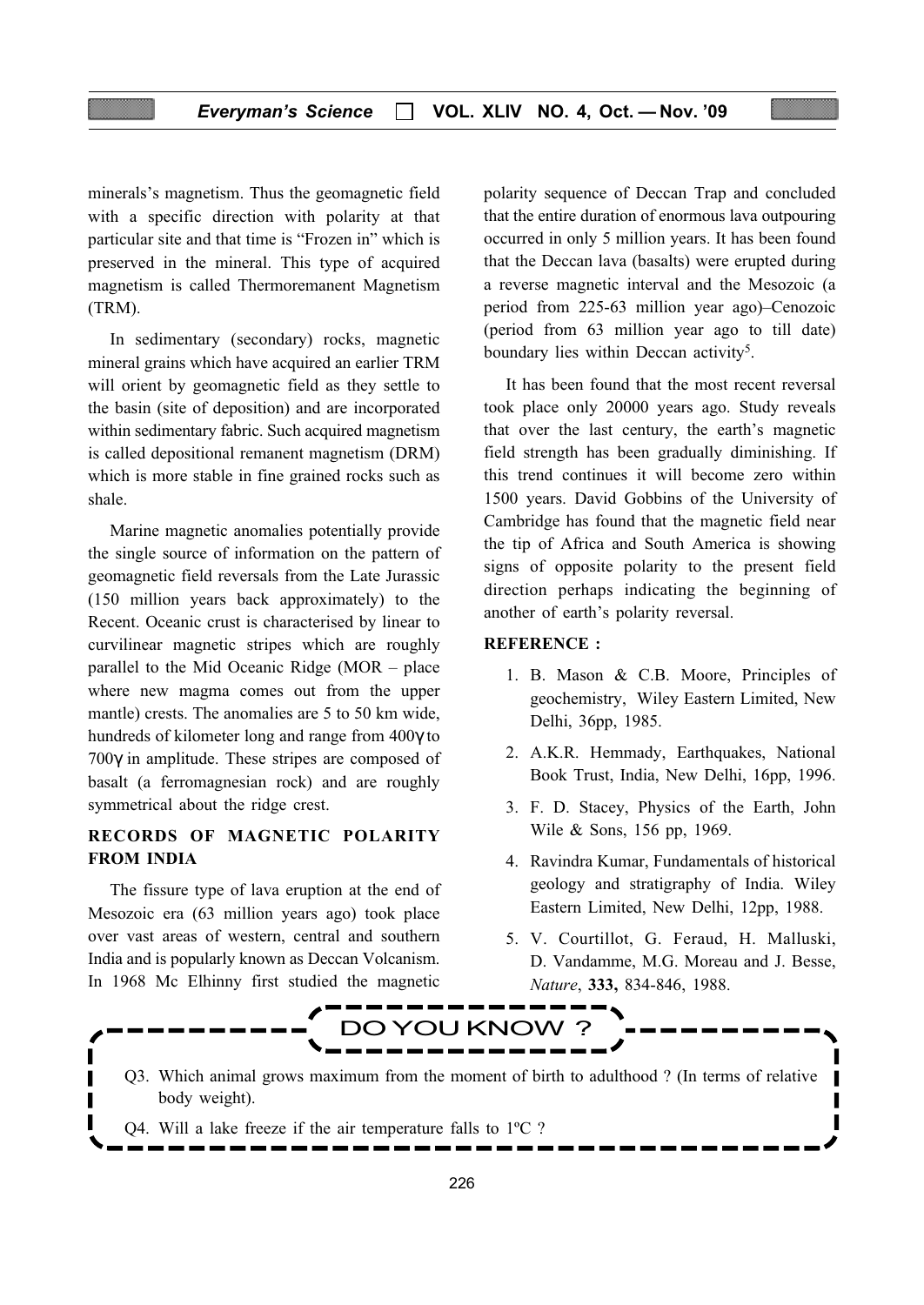# SUPERABSORBENT POLYMERS—A BOON

Suman Katiyar\*

This article describes the basics and the versatility of superabsorbent polymers which promise useful application in many areas including agriculture, medicine, construction and electrical engineering.

#### INTRODUCTION

uperabsorbent polymers (SAP) can absorb water and other fluids up to a very high extent and can retain them for a longer period of time also. They can absorb up to 1000 gram of water per gram of the polymers and about 100 gram of dilute salt solutions per gram of the polymers.

The first generation SAPs were developed in the late 1950's for ophthalmological application and were mainly based on hydroxyl alkyl methacrylate and related monomers. Concept of absorbent in personal care developed in mid 60's and the development of ultrahigh absorption material started in 1970's Successful commercialization started in 1980's which was prepared by radical grafting of acrylonitrile on starch or cellulose using cerium nitrate initiators.

As these materials are dry substances and act as the gelling agents, sometimes they also are referred to as xerogellents. Their affinity for water makes them especially useful for personal hygiene products such as the disposable diaper, covering about 90 percent market share. The other main application of these SAPs are in the field of controlled release of charges, pesticides, fertilizers, electronic and cabling, food and packaging. In these applications, superabsorbent materials are inexorably replacing traditional absorbent materials.

# **STRUCTURE**

Superabsorbent Polymers are crosslinked network of flexible polymer chains. The most efficient water absorbers are polymer network that carry dissociated ionic functional groups. A schematic drawing of such a network is shown in figure-1. Here the dot represent the cross linking between the coiled polymer chains, which have ionic carboxylate functional groups spaced along their length.

#### Fig. 1. Structure of a super absorbent

Superabsorbent polymers are in distinct contrast to the ionic absorbent polymers. The energetic and entropic mechanism present with nonionic polymers are still operative, but are largely overshadowed in magnitude by the presence of the ionic charges

<sup>\*</sup> Deptt. of Chemistry, DBSPG College, Govind Nagar, Kanpur.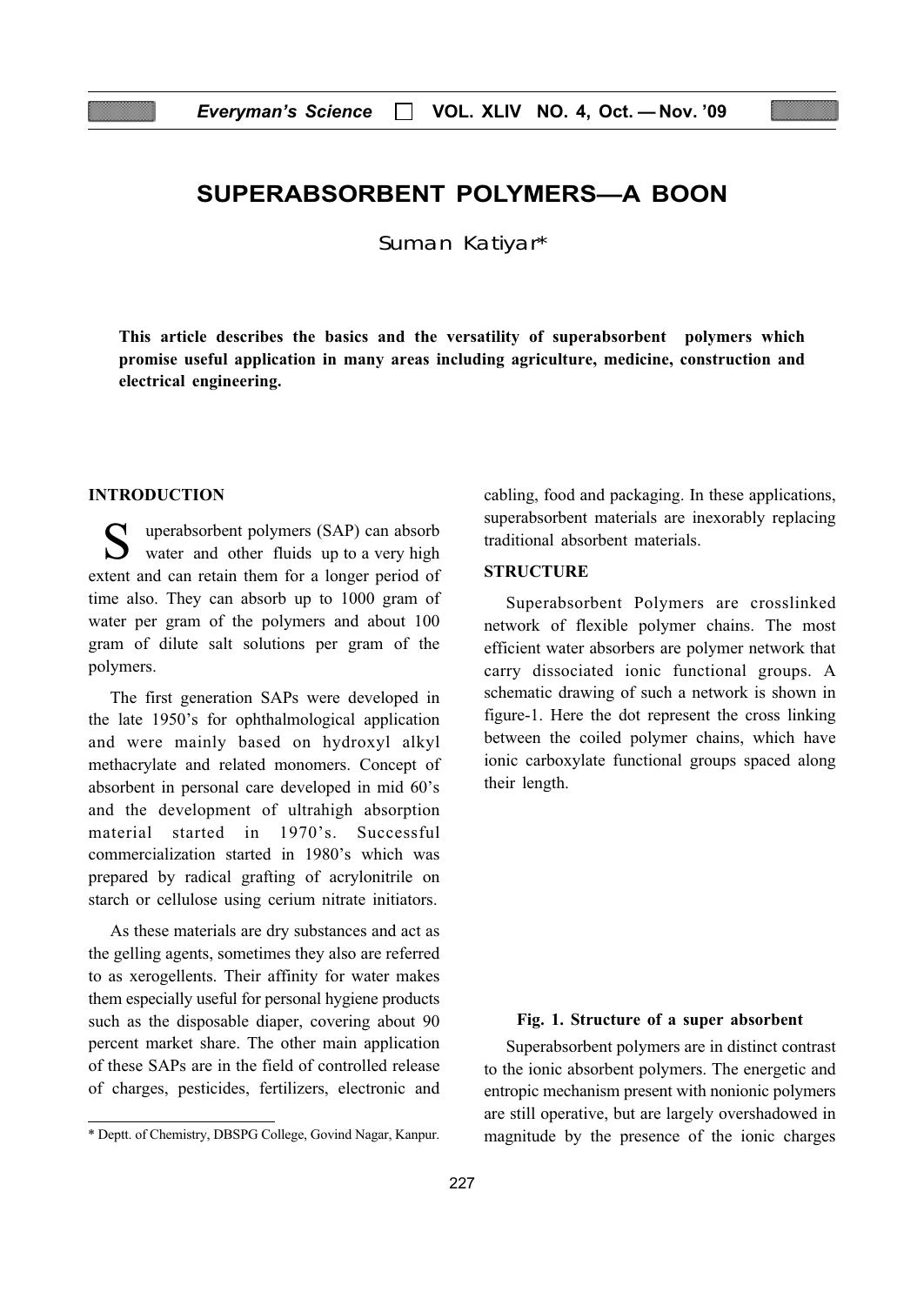that are spaced along the polymer chains of superabsorbent polymers, as shown in Figure 1. The presence of the polymeric ions results in increased absorption because the ions are more strongly solvated than nonionic function groups as a result of strong ion-dipole interactions.

## TYPES OF SUPERABSORBENT POLYMERS

On the basis of the 'degradability' of the polymer we can classify the Superabsorbent Polymers mainly in two following classes.

1. Non-Biodegradable Superabsorbent Polymers.

2. Biodegradable Superabsorbent Polymers.

## 1. Non-Biodegradable Superabsorbent Polymers

These are the polymers which are not degradable in the open atmosphere because they are not attacked by bio-organisms.

Among the superabsorbent polymers of this type the crosslinked, partially neutralized poly (acrylic acids) are commercially most important. Numerous other polymers have been crosslinked to form water-swellable gels, but no other polymer can provide the high charge-to-mass ratio as economically as poly (Sodium acrylate). For this reason we will mainly discuss this specific polymer. Superabsorbent Poly (acrylate) is prepared by freeradical initiated polymerization of acrylic acid and its salts, with a cross-linker, in aqueous solution or as suspension of drops of aqueous solution in hydrocarbon.

The two principal processes, solution polymerization and suspension polymerization, are used to carry out this reaction. The monomer and crosslinked concentration, polymerization modifiers, the relative reactivities of the monomers, the basic polymerization kinetics, and the reaction temperature are all significant factors in both processes.

Radiation technology, a recent innovation, has been recognized as an alternate source of energy

and it finds wide application on the industry including abatement of pollution. For the past three to four decades, vigorous attempts are being made to use radiation energy for prompting and accelerating chemical process. The types of radiation most commonly employed in industrial processes are electron beams, gamma rays, X-rays and Ultraviolet light.

#### 2. Biodegradable Superbsorbent Polymers

Because about 90% of all Superabsorbent materials are used in disposable articles that are mostly disposed in landfills or by incineration, there is a perceived environmental problem with the superabsorbent polymers. To avoid these problems scientists have diverted to biodegradable superabsorbent polymers which release carbon dioxide, methane, water, biomass under bio chemical reaction.

Biodegradable polymers are of the following types : Poly (acrylic acid)—based superabsorbent polymers, Modified polysaccharides, Poly (aspartic acid) an Blends and grafts of poly (acrylic acid) with biodegradable substrates.

Poly (acrylic acid) of molecular weight below about 1,500 g/mol can traverse the microbial cell membrane, where it can degrade completely. Modified polysaccharides are based on sod. carboxymethylcellulose (NaCMC). To prepare an effective superabsorbent from (NaCMC), the polyelectrolyte must be crosslinked by some means. Multivalent ions of valency greater than 2 such as AI, have long been used to crosslink or gel (NaCMC). Poly (aspartic acid) is the homopolymer produced by the condensation polymerization of the amino acid aspartic acid.

Blinds and grafts involve mixing the polyacylate superabsorbent polymer with a biodegradable microbial food source, such as starch. This will provide a locally high concentration of microbial activity, leading to degradation of acrylate polymers.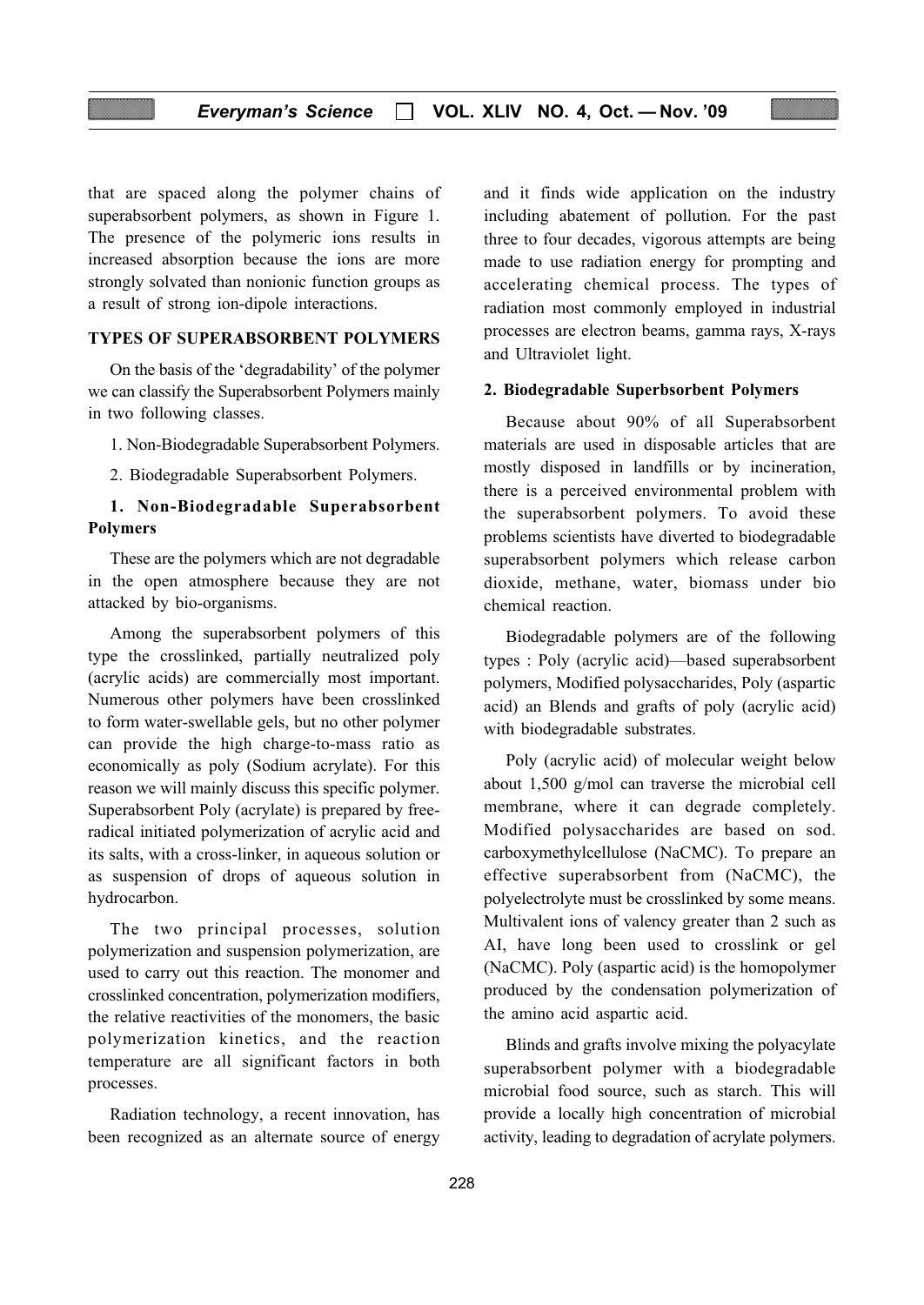#### FORMS OF SUPERABSORBENT POLYMERS

The forms in which the superabsorbent polymers are being used other than the granular form include fibers, films foams, coating, spray and laminates. Of these fibers, film, and laminates and foams have received the more attention. The most commonly available superabsorbent polymenrs are hard, dry, granular powders that look much like clean white sand or granular table sugar. When these polymer particles are placed in water, a slurry of water and the particles is formed. Gradually the superabsorbent polymer absorbs the water, turning into a soft, rubbery gel. The commercial superabsorbent polymers fiber producers claim a variety of property enhancement over conventional granular superabsorbent polymers. Especially an enchanted rate of absorption. Superabsorbent polymers are also widely used as the composites of the granular form or the fiber form with other superabsorbent polymers. The composites are made according to the need of product. Superabsorbent films are another physical form that may offer some

processing and performance advantage over existing commercial superabsorbent polymers. Superabsorbent films will not migrate in an absorbent core and they may be less likely to create dust, depending on their brittleness. Superabsorbent foams have attracted considerable attention as candidates for replacing multiple components of an absorbent core. They hold the potential of offering some of the sea advantage sought for film or fiber foams. Performing the absorbent function of multiple component of a conventional diaper, not migrating in product, and no creating dust.

#### APPLICATIONS

Applications of the superabsorbent polymers include the following :

Disposable infant diapers, agriculture and horticultural applications, controlled release of drugs, water absorbing construction materials, electronics and cabling, food packaging, recreational activities, sensors, aqueous waste management and medica wound dressing.

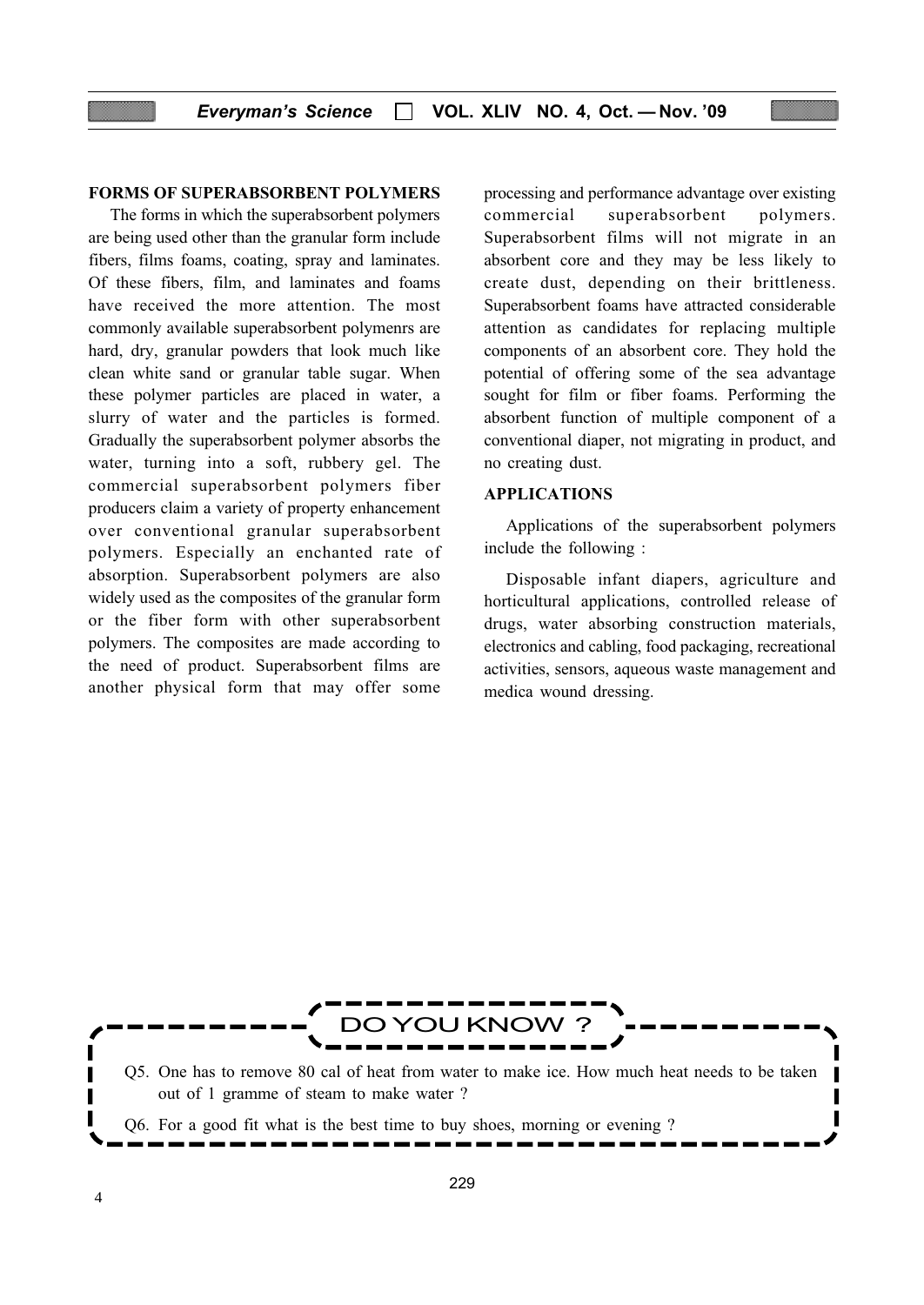# HAZARD EFFECTS OF EXCESS ZINC IN DIET–A TRACE MINERAL

K. Birla Singh\* and S. K. Taneja\*\*

Zinc is one of the trace minerals which is required for huge range of bodily functions. However since last many years Zinc as micronutrient is being used indiscriminately in agricultural and husbandry practices and also in baby foods and multivitamin supplements. The harmful effects of excess Zinc in diet is given in this paper.

#### INTRODUCTION

S everal minerals serve as micronutrients and constitute important components of balanced diet. They are required in minute quantities for their participation in a number of life processes in the body. Zinc is one metal in several minerals which is required for a huge range of bodily functions. It is found in virtually every tissue in the body and is particularly important for the correct functioning of the immune system, growth and development, and the antioxidant system. Also, for the activity of a large number of zinc dependent enzymes (approximately 300) both in plants and animals, zinc is as an essential component (known as a "cofactor"), proteins act as catalyst, enabling the body to carry out the chemical reactions essential for life. Due to wide range of functions, daily requirements of Zn is 8µg at 1 month of age decreasing to 5µg at 4-12 months of age and subsequently it again increases to the order of 3-5 mg in 1-10 years old children. Normal adults on an average require 5-15 mg and pregnant women 10-25 mg zinc.

Table–1 : Recommended Dietary Allowance (RDA) for Zinc for Infants over 7 months, children, and Adults (mg/day)

| <b>AGE</b>     | <b>INFANTS</b>  |                 |                | MALES  FEMALES PREGNANCY LACTA- |                 |
|----------------|-----------------|-----------------|----------------|---------------------------------|-----------------|
|                | <b>AND</b>      |                 |                |                                 | <b>TION</b>     |
|                | <b>CHILDREN</b> |                 |                |                                 |                 |
| 7 months       | $3 \text{ mg}$  |                 |                |                                 |                 |
| to 3 years     |                 |                 |                |                                 |                 |
| 4 to 8 years   | $5 \text{ mg}$  |                 |                |                                 |                 |
| 9 to 13 years  | $8 \text{ mg}$  |                 |                |                                 |                 |
| 14 to 18 years |                 | $11 \text{ mg}$ | $9 \text{ mg}$ | $13 \text{ mg}$                 | 14 mg           |
| $19$ year+     |                 | $11 \text{ mg}$ | $8 \text{ mg}$ | $11 \text{ mg}$                 | $12 \text{ mg}$ |

#### ZINC RICH FOODS

Zinc is present in a wide variety of foods, particularly in association with protein foods. A vegetarian diet often contains less zinc than a meat based diet. Rich sources of zinc for human consumption are nuts, wheat, legume, seeds, seafoods, dairy products, beans and lentils, yeast, and wholegrain cereals and other animal products. Its quantity is very low in cereals, vegetables and fruits. White flour is a poor source, both because the zinc is mainly found in the outer layers of the grain and because the fibre in grain contains phytates, which inhibit the absorption of minerals. Pumpkin seeds provide one of the most concentrated vegetarian food sources of zinc. Fortified foods

<sup>\*</sup> Department Zoology, Pachhunga University College, Mizoram University, Aizawl–796001, birla.kshetri@gmail.com \*\* Department of Zoology, Panjab University, Chandigarh– 160014.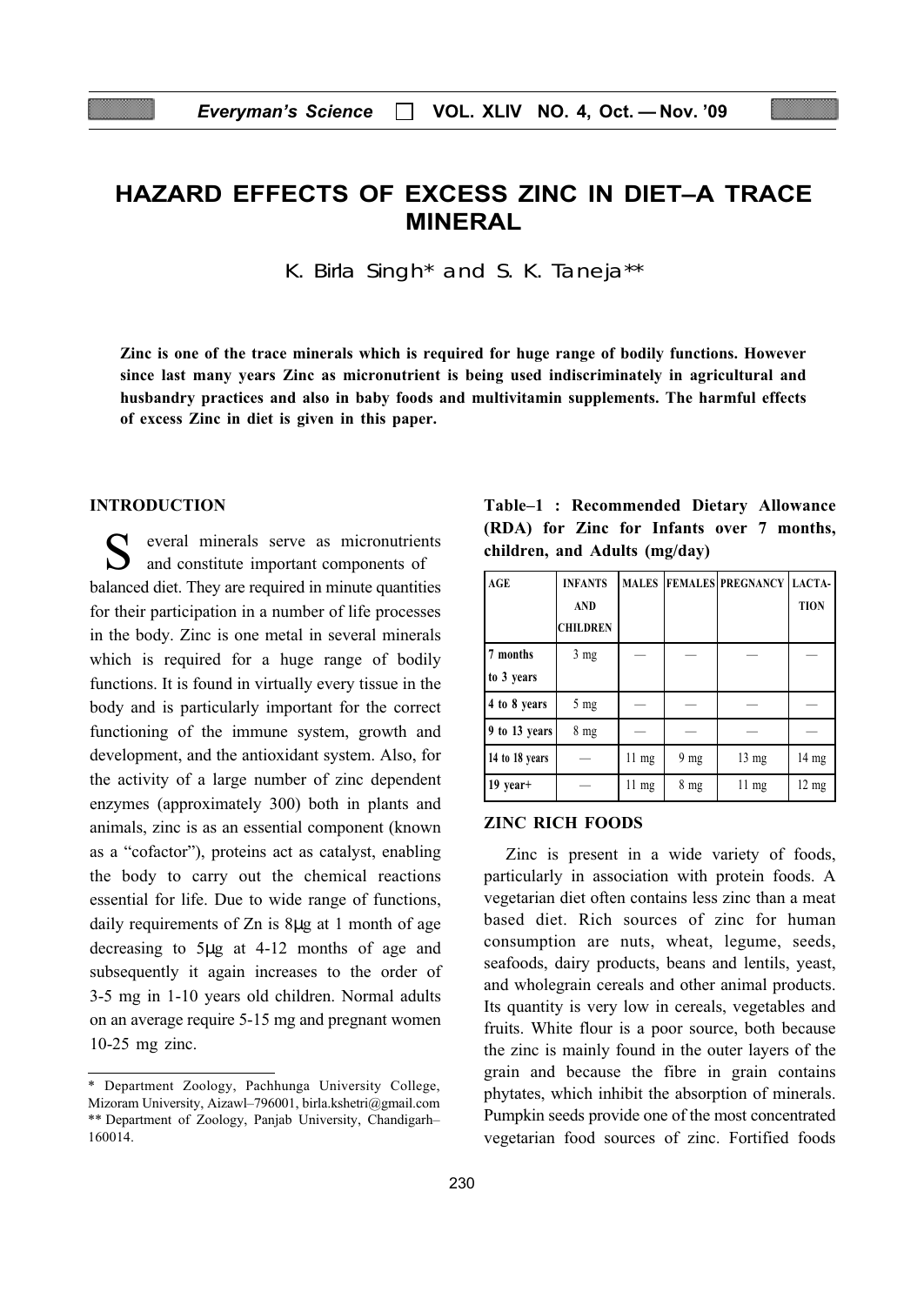including breakfast cereals make it easier to consume the RDA for Zn, however they also make it easier to consume too much zinc, especially if supplemental zinc is being taken.

#### ZINC : PRESENT SCENARIO

Inspite of the impressive progress that has been made in the field of trace element nutrition in the past, the biological role and minimum requirement of trace elements are still hypothetical. Since the minimum requirement of some of the trace elements is low, it is generally believed that a purely nutritional deficiency of these trace element rarely occur in the man. The latest development in the food technology gave enable the food industry to offer the general public in affluent countries an enormous choice of food products during the last couple of decades. Both deficiency of essential elements and toxicity of heavy are fairly common in many countries of Asia, Africa and Latin America. In order to assess the nutritional importance of trace elements, it is relevant to consider the factors regulating their metabolism. Actual intake levels and bioavailability are two key factors that are nutritionally very important. Barring the occupational exposer, the food chain remains the major pathway through which trace elements enters human body. Only limited information is available in developing countries, trace element problems have low priority as dietary intake is often unsatisfactory since it is based on conventional techniques involving food tables.

During the last two decades, Zn as a micronutrient is being used indiscriminately in agricultural and husbandry practices and also in body foods and multivitamin supplements because Zn is nontoxic and promotes linear growth and body weight in the consumers. Percentage of Zn consumed from Zn-fortified food doubled from 14% (1994) to 28% (1998) in US preschool children and for all age groups and the percentage of this will further increase over the time<sup>1</sup>.

Recent survey on trace metal status of different vegetables in the State of Punjab around

Chandigarh, India, revealed that due to use of different inputs in the fields by farmers during the growth of vegetables : Zn levels (more than 40 mg and 120 mg Zn/kg diet in above ground and underground vegetables (daily recommended range is 12.8-20 mg Zn/kg diet) but Cu was normal2.

Table–2 : Showing Zn and Cu concentration in vegetables and other food stuffs found in State of Punjab around Chandigarh and Manipur State (Where the level of Zn is higher while the Cu is within the normal range) $^{3, 4}$ :

| <b>FOOD STUFFS</b>    | ZINC (Zn) | <b>COPPER (Cu)</b> |
|-----------------------|-----------|--------------------|
|                       | mg/kg     | mg/kg              |
| <b>WHEAT</b>          | 46.2      | 46.8               |
| <b>RICE</b>           | 40.8      | 58.8               |
| <b>RAJMA</b>          | 21.6      | 10.0               |
| <b>BAJRA</b>          | 38.4      | 31.8               |
| <b>MALKA</b>          | 35.4      | 12.6               |
| <b>MASHER (PULSE)</b> |           |                    |
| <b>HORSE PEA</b>      | 54.6      | 48.6               |
| <b>MUNG</b>           | 54.6      | 47.0               |
| <b>KALA CHANA</b>     | 98.4      | 34.8               |
| <b>PEANUT</b>         | 34.8      | 48.0               |
| EGG                   | 109.8     | 46.8               |
| <b>FISH</b>           | 78.0      | 51.0               |
| <b>PORK</b>           | 174.0     | 48.0               |
| <b>CHICKEN</b>        | 135.0     | 57.0               |

Even though Zn is an essential element in our diet, but too much can be harmful. Harmful effect of too much Zn generally begins at levels from 10 to 15 times higher than the recommended dietary allowances of 5, 12, and 15 mg per day for infants, women and men respectively.

# HARMFUL EFFECTS OF EXCESS ZINC IN **DIET**

Excess presence of Zn in diet promotes appetites absorption of nutrients and cell proliferation, acting through genes, resulting in the growth of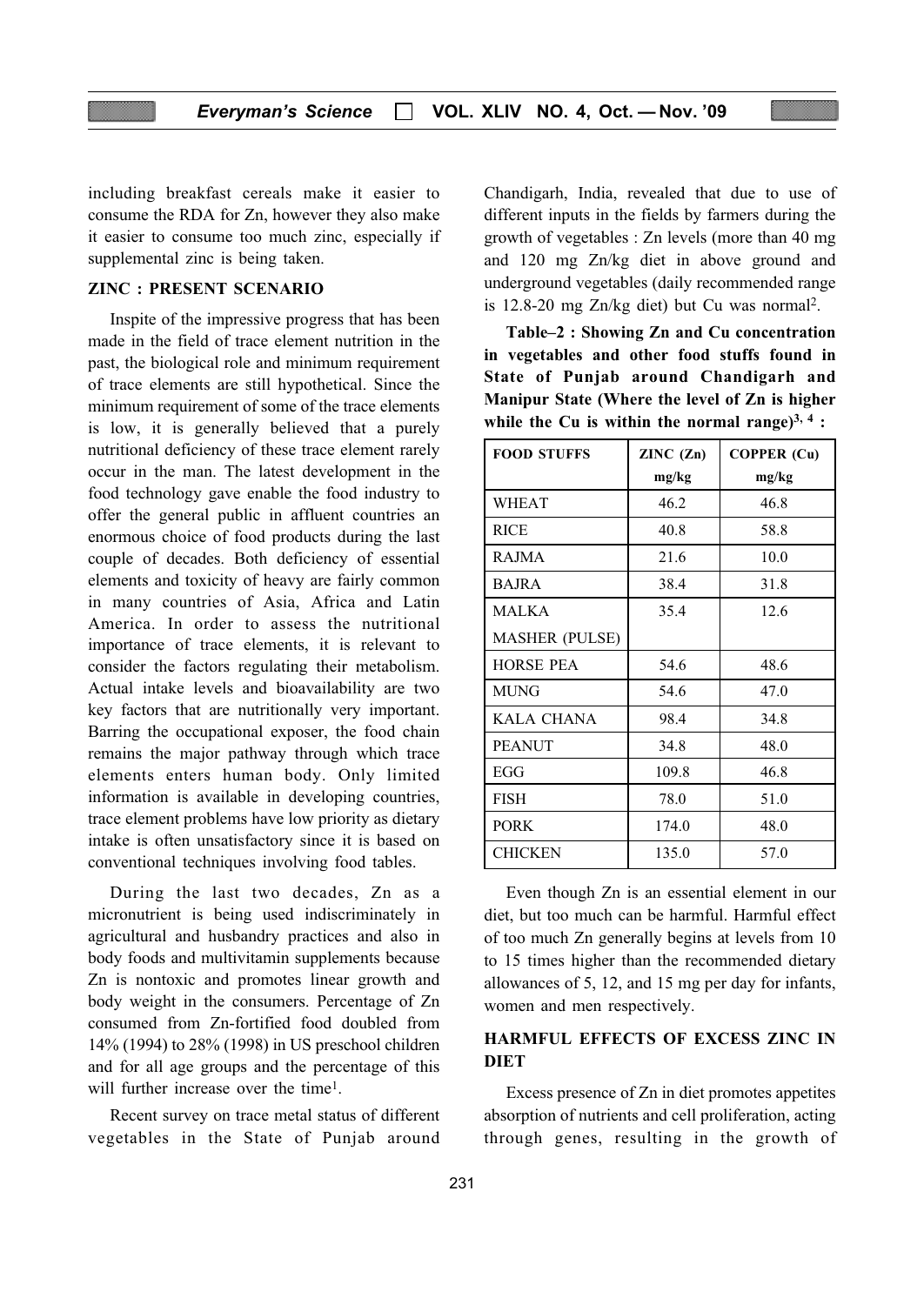individuals. The investigation conducted on growth hormone transgenic and genetically obese mice have shown that the growth promoting effect of zinc occurs through hormone whose activation is zinc dependent. Excess zinc intake during the growth phase increases the growth hormone level in the blood which enhance the growth rate, increases the number of fat cells in the body, promotes absorption of fat and elevates insulin activity. On withdrawal of growth hormone on approaching adulthood, the absorbed nutrients are directed to fat cells under the influence of elevated insulin activity where they are deposited as fat. The exogenous treatment of growth hormone or its analogues couple with high concentration of zinc as zinc sulphate in commercial feeds is being exploited in rearing the livestock on large scale for higher yield of animal products. As a consequence of this, the animals grow faster and their tissue are loaded with fat and zinc. The unabsorbed zinc leaves the body with the faeces that form the manure for agricultural use. Zinc being equally essential for well being of plants, additional zinc in high amounts is employed as micronutrient in agriculture practices for higher agriculture produces which results in elevation of its concentration in plants products also.

Such food items loaded with zinc when consumed make the children grow faster and add some fat in their tissues which make them to appear healthy but impose serious health problems on attaining adulthood. The continuous input of excess nutrients in tissues particularly in fat cells caused by excess nutrients in tissues, particularly in fat cells, caused by zinc over a period of time contributes to obesity in adults. Obesity poses a formidable challenge to the growing population as it is etiologically linked to insulin resistance ; an accompanying insulin dependent diabetes mellitus, hypertension and coronary artery disease.

Nor only this, the excess free zinc ions in diet inhabited the copper absorption as a consequence of the similar physiochemical properties of these two elements and copper-zinc antagonistic reaction at intestinal level producing copper deficiency in them. The interaction between zinc and copper is of practical concern because, it can occur with relatively low amount of zinc supplementation and zinc induced copper deficiencies are relatively easy to produce in adult humans. Cu-deficiency further impairs enzymes of antioxidant system including SOD, Catalase and Glutathione peroxidase and results in increasing the oxidative stress<sup>3</sup>. Copper deficiency is also known to induce hypertension, increase blood cholesterol (hypercholesterolemia), and low density lipoprotein fraction increment blood which add to the condition favouring heart attack. The excess zinc ions on the other hand, either make the insulin inactive or binding of insulin with its receptor reduces due to copper deficiency and the existing risk factor of non insulin dependent diabetes mellitus (NIDDM) are exacerbated.

Thus intake of Zn-fortified food for longer periods of time may make the growing children more venerable to these diseases. Therefore, possible measures have to be taken to control the consumption of high Zn in diet and Zn-fortified foods<sup>1</sup>. A random survey of nutritionally adequate healthy young individuals (25-35 years) of Chandigarh population conducted by us showed a strong positive linear correlation of body weight (BMI) and tissue zinc concentration. The overweight and obese possess higher zinc concentration in tissues than those of lean or normal body weight individuals. The descendants of NIDDM and ischemic heart disease parents (destined to develop NIDDM and ischemic diseases) posses 2 to 4 times higher tissue zinc and less than half of copper concentration than their counterparts on diabetic parents. This copper and zinc imbalance continues for some time which after exceeding threshold level manifest as disease. Their perturbation caused by excess zinc in diet has links with obesity and obesity related diseases in India. One of our study on animal model revealed that the supplementation of Zn in amount equal to 80 mg/kg in semi-synthetic diet fed to the rats resulted in significant higher gain in their body weight,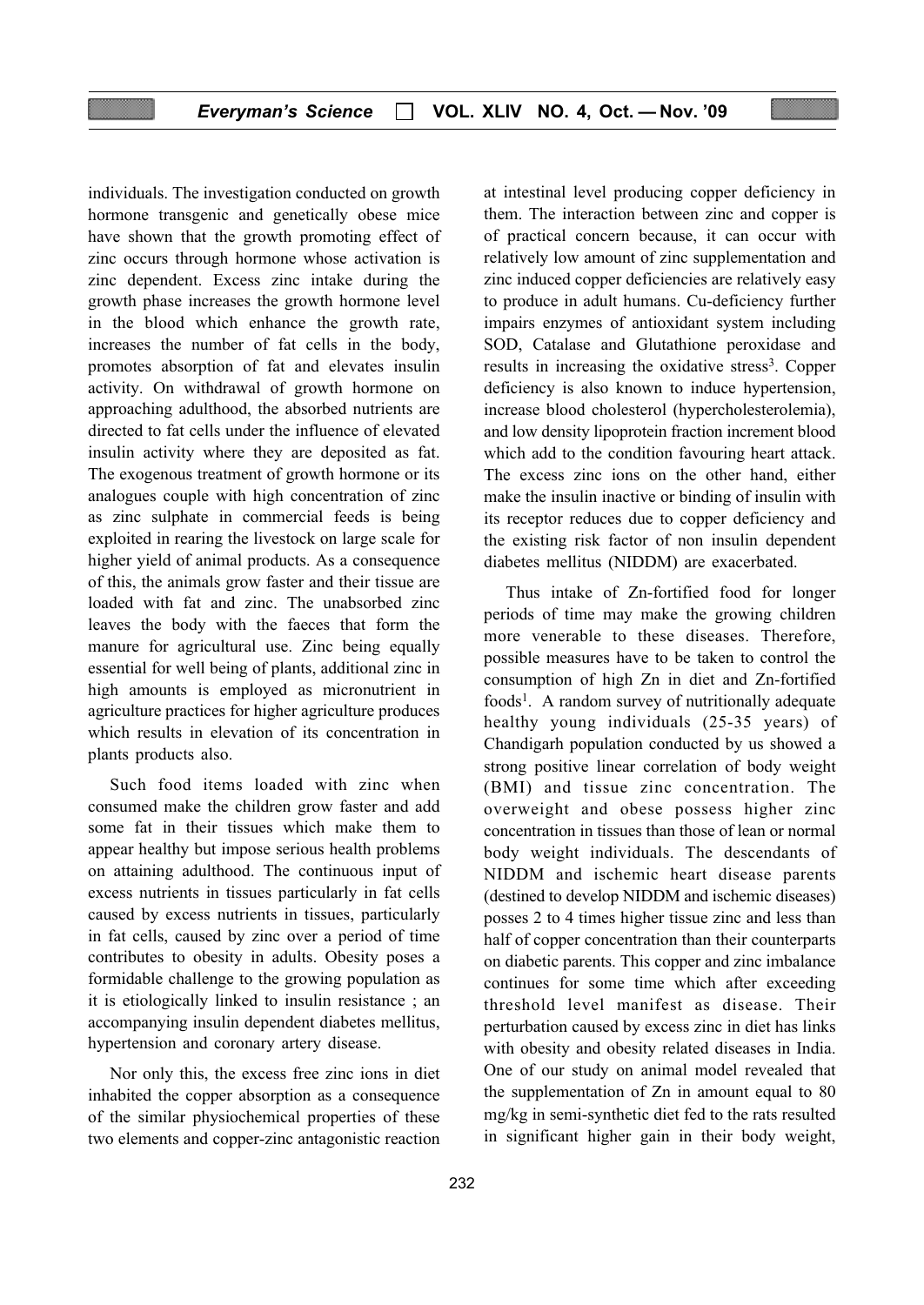displayed significantly higher blood pressure and heart rates and their urine reacted positively with Benedict's test suggesting the onset of glucosuria in them.

# HIGH ZINC DIET AND DIABETIC PATIENTS

Excess Zn in the diet is also vulnerable to those who already develope diabetes mellitus. When excess Zn was taken for a longer period of time by diabetic patients, it increases in the level of glycosylated haemoglobin (HbAlc), urinary Zn excretions and altered glycosylation. High level of haemoglobin  $A1_c$  is a reliable quantitative indicator of long-term increase of blood sugar level (hyperglycaemia) and it also contribute to the changes in the profile of blood trace elements and as results of these the degree of oxidative stress increases further. During high Zn-supplementation in individuals with diabetes, serum zinc concentrations increase and block insulin receptors of cell and lead to decreased glucose tolerance. Moreover, the use of zinc supplements in freeliving population has been discouraged because it results in copper deficiency.

#### HIGH ZINC DIET AND PREGNANT WOMEN

When there is presence of excess Zn in the diet of pregnant women, it can induce fetal copper deficiency and negatively affect human pregnancy. This condition is also found in experimental animals where maternal zinc supplementation can induce fetal copper deficiency<sup>4</sup>. Long term deficiency of Cu in pregnant women and animals results in early embryonic death, gross structural anomalies including skeletal, pulmonary and cardiovascular defects and persistent biological, neurological and immunological abnormalities. It leads to the acute respiratory distress syndrome in neonatal rats and premature infants. The respiratory distress syndrome may be the major cause of the morbidity among the premature infants<sup>5</sup>. Thus expects recommend that the copper supplement should be added with zinc supplements during pregnancy.

#### **CONCLUSION**

Obesity, diabetes, hypertension and heart attacks, and developmental defects, all genetic disorders rise dramatically and their onset at relatively young age a recent phenomenon that is associated with excessive and extensive use of micronutrients in agriculture. In this, Zn stands prominently. The abandoning of traditional copper containing metallic utensils, the compulsory sources of copper through its leaching into food during cooking has further aggravated the condition. Zinc management in food, therefore is essential to contain the obesity related diseases. This can be targeted by immediate and long term strategies. The immediate strategy involves the restricted consumption of zinc rich food items such as cheese, met, eggs, nuts, wheat products and increased inclusion of zinc binding products such as fibre leafy vegetables and phytate rich legumes such as soyabean and its product that should reduce its bioavailability. The use of copper utensils for cooking will not only help in preventing the copper deficiency but also reduced the influx of zinc in them. The long term strategies required a stator controlled use of zinc in commercial feeds and agriculture practices through legislation in the interest of human health ; otherwise the obesity related diseases would dominate further in the days to come.

#### **REFERENCES**

- 1. J. E Arsenault and K. H. Brown, Am J. Clin. Nutr, 8, 1011-1019, 2003
- 2. B. Ram, S.P. Garg S.S. Matharu, Panjab Pollution Control Board, 2005.
- 3. W.B. Patterson, M. Winkelmann and M.C. Perry, Ann Intern Med, 103, 385-389. 1985.
- 4. N. H. Reinstein, B. Lonnderdal, C. L. Keen, and L. S. Hurley, *J. Nutr*, **114,** 1266-1279, 1984.
- 5. D, McMaster T. R. Lappin, H. L. Halliday and C. C. Patterson, Biol, Neonates, 44, 108-113, 1983.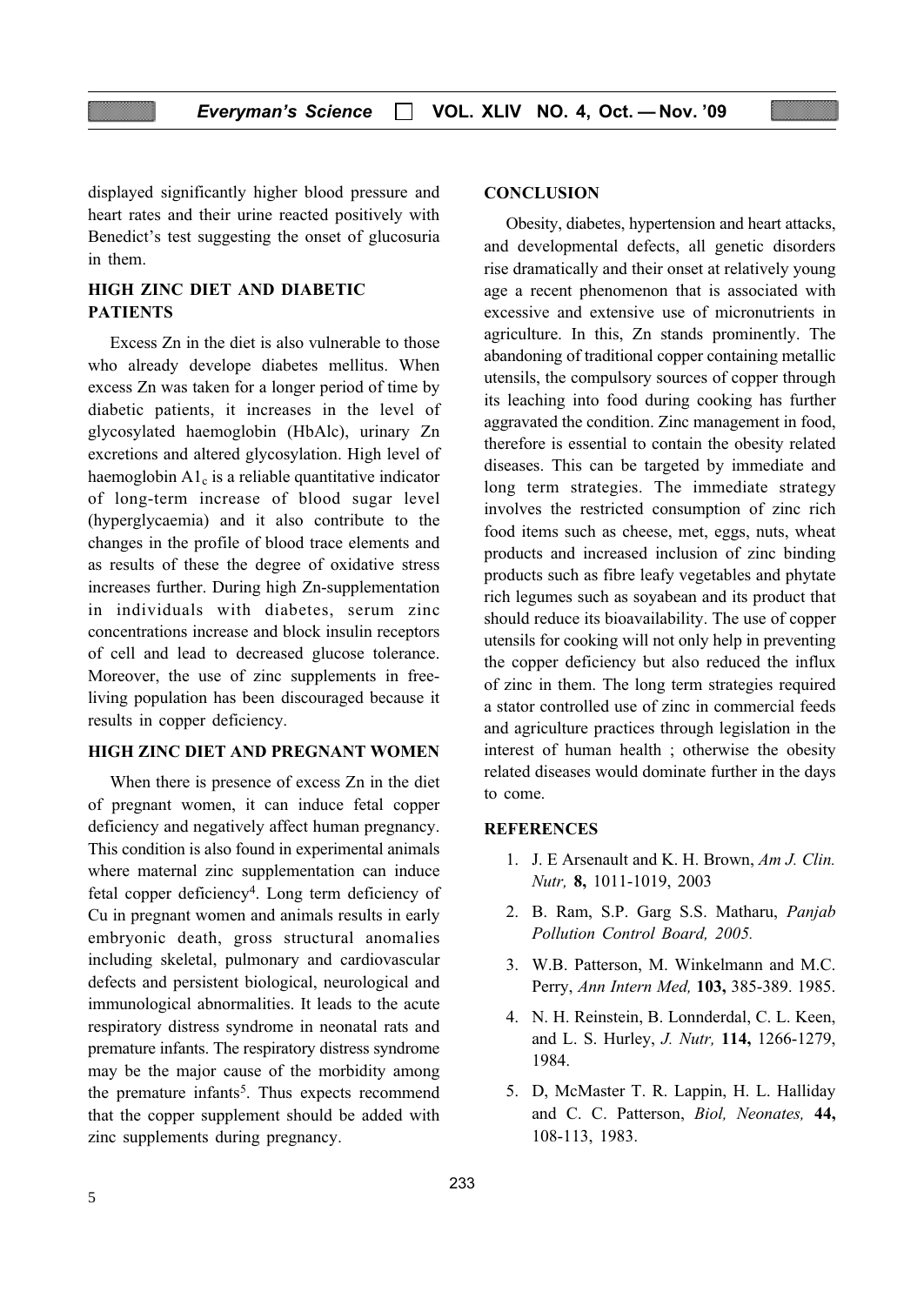# THE IMPACT OF CLIMATE CHANGE

M. Kamboj and R. Khare\*

Climate change has now become a matter of most serious concern for the humanity. This article discusses amongst other things, causes of climate change, the indicators, impact of climate change and measures to control climate change.

#### INTRODUCTION

T he earth system has been in existence for<br>over 5 billion years. The atmospheric layer surrounding the planet consists of mostly nitrogen and oxygen. The climate of a place is the average weather that it experiences over a period of time. Climate and climate change are determined by many things including distance from the equator, closeness to an ocean or major body of water, and geographical conditions such as mountains, plains and forests. There are 12 distinct types of climates on our planet, ranging from tropical to polar.

Climate change, a frequently discussed issue, can be caused by internal and external forces like the Earth's orbit, solar radiation and greenhouse gas concentrations, The natural causes of Climate change are of far less significance compared to the interference of humanity with the nature. Warm winters and irregular monsoon are just a few visible instances of climate change.

## INDICATORS OF THE CLIMATE

The indicators of Climate are : rainfall, sunshine, relative humidity, wind and temperature.

Factors that influence climate are shown in the following diagram (figure–1)

#### CAUSES OF CLIMATE CHANGE

The cause of climate change can be natural or changes may be caused by human interference.

#### Natural Causes :

1. Earth's orbital Characteristics comprise one natural cause.

#### i. Eccentricity

The earth orbit gradually changes from being elliptical to being nearly circular and then back to elliptical in a period of about 100000 years. The greater the eccentricity of the orbit (i.e. the more elliptical it is), the greater the variation in solar energy received between the Earth's closest and farthest approach to the Sun.

<sup>\*</sup> Deptt. of Chemistry, ASET, Amity University, Lucknow, India.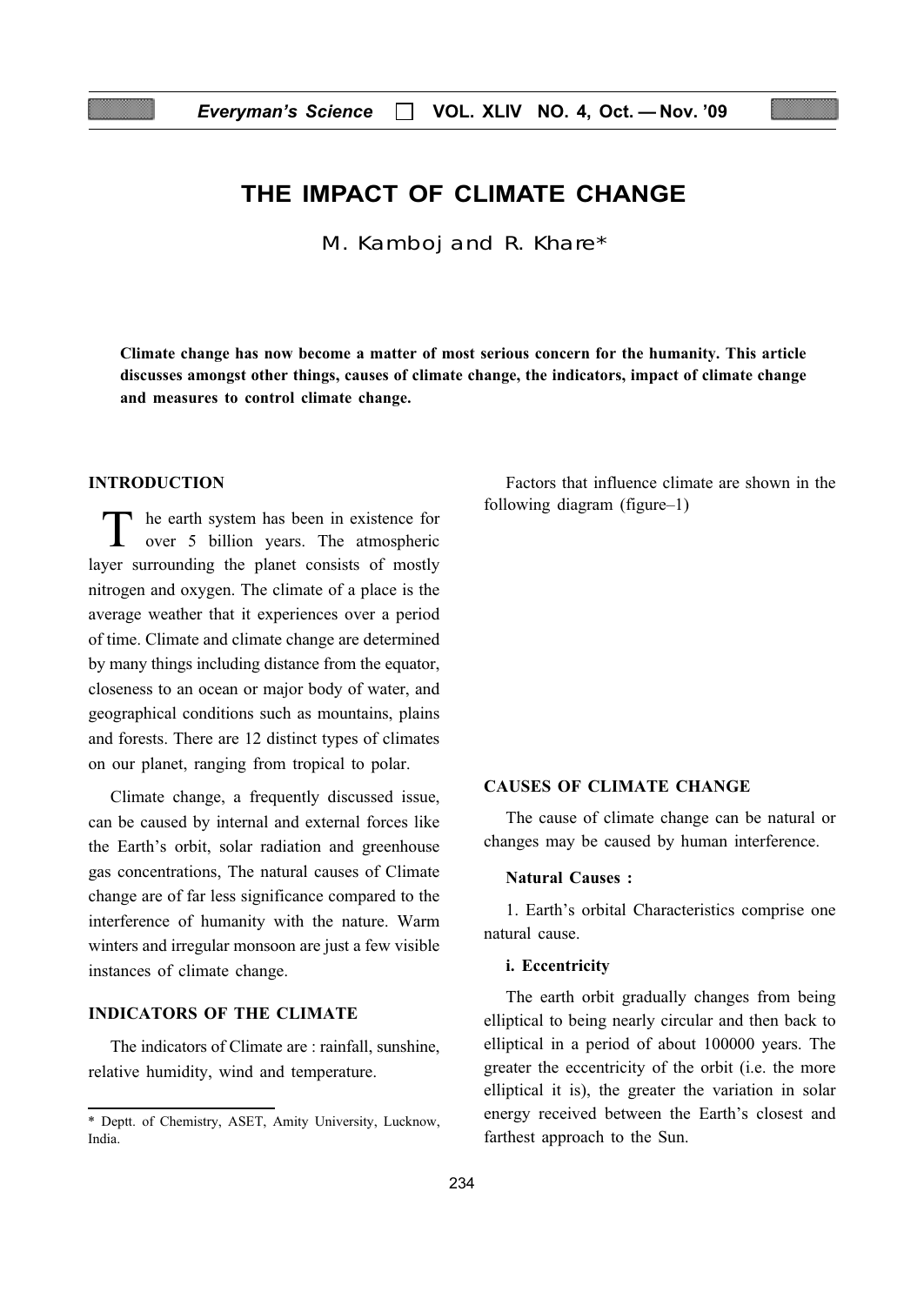The difference in Earth's distance from the Sun between perihelion and aphelion (which is only about 3%) is responsible for approximately a 7% variation in the amount of solar energy received at the top of the atmosphere. When the orbit is most elliptical, the difference in this distance is at it maximum (9%), the difference in solar energy received is about 20%.

#### ii. Precession of Equinox

As the Earth rotates on its polar axis, it wobbles like a spinning top changing the orbital timing of the equinoxes and solstices. The precession of the equinox has a cycle a approximately 26,000 years. At present we have perihelion in January and Aphelion in July while it will be reversed after 13,000 years.

#### iii. Solstice

Summer Solstice : The first day of the Season of Summer. On this day (June 21 in the northern hemisphere) the Sun is farthest north and the length of time between Sunrise and Sunset is the longest of the year

Winter Solstice : The first day of the Season of Winter. On this day (December 22 in the northern hemisphere) the Sun is farthest south and the length of time between Sunrise and Sunset is the shortest of the year in the northern hemisphere.

In the southern hemisphere, winter and summer solstices are exchanged. Summer : December 22. Winter : June 21.

#### iv. Equinox

There are two times of the year when the night and the day are about the same length. The Sun is crossing the Equator (an imaginary line around the middle of the Earth) and it is an equal distance from the North Pole and the South Pole.

Spring Equinox : This indicates the first day of the season of Spring and the beginning of a long period of sunlight at the Pole. In the northern hemisphere : March 20 (the Sun crosses the Equator moving northward). In the southern hemisphere : September 22 (the Sun crosses the Equator moving southward).

Autumn Equinox : This is the first day of the Season of Autumn and the beginning of a long period of darkness at the Pole. In the northern hemisphere : September 22 (the Sun crosses the Equator moving southward). In the southern hemisphere : March 20 (the Sun crosses the Equator moving northward).

#### v. Qbliquity of Earth's axis of Rotation

During a 41,000 year cycle the tilt of earths' Axis can deviate from approximately 22.5 to 24.5°. Presently the tilt of earth is 23.5°. When the tilt is small there is less climatic variation between the summer and winter seasons in the middle and high latitudes. At these times winters tend to be milder and summers cooler. The net effect of a smaller tilt would be more extensive formation of glaciers in the polar latitudes. Periods of a larger tilt result in greater seasonal climatic variation in the middle and high latitudes. At these times winters tend to be colder and summers warmer. Thus the net effect is that Glaciers in the Polar Regions should be generally receding, during this part of the obliquity cycle with other contributing factors constant.

## 2. Atmospheric  $CO<sub>2</sub>$  Variations

Certain atmospheric gases, like carbon dioxide, water vapor and methane, are able to alter the energy balance of the Earth by absorbing longwave radiation emitted from the Earth's surface. The reemission of longwave back to the Earth's surface increases the quantity of heat energy in the Earth's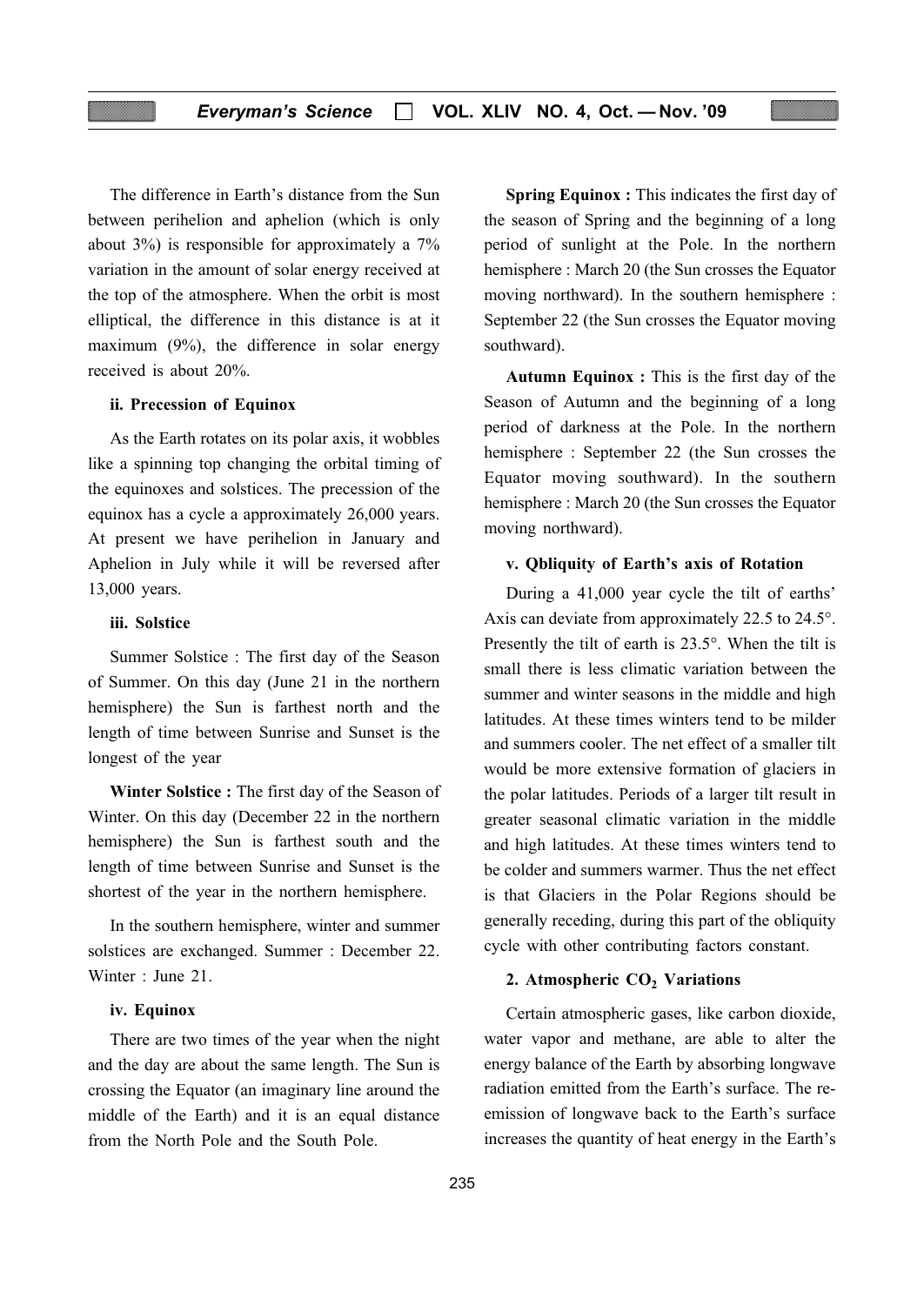climatic system. Without this process called greenhouse effect, the average global temperature of the Earth would be a cold –18º Celsius rather than the present 15° Celsius. Human activities like the burning of fossil fuels, conversion of natural prairie to farmland and deforestation have caused release of carbon dioxide into the atmosphere. From the early 1700's, carbon dioxide has increased from 280 parts per million to 380 parts per million in 2005. Most computer climate models suggest that the globe will warm up by 1.5–4.5° Celsius if carbon dioxide reaches the predicated level of 600 parts per million by the year 2050.

#### 3. Volcanic Eruptions

Volcanic eruptions cause  $SO_2$  emission. This  $SO<sub>2</sub>$  interacts with water vapour in atmosphere to form a dense bright haze layer that reduces the transmission of suns radiation to the earth surface. Greater reflectivity causes the temperature drop at the earth's surface.

#### 4. Variation in Solar Output

A change in solar output of only 1 percent would alter the Earth's average temperature by between 0.5 to 1.0° Celsius. Measurements made during the early 1980's showed a decrease of 0.1 percent in the total amount of solar energy reaching the Earth over just an 18 month time period. If this trend were to extend over several decades, it could influence global climate. Sunspot activity causes reduction in surface temperature of the sun.

## B. Human Interference Causes

#### 1. Industrialization

By burning fossil fuels and deforesting the earth, mankind is increasing carbon dioxide levels. Our industries are emitting chlorofluorocarbons (CFCs). Nitrous oxide levels are also increasing rapidly because of industrialisation due to which the protective ozone layer is depleting. Emission from automobiles are a major cause of air pollution and increase the concentration of Green house gases in the atmosphere. Man-made disasters such as chemical spills and industrial wastes have polluted rivers and watersheds. As result of this we have reached to a state where we are facing scarcity of drinking water. The rise of  $CO<sub>2</sub>$  concentration in air is shown in the following diagram (fig–2)

#### 2. Deforestation

New research confirms that avoiding deforestation can play a key role in reducing future greenhouse gas concentrations. Tropical deforestation releases nearly 1.5 billion tonnes of carbon each year into the atmosphere. It has been said that "Deforestation in the tropics accounts for nearly 20 per cent of carbon emissions due to human activities, this will release an estimated 87 to 130 billion tonnes of carbon by 2100, which is greater than the amount of carbon that would be released by 13 years of global fossil fuel combustion. So maintaining forests as carbon sinks, will make a significant contribution to stabilizing atmospheric greenhouse gas concentrations."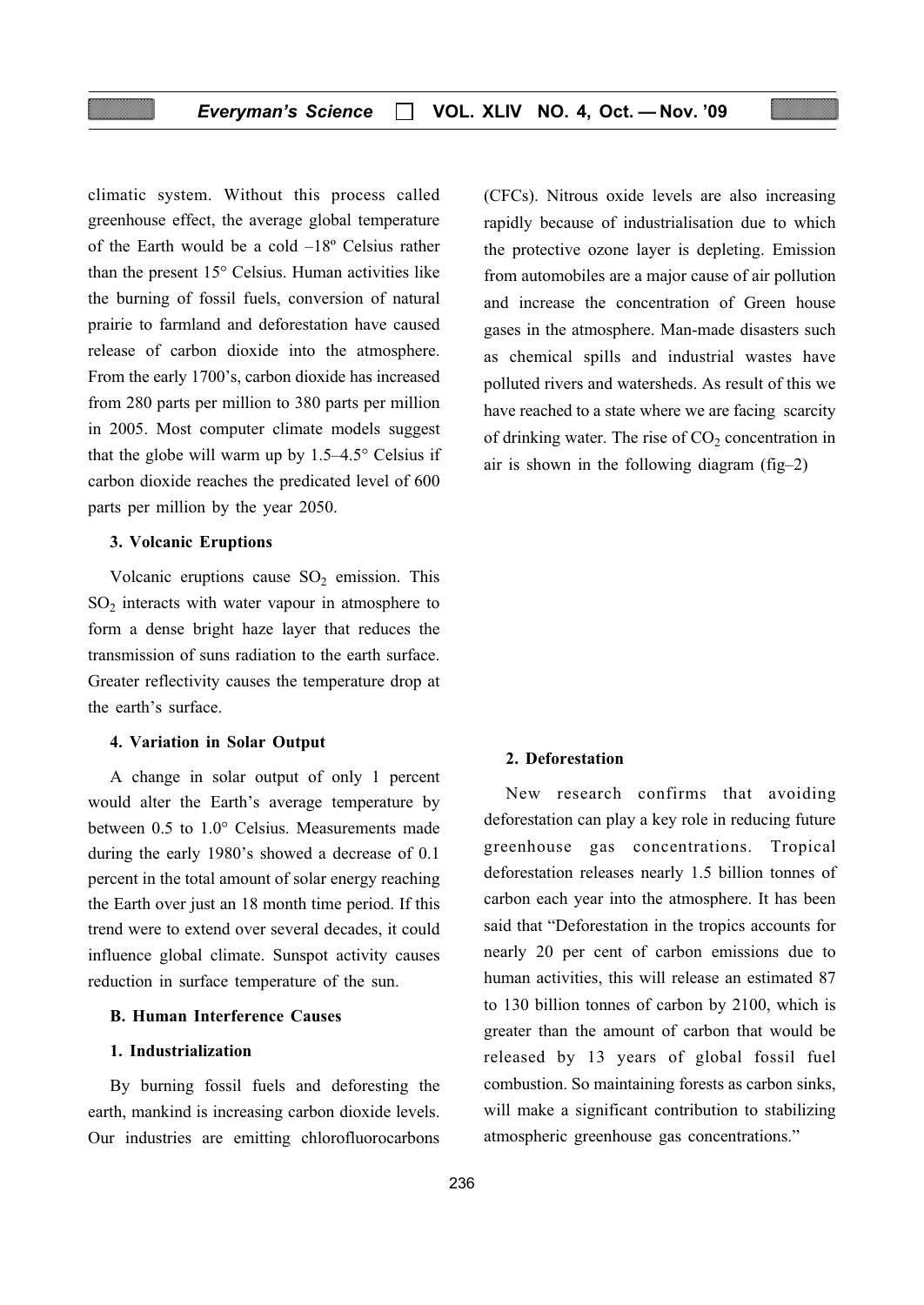#### 3. Population Explosion

The world currently adds about 250 thousand people every day. The population explosion figures are shown in the following diagram (fig–3)

#### ● Glaciers and permafrost are melting

Over the past 100 years, mountain glaciers in all areas of the world have decreased in size and so has the amount of permafrost in the Arctic. Greenland's ice sheet is melting faster too.

A larger global population means a larger demand for everything-most urgently, energy and food security which implies greater pressure on our natural resources leading to what can be said as over-consumption of the resources. The signs of the strain on the planet are all around...from global warming, ever-dwindling food production, pollution, deforestation to make room for more farm land housing, and the vast and growing list of endangered species.

#### IMPACT OF CLIMATE CHANGE

The impact is now seen in the following changes.

#### ● Sea level is rising

During the 20th century, sea level rose about 15 cm (6 inches) due to melting glacier ice and expansion of warmer seawater. Models predict that sea level may rise as much as 59 cm (23 inches) during the 21st Century, threatening coastal communities, wetlands, an coral reefs.

#### ● Arctic sea ice is melting

The summer thickness of sea ice is about half of what it was in 1950. Melting ice may lead to changes in ocean circulation and speeding up warming in the Arctic.

#### ● Sea-surface temperature are warming

Warmer waters in the shallow oceans have contributed to the death of about a quarter of the world's coral reefs in the last few decades. Many of the coral animals died after weakened by bleaching, a process tied to warmed waters.

# ● Heavier rainfall causes flooding in many regions

Warmer temperatures have led to more intense rainfall events in some areas. This can cause flooding.

#### ● Extreme drought is increasing

Higher temperatures cause a higher rate of evaporation and more drought in some areas of the world.

#### ● Ecosystems are changing

As temperature increase species may either move to a cooler habitat or die. Species that are particularly vulnerable include endangered species, coral reefs, and polar animals. Warming has also caused changes in the timing of spring events and the length of the growing season.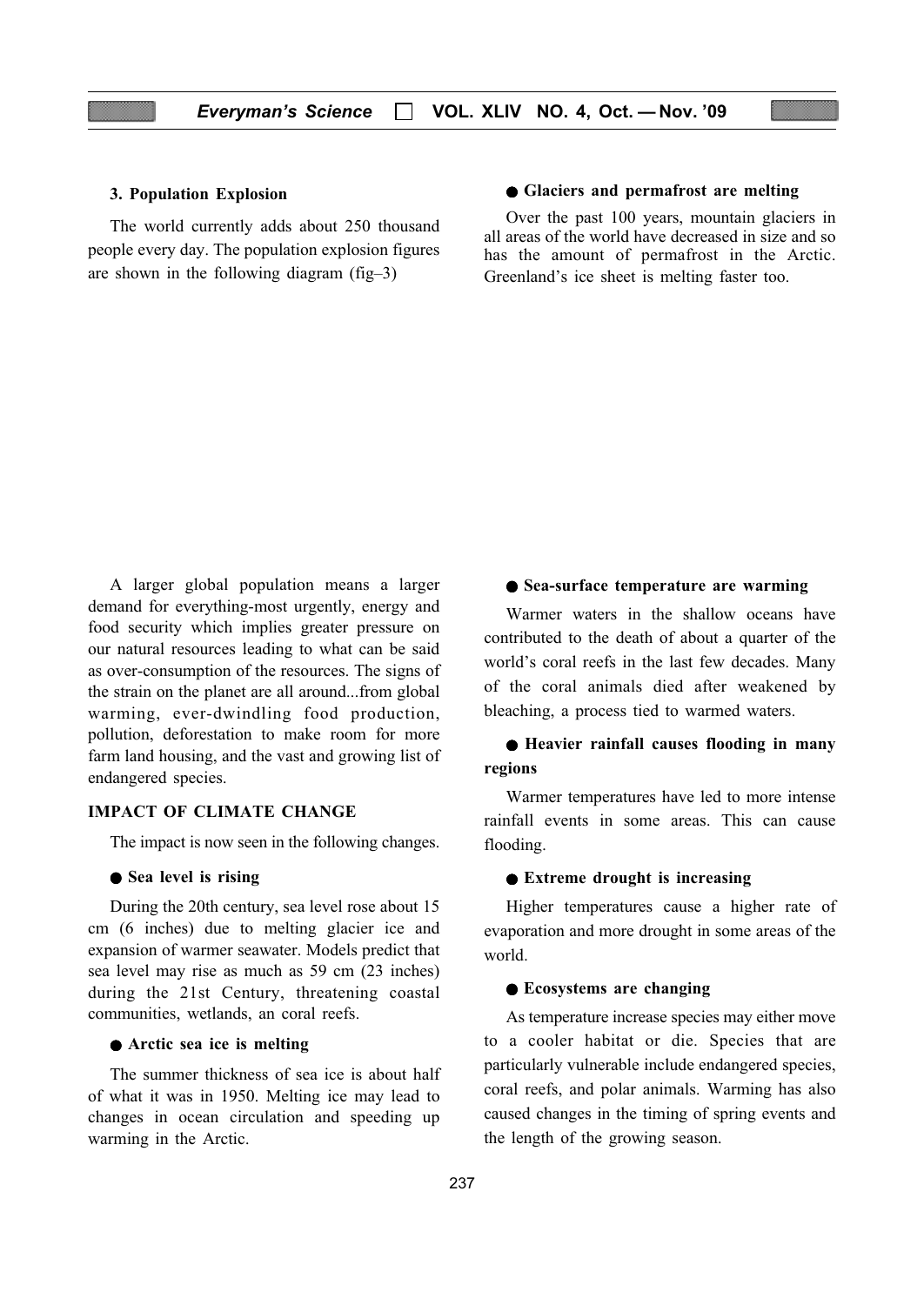# ● Hurricanes have changed in frequency and strength

There is evidence that the number of intense hurricanes has increased in the Atlantic since 1970. Scientists continue to study whether climate is the cause.

#### ● Heat waves more frequent

It is likely that heat waves have become more common in more areas of the world.

## ● Warmer temperatures affect human health

There have been more deaths due to heat waves and more allergy attacks as the pollen season grows longer. There have also been some changes in the ranges insects that carry disease e.g. mosquitoes.

#### ● Seawater is becoming more acidic

Carbon dioxide dissolving into the oceans, is making seawater more acidic. There could be impacts on coral reefs and other marine life.

#### ● Increase in Global temperature

If present emission patterns continue the average temperature of earth would rise by 12 degrees in a century. The main cause of this global warming is

the unrestricted GHG emissions. Global warming is altering the way nature functions. This is shown in the diagram (Fig. 4).

# MEASURES TO CONTROL CLIMATE **CHANGE**

Measures will comprise efforts by individuals the population and the Governments.

Conservation is one of the many steps towards checking the environmental problems. Changes in lifestyle and behaviors that favor resource conservation can contribute substantially towards climate change mitigation. Changes in lifestyles and consumption patterns that emphasize resource conservation can contribute to developing a lowcarbon economy that is both equitable and sustainable. In cities, urban planning and education can reduce car usage and promote efficient driving habits. The ideas are summarised in the following Table–1.

| Sector               | Key Technologies and Practices for Better climate                                                             |  |  |  |  |
|----------------------|---------------------------------------------------------------------------------------------------------------|--|--|--|--|
| <b>Energy Supply</b> | An increase in the price of fossil fuel could make low-carbon alternative more<br>competitive                 |  |  |  |  |
| Transport            | Hybrid vehicles, cleaner diesel engines, bio-fuels.                                                           |  |  |  |  |
|                      | Shift from road transport to rail and public transport.                                                       |  |  |  |  |
|                      | Alternatives such as cycling and walking.                                                                     |  |  |  |  |
|                      | Urban planning that reduces the need for road transport.                                                      |  |  |  |  |
| <b>Buildings</b>     | Building should be constructed on the concepts of <b>'Green Building'</b> which are more<br>energy efficient. |  |  |  |  |
|                      | $HVAC$ (Heating Ventilation & Air Conditioning) system should be solar based.                                 |  |  |  |  |
|                      | Recycling or using fluorinated gases in refrigeration.                                                        |  |  |  |  |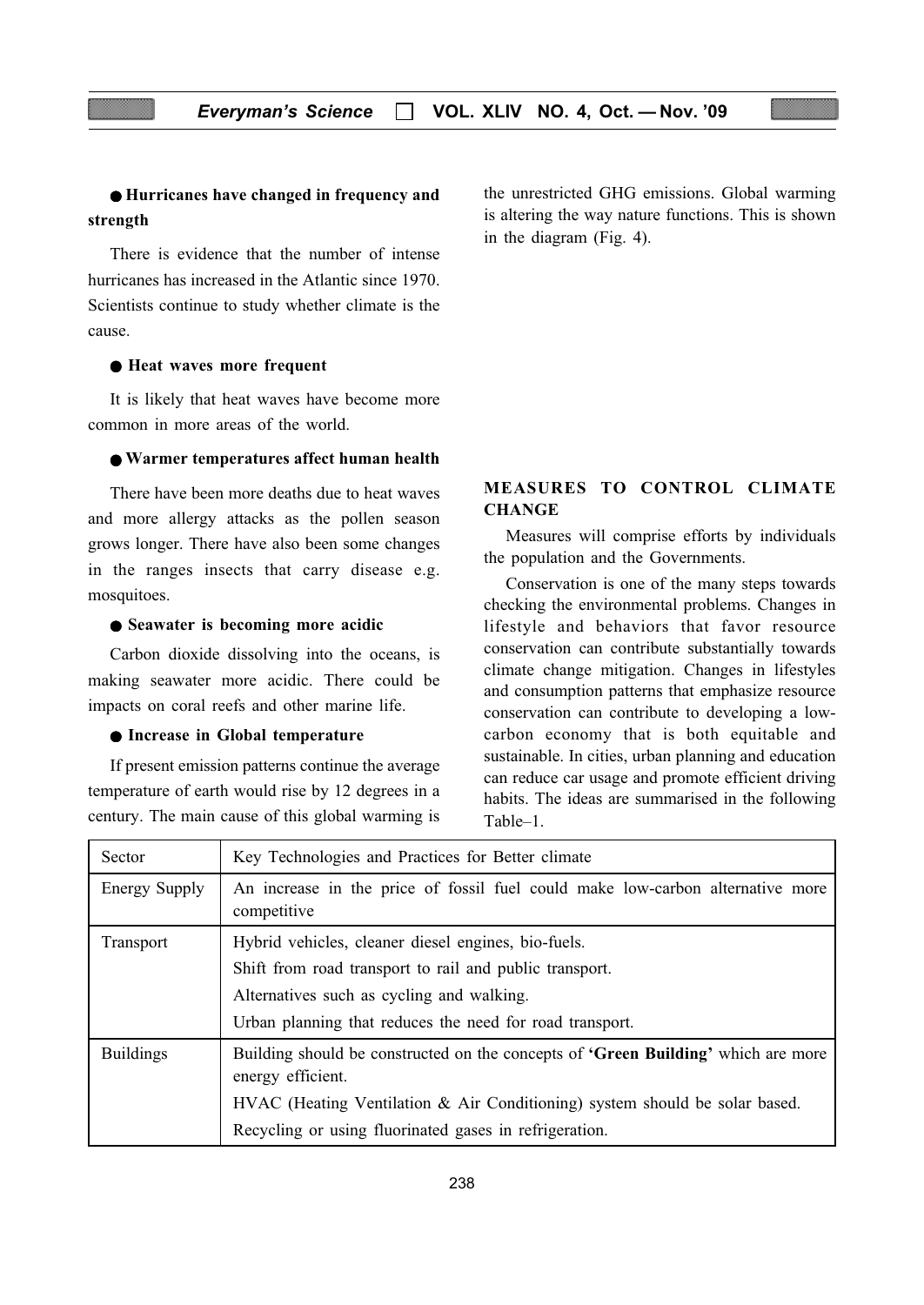| <b>Everyman's Science</b> |  | $\Box$ VOL. XLIV NO. 4, Oct. — Nov. '09 |  |  |  |  |
|---------------------------|--|-----------------------------------------|--|--|--|--|
|---------------------------|--|-----------------------------------------|--|--|--|--|

| Industry         | The use of more efficient electrical equipment, heat and power recovery system,<br>recycling of goods which help in checking the $CO2$ gas emissions.                                                                                                                                               |
|------------------|-----------------------------------------------------------------------------------------------------------------------------------------------------------------------------------------------------------------------------------------------------------------------------------------------------|
| Agriculture      | Agricultural practices collectively can make a significant contribution at low cost by<br>increasing the amount of carbon stored away in soil (carbon sinks), by reducing<br>methane and nitrous oxide emissions.                                                                                   |
|                  | By improving fertilizer application to reduce nitrous oxide emissions and manure<br>management to reduce methane emissions.                                                                                                                                                                         |
| Forestry/Forests | Afforestation, reforestation, improved forest management, reduced deforestation, and<br>use of forestry products to replace fossil fuels can considerably reduce greenhouse gas<br>emissions and help capture $CO2$ from the atmosphere.                                                            |
| Waste            | The post-consumer waste sector is a small contributor to global greenhouse gas<br>emissions $(\leq 5\%)$ , yet it can contribute to mitigation efforts at low cost through landfill<br>methane recovery, waste incineration with energy recovery, composting, recycling,<br>and waste minimization. |

#### Government Initiatives

Technological initiatives by the Government would reduce carbon emissions will include the following.

● Investing in the reduction of energy consumption rather than in new energy supply infrastructure.

● Switching from coal to gas ; Nuclear power, although safety, weapons development and waste management remaining as constraints.

● Use of renewable energy (hydro, solar, wind, geothermal an bio-energy) ;

The following Table–2 suggests some initiatives :

| Areas                         | Initiatives                                                                                                                                                                                                                                          |
|-------------------------------|------------------------------------------------------------------------------------------------------------------------------------------------------------------------------------------------------------------------------------------------------|
| Policies and<br>legislation   | Helps better adherence to the emission norms.                                                                                                                                                                                                        |
| Carbon price                  | A cost of each Unit of Green house gas emitted acts as major mitigate for GHG<br>emissions. It creates incentives for producers and consumers to significantly invest in<br>products, technologies and processes to reduce greenhouse gas emissions. |
| Carbon trading                | Helps in technological advancement, reduction in costs and progress towards<br>stabilization. Also it helps in technology transfer over nations.                                                                                                     |
| Subsidies and<br>tax benefits | Provide for financial support for new technology and its diffusion.                                                                                                                                                                                  |
| Awareness<br>campaigns        | Help in Climate Change control by promoting informed choices and possibly<br>contributing to behavioral changes among people.                                                                                                                        |

Just like our bodies, this earth is the only one we have. When we treat it badly it gets sick. Perhaps we should demand that other people do not abuse our earth, because it is just as much ours as it is theirs. It is just as much yours as it is mine.

Technology has transformed our lives, but so far it has constantly made human beings drift away from nature. Time has come when people must use technology to bridge this gap.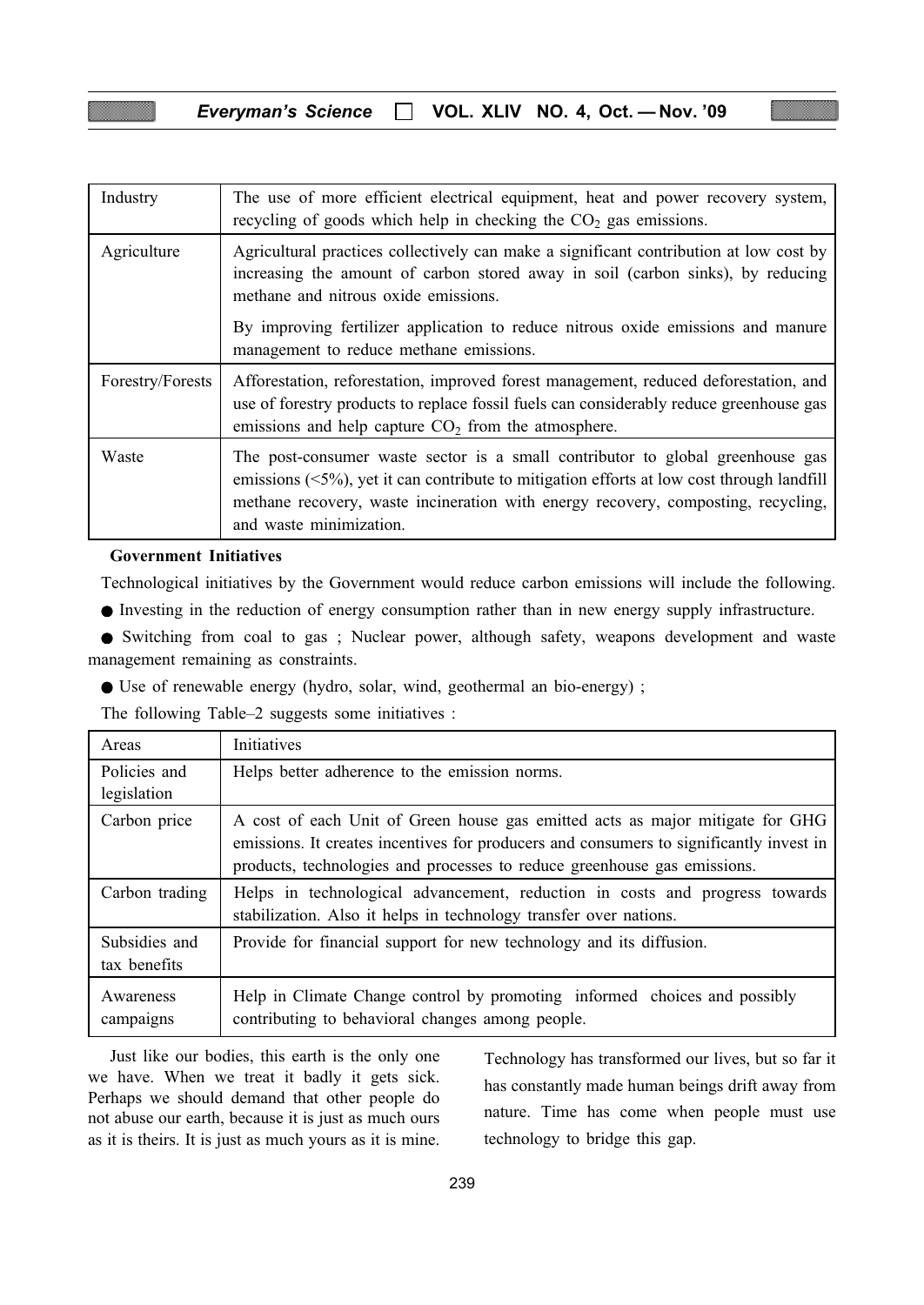# CHOLERA : SOME CLINICAL AND BIOCHEMICAL ASPECTS

Aryadeep Roy Choudhury\*

Enteric infection, including diarrheal illness, is one of the greatest causes of mortality in humans, of which cholera, a clinical-epidemiologic syndrome caused by the bacteria vibrio cholerae, evokes more fear because of its past history. This article examines the disease in terms of its spread globally, past pandemics, symptoms, the causal pathogen and its toxin action, diagnosis, prevention and treatment of the disease with special reference to the potentiality of designed cholera vaccines.

## INTRODUCTION

Cholera, also called Asiatic cholera, is one of the most outbreak-prone and acute diarrheal infection of the small intestine that continues to strike fear in the population wherever it occurs and caused mostly by the ingestion of the bacteria Vibrio cholerae 01 and 0139. This enteric disease was first identified by Robert Koch in 1833 during a cholera outbreak in Egypt. The name of the disease comes from a Greek word meaning "flow of bile". The severity of cholera is related to many factors, including inoculum size, infecting biotype, presence or absence of preexisting immunity, and blood group, among others. Transmssion occurs through direct fecal-oral route during ingestion of a large inoculum of organisms via contaminated water and food and is closely linked to inadequate management practices. Contamination usually occurs when human feces from a victim seeps into a community water supply. Cholera bacteria live in warm, brackish water and can infect person who eat new seafood, especially raw oysters, crab or shelfish obtained from such water or from seafood transported from cholera-endemic countries. Raw, unpeeled or uncookd fruits and vegetables and uncomposted manure fertilizers or irrigation water containing raw sewage are also frequent sources of infection. The absence or shortage of safe water and sufficient sanitation, combined with a generally poor environmental status like poor health, inadequate or overcrowded refugee camps aggravated by the massive displacement of populations in the wake of complex emergencies like poverty, conflict, war or natural disasters are the main causes for the spread of the cholera epidemic. Typical risk-areas include peri-urban slums, where basic infrastructure is not available, as well as camps for internally displaced people, which are particularly vulnerable to major cholera outbreaks. The WHO estimates that during any cholera epidemic, approximately 0.2–1% of the local population will contract the disease. Death rates associated with untreated or poorly treated cholera are often 20%–50%, can be even over 50% during severe epidemic. However, now-a-days with prompt treatment, death rate may be as low as  $1-2\%$ .

## GLOBAL CHOLERA-ENDEMIC AREAS

Improved sanitation, sewage and drinking water treatment facilities and minimum hygiene standards virtually eliminated cholera over a century ago

Department of Botany, University of Calcutta, Kolkata-700019, West Bengal, India. e-mail : aryadeep.rc@gmail.com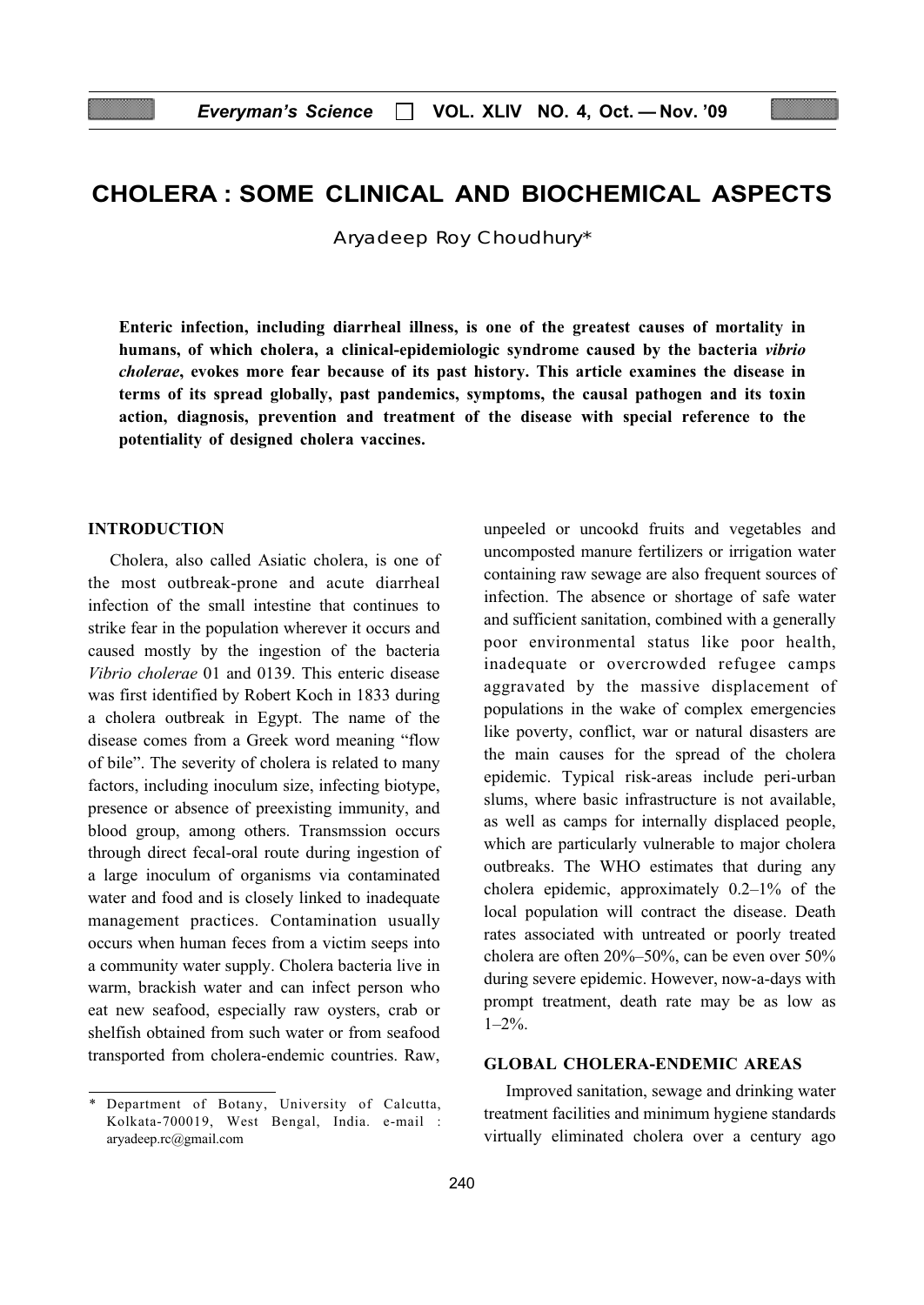from industrialized or developed countries. Since 2005, the re-emergence of cholera has been noted, with the ever-inreasing size of vulnerable population living in unsanitary conditions. It remains a concern globaly, a significant cause of morbidity and mortality in third-world or developing countries of the world<sup>1</sup> like Asia, Middle East and particularly India, Indonesia, Iran, Sub-Saharan Africa, Mediterranean and more recently, South (Latin) and Central America and Mexico, where it is a marker for inadequate drinking water and public sanitation infrastructure. Cholera-endemic areas chiefly include the East Africa corridor, large estuarine deltas in Asia (Ganges, Mekong) and countries in Northwest Africa, where the disease is an annual problem and where cholera vibrios have established a permanent home in the environment. The number of cholera cases reported to WHO during 2006 rose dramatically reaching the level of the late 1990s. A total of 236,896 cases were notified from 52 countries, including 6311 deaths, an overall increase of 79% compared with the number of cases reported in 2005. Each year, about 120,000 death cases attributed to cholera are reported to the WHO from almost 50 countries. These numbers are still believed to be underestimates as under reporting is common. There are inconsistencies in the case definition and there is a lack of standard vocabulary e.g., some report the laboratory confirmed cases only, whereas the other cases are labeled as acute watery diarrhea. As part of the Diseases of the Most Impoverished (DOMI) Program at the International Vaccine Institute, analysis of the incidence of cholera ranged from 0.5 per 1000 population per year in North Jakarta. 1.6 per 1000 population per year in Kolkata and was the highest in Mozambique at 4 per 1000 population per year.

## HISTORY OF CHOLERA PANDEMICS

The first described cholera pandemic was in Europe from 1817 to 1823. However, the disease was known in Asia, prior to that, with the first possible description datig back as far as 2000 years ago, emerging in Bengal and then spreading across India and China. From 1829-1851, the second cholera pandemic affected Europe, London and Paris claiming thousands of victims, it soon reached Russia (Cholera Riots), Quebec, Ontario and New York and the Pacific coast of North America by 1834. In 1849, cholera was spread along California, Utah and Oregon. From 1852-1860, the third pandemic mainly affected Russia, with over a million deaths. In 1854, cholera outbreak in Chicago took the lives of 5.5 per cent of the population (about 3,500 people). The fourth pandemic during 1863-1875 spread mostly in Europe and Africa. The fifth pandemic during 1881-1896 was marked by the 1892 outbreak in Hamburg, Germany with the death of about 8,600 people in Hamburg, causing a major political upheaval in Germany. This was the last serious European cholera outbreak. The sixth pandemic from 1899-1923 had little effect in Europe because of advances in public health, but Russia was badly affected again. From 1961-1970s, the seventh pandemic began in Indonesia at Sulawesi, called El Tor after the strain, and reached Bangladesh in 1963, India in 1964, and the USSR in 1966. In 1970, cholera was found for the first time in West Africa. In the late 1970s, there were small outbreaks in Japan and in the South Pacific. During January 1991 to September 1994, there was an outbreak in South America where the causative agent was as 01, El Tor strain, with small differences from the seventh pandemic strain. In 1992, a new strain appeared in Asia, a non-01, non-agglutinable vibrio (NAG) named 0139 Bengal, which was first identified in Tamil Nadu, which probably markd the beginning of the eighth pandemic. 61 cases of cholera in American citizens were reported to the Centers for Disease Control and Prevention (CDC) even in recent times from 1995-2000. In 2007, the U. N. reported of a cholera outbreak in Iraq. Outbreaks are still probable in this 21st century particularly following such natural disasters as the Tsunami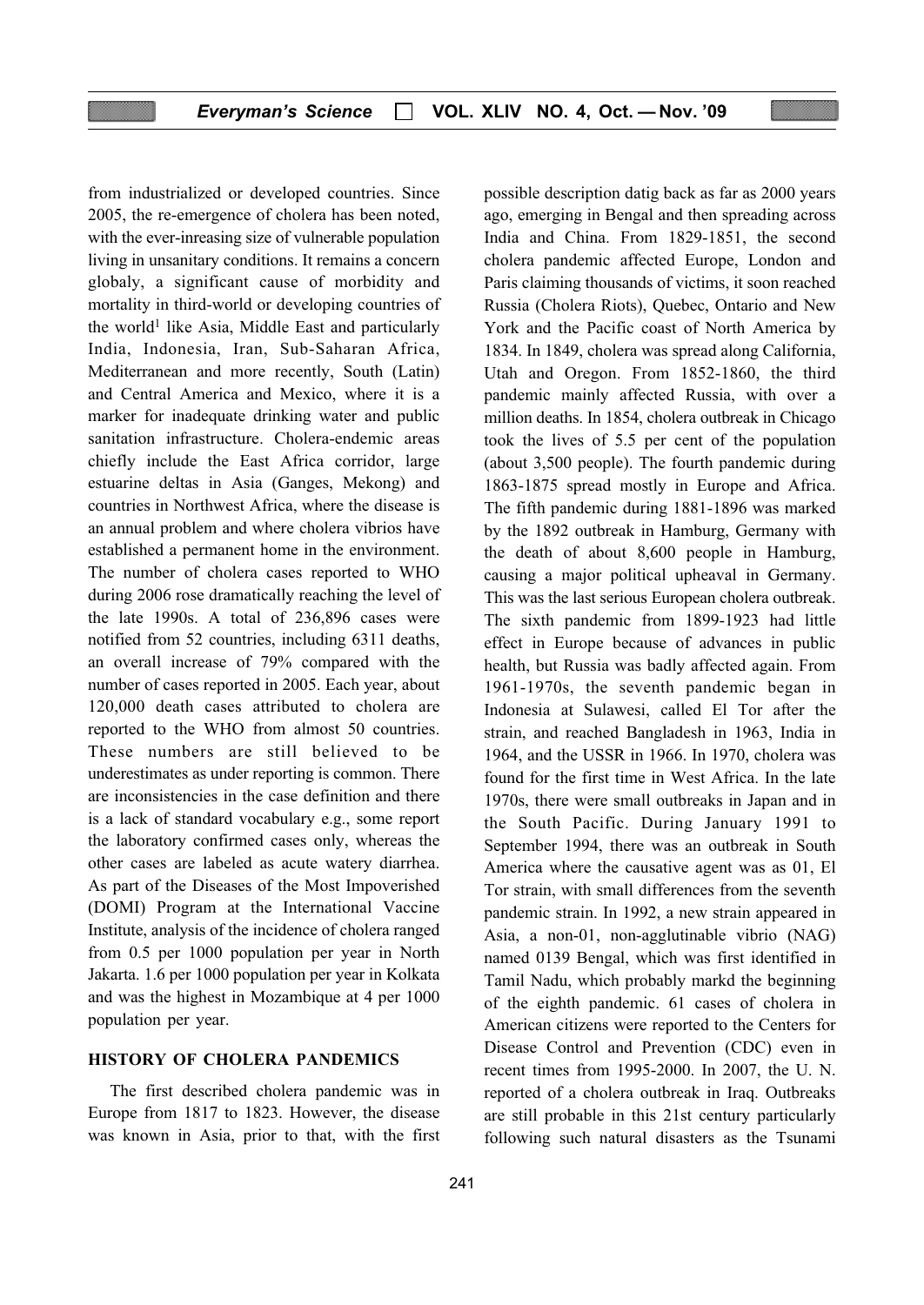that struck countries surrounding the Indian Ocean in December 2004.

#### SYMPTOMS OF CHOLERA

Cholera can cause a spectrum of disease, from no clinical symptoms to severe diarrheal illness resulting in even death. The short incubation period, of 1–3 days, can range from a few hours to five days depending on the inoculum size and underlying health of the person. The symptomatic infections<sup>2</sup> include those of general GI tract (stomach) upset with an abrupt onset of copious and massive watery diarrhea, often accompanied by terrible muscle and abdominal cramps, nausea, vomiting, fever, convulsions, extreme drowsiness, stupor or even coma, preceding the death by hypovolemic shock (where a low blood volume causes a drop in blood pressure and collapse of circulatory system). The diarrhea is typically clear with a "rice water appearance" and mucous flecks—often described as "rice water stools" having a "fishy" odour. Uncomplicated cholera is a self-limited disease that resolves in 3-6 days. In more severe cases, fluid and electrolyte losses can amount to over 20 liters a day leading to profound dehydration that produces dry mouth, intense thirst, loss of skin turgor, sunken eyes and cheeks, sunken "soft spots" (fontanelles) in infants, lethargy, weakness, little or no urine output, rapid or irregular heart beat (arrhythmia) and renal failure. Only about 1 in 10 infected people develop the typical signs and symptoms of cholera. People exposed shed cholera bacteria in their stool for 7-14 days infecting others. Average death rate is 50% in untreated cases and as high as 90% in epidemics ; but with effective treatment, it is less than 1%.

#### COMPLICATIONS

Cholera can quickly become fatal leading to death within two to three hours in the most severe cases. In less extreme situations, people who do not receive treatment may die of dehydration and shock 18 to 48 hours after cholera symptoms first appear. Other devastating complications that might arise are : (a) during abnormally low blood glucose level (hypoglycemia) in children ; with severe cholera, people become too ill to eat, so they do not get glucose from food and the body becomes unable to carry out normal glucose absorption, which can cause seizures, unconsciousness and even death, (b) during low potassium levels (hypokalemia) in people losing large quantities of minerals, including potassium, in their stools. Very low potassium levels interfere with heart and nerve function and are life-threatening, (c) during kidney (renal) failure when the kidenys lose their filtering ability so that excess amounts of fluids and wastes build up in the body which accompanies shock. Some people are at greater risks like those (a) taking proton pump inhibitors, histamine blockers or antacid to control acidity, (b) suffering from chronic gastritis due to Helicobacter pylori infection, (c) having a partial gastrectomy (surgical removal of a portion of stomach) and (d) having a lower immunity or living with AIDS.

#### TESTS AND DIAGNOSIS

Rapid diagnosis can be confirmed by identifying the bacteria after examining a stool sample under the darkfield microscope. A blood test may reveal the presence of antibodies against cholera bacteria. Other vital signs might also be monitored such as blood pressure and pulse, blood sugar and electrolyte levels and the amount of  $O_2$  and  $CO<sub>2</sub>$  in blood. Isolation of *V. cholera* employs thiosulfate-citrate-bile salts-sucrose (TCBS) agar, which is selective for the organism.

# CHOLERA TOXIN-ITS BIOCHEMISTRY AND GENETIC REGULATION

The genus *Vibrio* consists of gram-negative straight or curved rods, mobile by means of a single polar flagellum. Most vibrios have relatively simple growth factor requirements and grow in synthetic media with glucose as a sole source of carbon and energy. V. cholerae is non-invasive,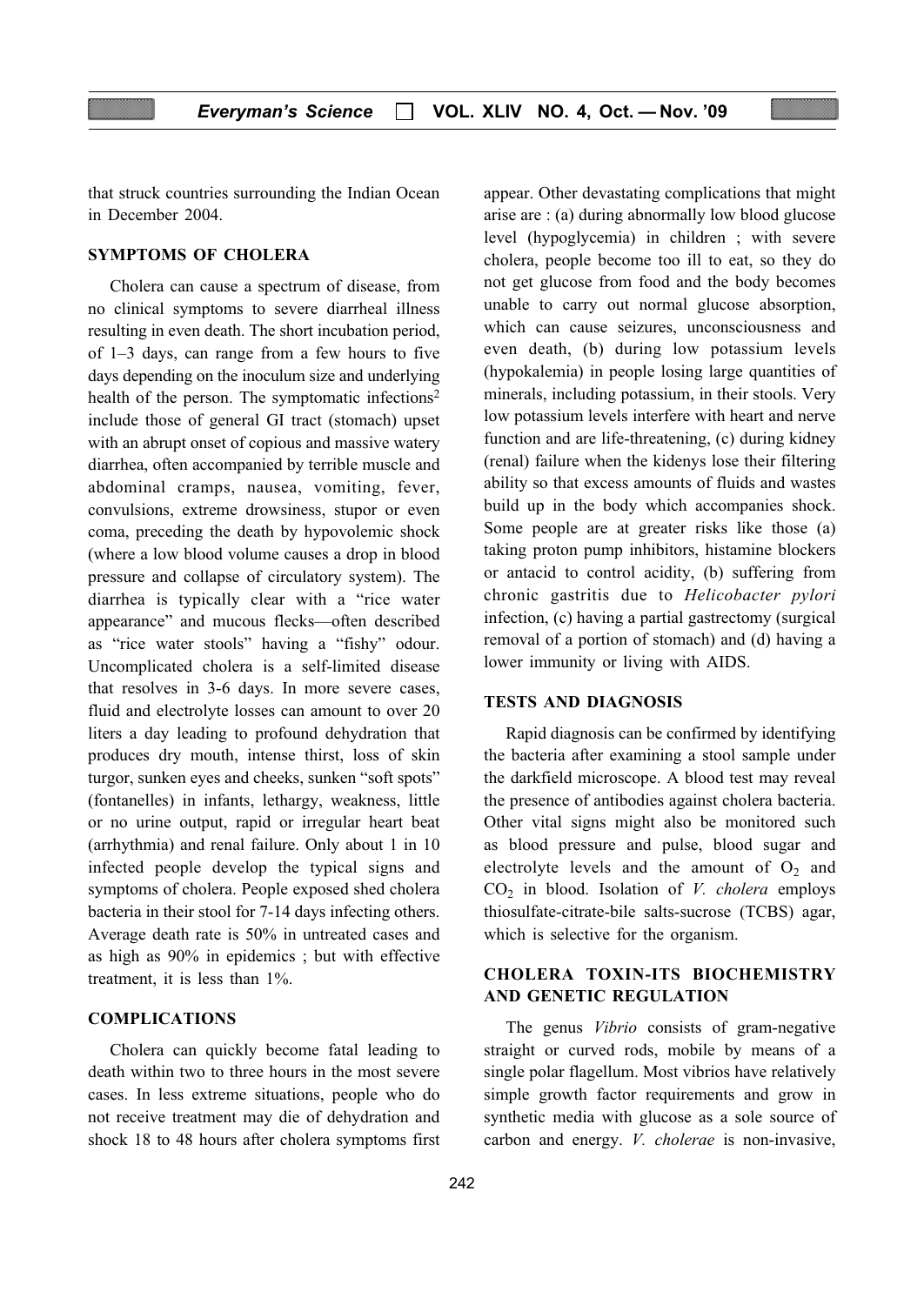affecting the small intestine through secretion of a protein enterotoxin (product of *ctx* genes) called the cholera toxin whose action on the mucosal epithelium is responsible for the characteristic diarrhea3. The enterotoxin has been characterized and contains 5 binding (B) subunits of 11,500 daltons (encoded by  $\text{ctxB}$ ), an active (Al) subunit of 23,500 daltons, and a bridging piece (A2) of 5,500 daltons (both encoded by  $\text{ctxA}$ ) that links Al to the 5B subunits assembling the toxin in the appropriate 1A: 5B proportion. Once it has entered the cell, the Al subunit enzymatically catalyses the covalent modification of the regulatory protein Gas protein by transferring or attaching an ADPribosyl (ADPR) moiety from NAD to an arginine residue at the GTPase active site of the adenylate cyclase (AC) system forming Gas-ADPR. This ADP-ribosylation prevents Gas from hydrolyzing GTP, thus causing the protein to become permanently activated. This process is complex. The activation is normally brief because another regulatory protein (Gi) hydrolyzes GTP. Since GTP hydrolysis is the event that inactivates the adenylate cyclase, the enzyme remains continually activated. The activated adenylate cyclase leads to the abnormally increased levels of intracellular cAMP in cells of the intestinal mucosa converting the damaged cells into pumps, which extract water and electrolytes like  $Na^+$ ,  $K^+$ ,  $Cl^-$ , and  $HCO^-$ <sub>3</sub> from the blood and tissue causing their hyper-secretion into the lumen of the small intestine.  $H_2O$ ,  $Na^+$  and other electrolytes actually follow due to the osmotic and electrical gradients caused by the loss of Cl<sup>-</sup>. The loss of fluids leads to dehydration, anuria, acidosis, cardiac complications, circulatory failure and shock4 . The secretion of a large volume of isotonic fluid constitutes watery diarrhea that contains enormous numbers of vibrios. This effect is dependent on a specific receptor, monosialosyl ganglioside (GM1 ganglioside) present on the surface of intestinal mucosal cells. The determinants for the colonization of the small intestine in pathogenic V. cholerae include invasin, adhesins

and neuraminidase during the colonization stage, which has the interesting property of degrading gangliosides to the monosialosyl form, which is the specific receptor for the toxin. V. cholerae is resistant to bile salts and can penetrate the mucus layer of the small intestine, possibly aided by secretion of neuraminidase and proteases (mucinases). Once the cholera bacteria reach the intestinal wall, they do not need the flagella propellers to move themselves any more, so they stop producing the protein flagellin, thus again conserving the energy and nutrients. Specific adherence of V. cholerae to the intestinal mucosa is probably mediated by long filamentous fimbriae termed Tcp pili (for toxin coregulated pili), because expression of these pili genes is coregulated with expression of the cholera toxin genes. Two other possible adhesins in V. cholerae are a surface protein that agglutinates red blood cells (hemagglutinin) and a group of outer membrane proteins, which are products of the acf (accessory colonization factor) genes, acf mutants have been shown to have reduced ability to colonize the intestinal tract. V. cholerae might use these nonfimbrial adhesins to mediate a tighter binding to host cells than is attainable with fimbriae alone. V. cholerae produces a protease originally called mucinase that degrades different types of protein including fibronectin, lactoferrin and cholera toxin itself. Its role in virulence is not known but probably it is not involved in colonization. Mucinase might contribute to detachment rather than attachment, which are needed to reattach to newly-formed mucosal cells. Once the cholera toxin has bound to the GM1 receptor on host cells, the Al subunit is released from the toxin by reduction of the disulfide bond that links it to A2, and enters the cell by an unknown translocation mechanism. One hypothesis is that the 5B subunits form a pore in the host cell membrane through which the Al unit passes. Transcription of the  $\text{ctxAB}$  operon is regulated by a number of environmental signals, including temperature, pH, osmolarity, and certain amino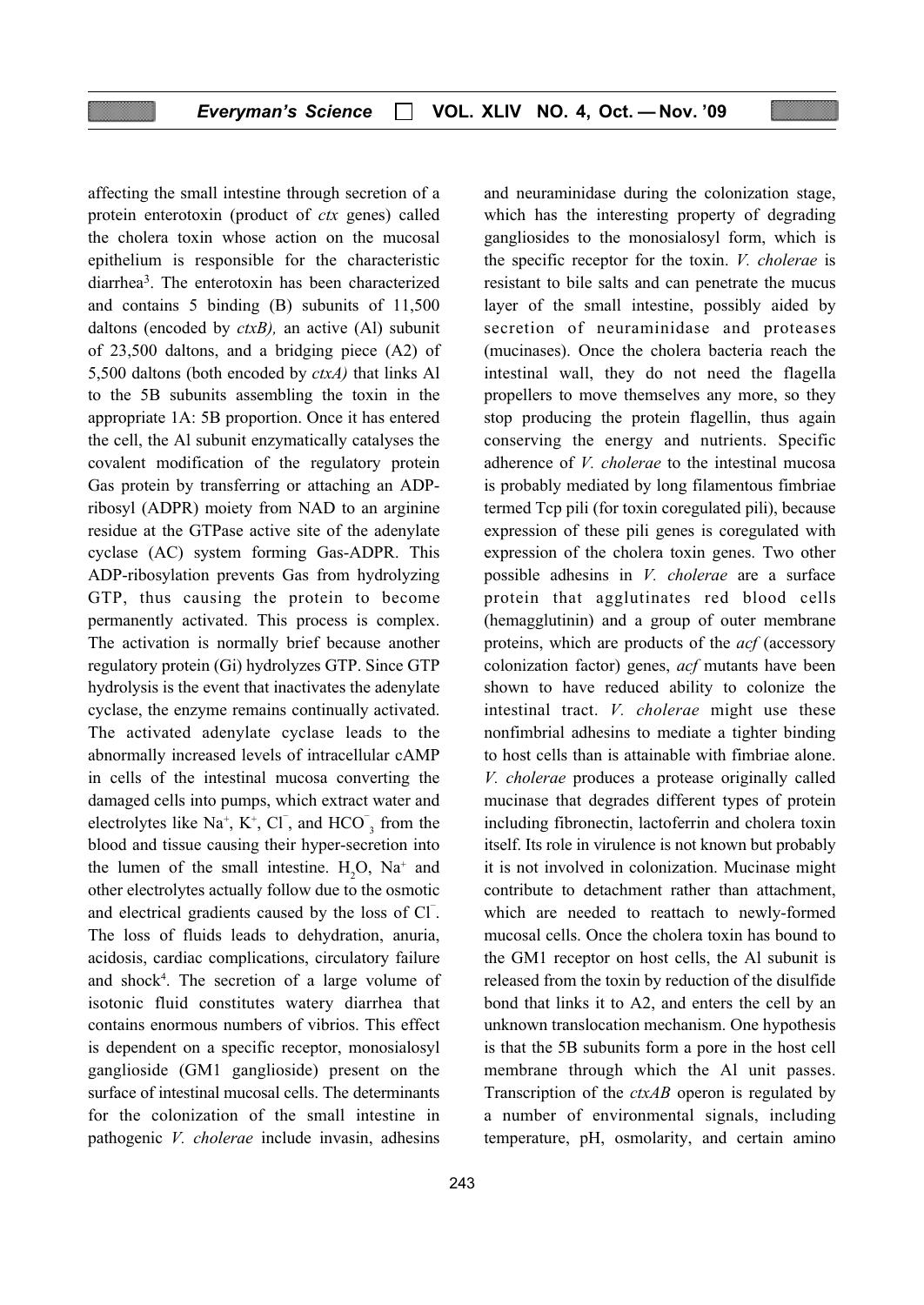acids. Thus the *ctx* operon and the *tcp* operon are part of a regulon, the expression of which is controlled by the same environmental signals. The proteins involved in control of this regulon expression have been identified as ToxR, ToxS and ToxT. ToxR is a trans-membranous regulatory protein ToxR dimers, but not ToxR monomers, bind to the operator region of *ctxAB* operon and functions as an inducer in a system of positive control activating its transcription. ToxS is a periplasmic protein, which probably responds to environmental signals, change conformation, and somehow influence dimerization of ToxR. ToxR and ToxS appear to form a standard two-component regulatory system with ToxS functioning as a sensor protein that phosphorylates and thus converts ToxR to its active DNA binding form. ToxT is a cytoplasmic protein that is a transcriptional activator of the tcp operon. ToxR activates expression of ToxT, which in turn, activates transcription of tcp genes for synthesis of tcp pili. It is reasonable to expect that the environmental conditions that exist in the GI tract (i.e., 37°C, low pH, high osmolarity, etc.), as opposed to conditions in the extra intestinal (aquatic) environment of the vibrios, are those that are necessary to induce formation of the virulence factors necessary to infect.

#### ANTIGENIC VARIATION

Antigenic variation plays an important role in the epidemiology and virulence of cholera<sup>5</sup>. The flagellar (H) antigens of *V. cholerae*, are shared with many water vibrios and therefore are of no use in distinguishing strains causing epidemic cholera. The major somatic surface antigen O, however, does distinguish strains into 139 known serogroups or serovars. The strains belonging to O group 1 are responsible for cholera gravis causing pandemics. The serogroup Ol strains are further sub-divided into three antigenic forms called serotypes or subtypes namely Inaba, Ogawa and Hikojima, and the O antigen of Ol strains consists of three factors A, B and C. Ogawa produces A and B antigens and small amounts of C, Inaba only A and C, while Hikojima, the rare and unstable one, have all the three factors and react with both antisera. Ol strain consists of two different biotypes, classical, causing the six pandemics, and El Tor, the causative agent of the seventh pandemic. Previously it was assumed that non-Ol strains cause only sporadic infection and are non-virulent. However, the cholera outbreak in India and Bangladesh in October 1992, postulated to mark the beginning of the eighth pandemic, was ascribed to a strain with a novel non-Ol serotype designated O139 Bengal. O139 strains failed to agglutinate with antisera raised against 138 known serotypes and lacked at least two of the genes whose products are necessary for Ol antigen biosynthesis. Thus the emergence of the Bengal strain represents an example of antigenic variation.

#### **PREVENTION**

The measures for cholera prevention mostly consist of providing large-scale clean, chlorinated and boiled water and proper sanitation to the potentially affected populations. Health education, cleanliness, good food hygiene, treatment of sewage and safe disposal of human feces are equally important. Up to 80% of the patients can be treated adequately through the administration of oral rehydration solution (ORS) in two stages—the initial phase treats the existing dehydration, while in the maintenance phase, the fluids are continually replenished until diarrhea stops. Severely dehydrated patients are treated through intravenous fluids, preferably Ringer lactate.

#### TREATMENT

The WHO has established guidelines for cholera treatment<sup>6</sup>. The cornerstone of therapy is to replenish the fluids and electrolytes lost and counteract massive dehydration through Oral Rehydration therapy by a simple solution, called WHO-ORS containing specific proportions of water, salt and sugar. Adjunctive antibiotic therapy may also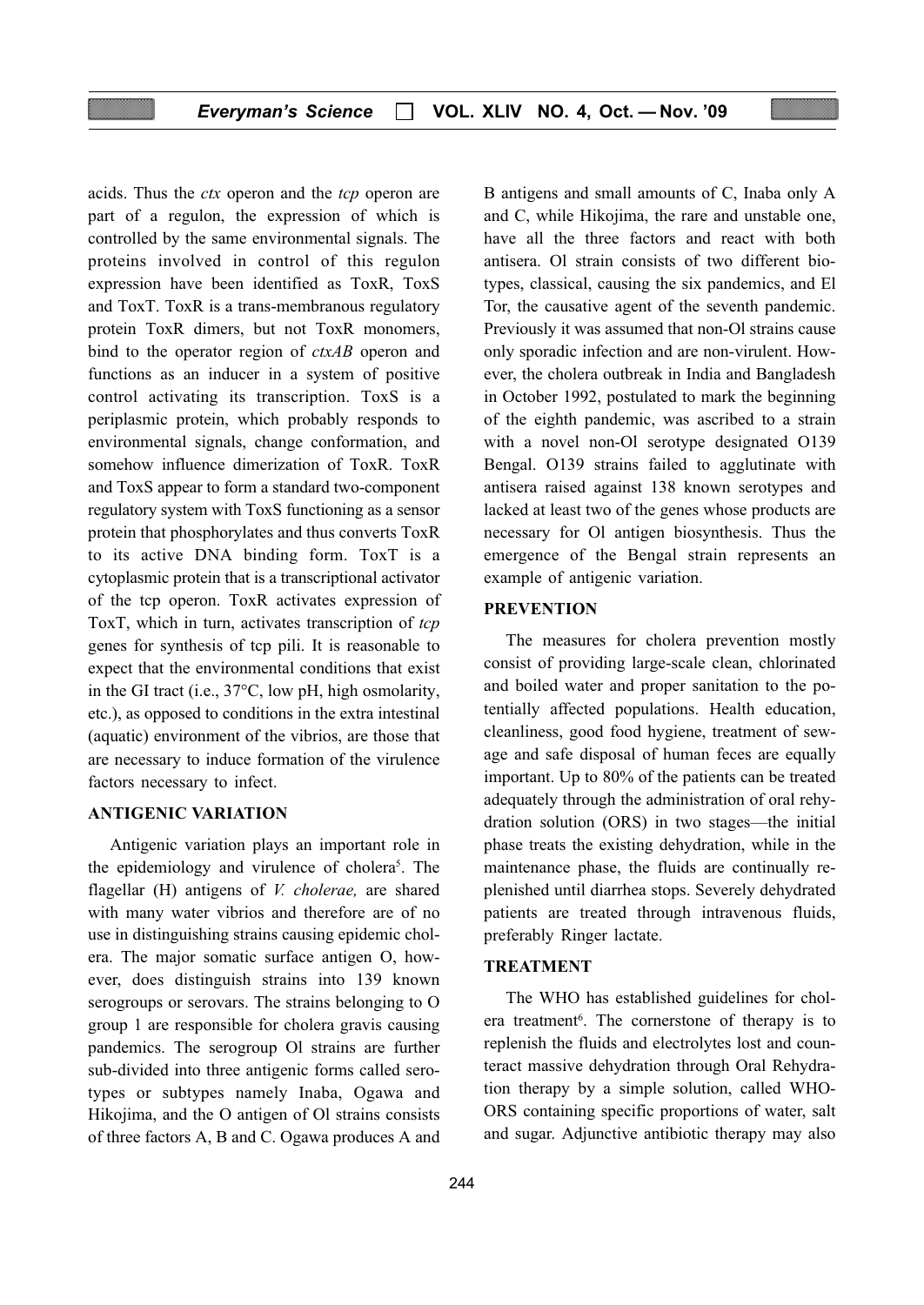be undertaken to reduce the volume of rehydration fluids; a single dose of azithromycin (Zithramax, Zmax) in adults or children shorten the diarrhea duration and decrease vomiting. Oral tetracycline was recommended for reducing the period of vibrio excretion and mitigating the clinical course of disease. Other antibiotics including ciprofloxacin, erythromycin, furazolidone or doxycycline are all effective. Worsening this situation are signs of increasing antibiotic resistance among clinical isolates of Vibrio cholerae 01. Routine treatment of a community with antibiotics or "mass chemoprophylaxis" has no effect on the spread of cholera and has adverse effects by increasing antimicrobial resistance. Scientists in Bangladesh have recently reported the emergence of multi-drug resistance, to all standard drugs except ciprofloxacin, in nearly 100% of current clinical isolates from cholera patients. A possible complementary or alternative treatment is a plant-derived compound, an extract from the tree-bark of Croton lechleri, found in South American rain forest. An experimental vaccine using a modified strain has been attempted. This strain, called "Texas Star", produces a toxin that has the B domain but not the A (biologically active) domain. Ingestion of this organism should allow production of slgA against the cell-binding moiety (thereby preventing binding) without producing overt disease.

#### CHOLERA VACCINES

The fact that a clinical episode of cholera induces long lasting protection has fueled a sustained effort to develop an affordable, safe and effective cholera vaccine. Provisions for safe water and adequate sanitation, which are the mainstays of prevention, are cost-beneficial. Improvements in these areas require substantial long-term, sustained investments and commitments from governments and donor communities. In the short term, vaccines provide an immediate alternative. Vaccination to prevent cholera outbreaks should be undertaken only in concert with other prevention and control

measures currently recommended by WHO. The properties expected from an ideal cholera vaccine are: (i) clinical safety, (ii) rapid onset of extended and long-term, if not lifelong, protection against Ol and O139 cholera after a single dose, (iii) can be stored for extended periods at room temperature, (iv) inexpensive to produce and deploy, and in the same price range as vaccines included in the WHO Expanded Program on Immunization, (v) safe to the environment<sup>7</sup>. Significant advances have been made toward these goals during the last 10 years, yet much remains to be done. Exploiting safe, immunogenic and protective cholera vaccines as versatile antigen delivery systems to induce cross protection against a broad range of infectious disease will also increase the cost-effectiveness of cholera vaccination and contribute to the prevention of other infectious diseases. Since mucosal immunity plays a prominent role in protection against cholera, efforts were initially directed towards developing oral vaccines capable of stimulating this type of immune response. Since 1999, the WHO has advocated the use of oral cholera vaccines as an adjunct in the control of cholera. Although internationally available, oral cholera vaccines are not extensively used in public health settings in developing countries where they are most needed. There are currently three licensed oral cholera vaccines<sup>8</sup>. The first, Dukoral, stimulates both anti-bacterial and anti-toxic immunity without any clinically significant adverse reaction. However vaccine safety could not be ascertained and the price of this vaccine remains too high to be deployed in programs for the poor countries. The second, CVD 103HgR or Orochol, is live genetically attenuated vaccine shown to be safe and immunogenic in various trials. Due to the limited market potential, production of this vaccine was halted several years ago. Another killed oral whole cell vaccine (WC) available only in Vietnam has been shown to be safe and immunogenic in subjects aged 1 year and older. The killed whole cell oral cholera vaccines have several limitations.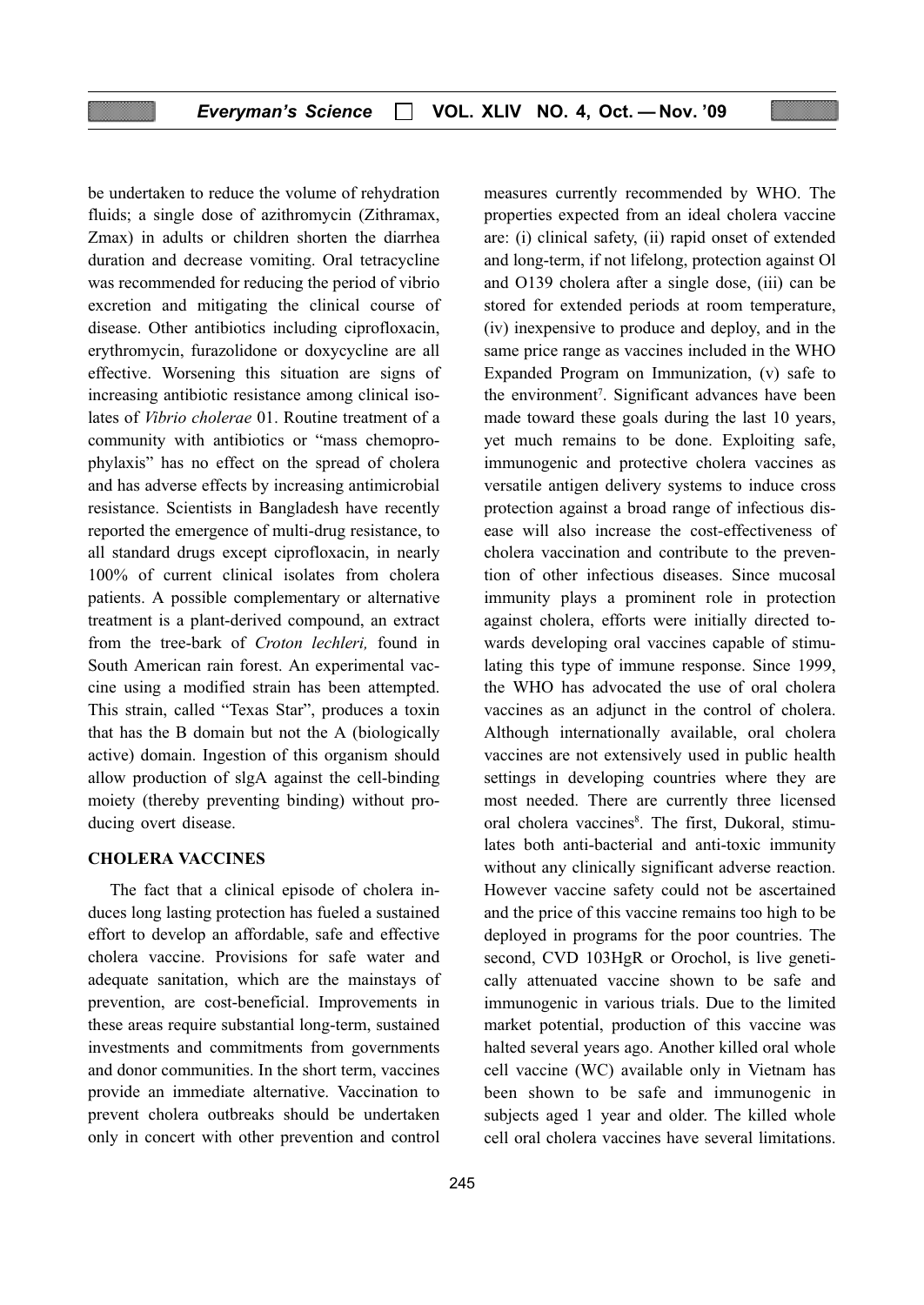They require a two-dose regimen, confer only moderate levels of direct protection and are licensed for administration only for individuals 12 months and older. Thus, several new candidate vaccines are currently in the pipeline like Peru-15 (live-attenuated non-toxigenic), which is safe among adults and children; V. cholerae 638 (another live attenuated oral vaccine); CVD111, combined Bsubunit bivalent O1/O139 vaccine; the VA1.3 and the IEM 108. Other oral cholera vaccine candidates are derived from *V. cholerae* O139 such as the CVD 11258 and Bengal-15. A parenteral (phenol-killed whole cell) conjugate cholera vaccine has also been developed and preliminary studies show the vaccine to be safe and immunogenic but it is as yet unproven whether it will be protective.

#### **CONCLUSION**

With the exception of Vietnam, no choleraendemic country currently uses cholera vaccine in its routine public health programs. There are at least three oral cholera vaccines available in the International market, catering mainly for travellers but none in India and other countries where the vaccine is most needed. This is the paradox of cholera. India has the technical expertise to develop a cholera vaccine, has some of the best certified vaccine manufacturing units in the world, has a large population that would immensely benefit from a cholera vaccine but yet we do not have a cholera vaccine nor are the currently available oral cholera vaccines licensed in our country. Killed

oral cholera vaccines are internationally licensed for older children and adults, but not for infants and young children. While we are in the frontiers of research in many aspects of cholera, we are at the abysmal ebb of translating all this knowledge into useful public health tools that would control and prevent cholera. We need to put our act together; otherwise with cholera in our backyard the Indian economic miracle that we talk about will remain a myth<sup>9</sup>.

#### **REFERENCES**

- 1. D.C. Griffith, L.A. Kelley-Hope and M.A. Miller, Am J Trop MedHyg, 75,973, 2006.
- 2. World Health Organization, Cholera vaccines, Wkly Epidemiol Rec, 76,117, 2001.
- 3. C.A. King and W.E. van Heyningen, J. Infect Dis., 127, 639, 1973.
- 4. D.M. Gill and R. Merin, Proc. Natl Acad Sci. USA, 75, 3050, 1978.
- 5. R.K. Bhadra, U. Dasgupta and J. Das, Indian J Biochem Biophys, 31,441, 1994.
- 6. C.C J. Carpenter, J. Infect. Dis., 166,2, 1992.
- 7. AJ. Silva, F.O. Eko and J.A. Benitez, Biotechnol Lett., 30, 571, 2008.
- 8. E.T. Ryan and S.B. Calderwood, Clinical Infectious Diseases, 31, 561, 2000.
- 9. G.B. Nair, Indian JMedRes., 125, 612, 2007.

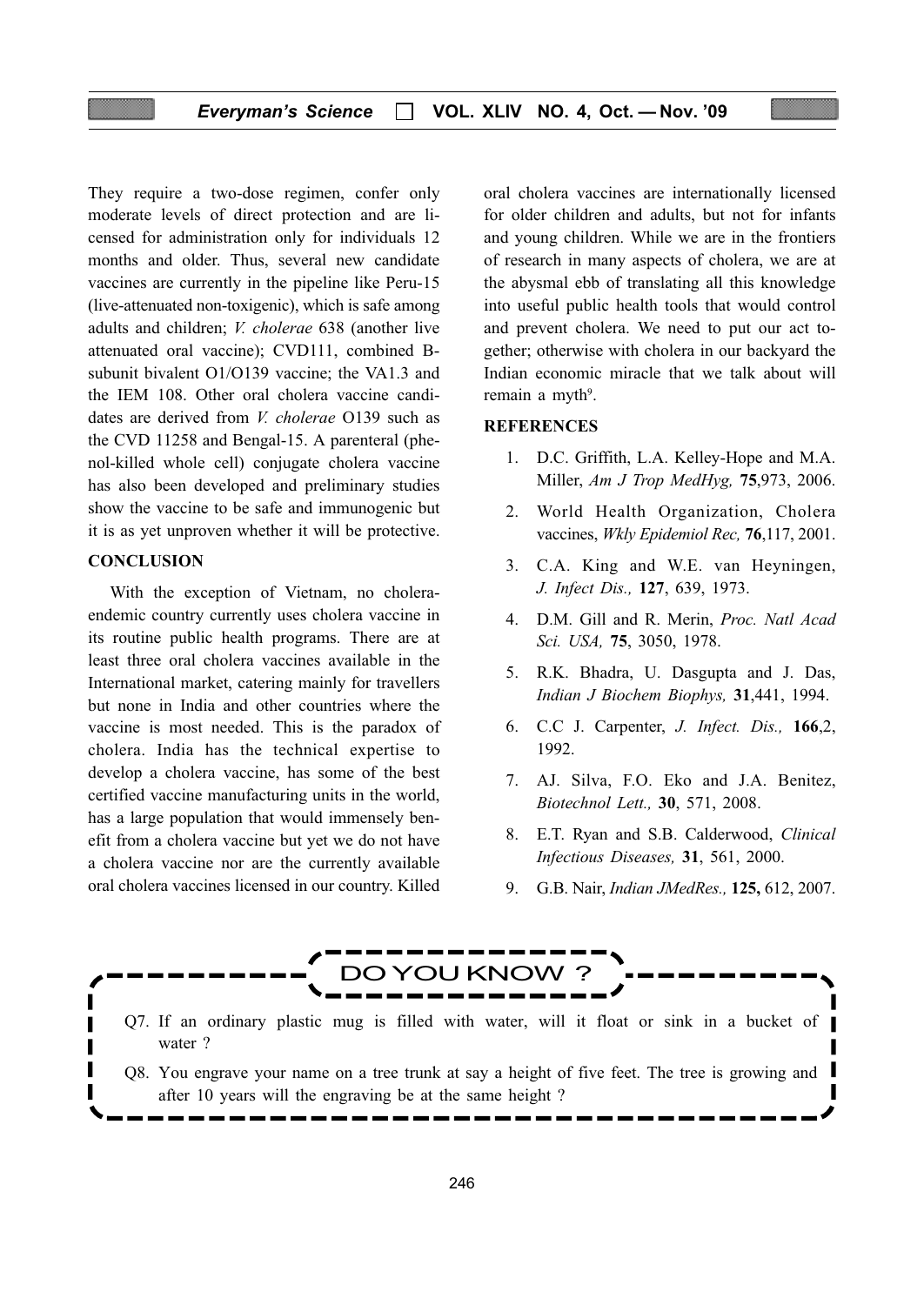# ECOLOGICAL BACKLASHES OF WETLAND DESTRUCTION

Shashi\* and Anil K. Dwivedi\*\*

Most projects in developed countries need to be screened through environmental agencies so as to avoid the ecological backlashes. Nature stabilizes itself for any major interference. This stabilization may be in a form which may be destructive for humanity. The proposed Ganga Express Way is a project which can lead to ecological backlashes. Some of its possible consequences are discussed here.

### INTRODUCTION

A 1047 km. long Ballia to Noida ultra modern Ganga Express Way, a project of the Uttar Pradesh Government, has been initiated. According to the plan, an eight-lane highway is to be constructed along the left side of the River Ganga between Ballia and Noida. With this project 36 tehsils belonging to 19 districts would be benefitted. This Expressway while originating from Ballia will pass through Ghazipur, Ram Nagar, Varanasi, Chunaar, Allahabad, Unchahar, Unnao, Kanpur, Bithur, Kannauj, Fatehgarh, Badaun, Naraura, Bulandshahar and end at Noida. Under this project, Kanpur–Agra, Kanpur–Gorakhpur, Kanpur–Jhansi, Bhadohi–Gyanpur–Shaharanpur– Bansawa, link express ways would be constructed. With the completion of the Ganga Expressway the travelling time from Eastern UP to Delhi would be reduced to 10 hours by road.

This write up deals with a critical analysis of the project in the context of the environmental concerns. This project will consume  $1,047,000 \times 8 \times 7$  sq. m fertile agricultural land, excluding the adjoining area and the link roads. This Indo-Gangetic Plain is well known for its fertility and productivity. In the light of this, in no way does it appear justifiable to sacrifice such a huge area and that too at a time when the world is facing problems feeding the exploding population. The policy has provisions to allot land to the affected families, whose houses had been acquired. The compensation of housing plots with a maximum limit of 250 sq. m. for rural areas and 150 sq. m. in urban areas, will convert farmers in to land-less labors.

#### SILTATION AND FLOOD

The planners say that it would stop erosion of land and save lakhs of hectares of cultivable land. They ignored the fact that each year the Ganga brings billions of tonnes of fertile soil instead of eroding it. This fertile soil is deposited along the river basin. It is this soil which is responsible for high fertility of the area. Now, if a road is constructed along one side of the river, it will act as a dam or barrier for the free flow of water. As a result, huge amount of mud will be deposited on the riverbed, decreasing the cross-section area of the river. During rainy season, when excess amount of water flows through the Ganga, the water will

<sup>1.</sup> Laboratory of Enviromental Chemistry and Complexes, Department of Chemistry, Udai Pratap College, Varanasi 221 002, India. \*e-mail: shashi.env.chem@gmail.com

<sup>2.</sup> Pollution and Environmental Assay Research Laboratory, Department of Botany, DDU Gorakhpur University, Gorakhpur 273009, India.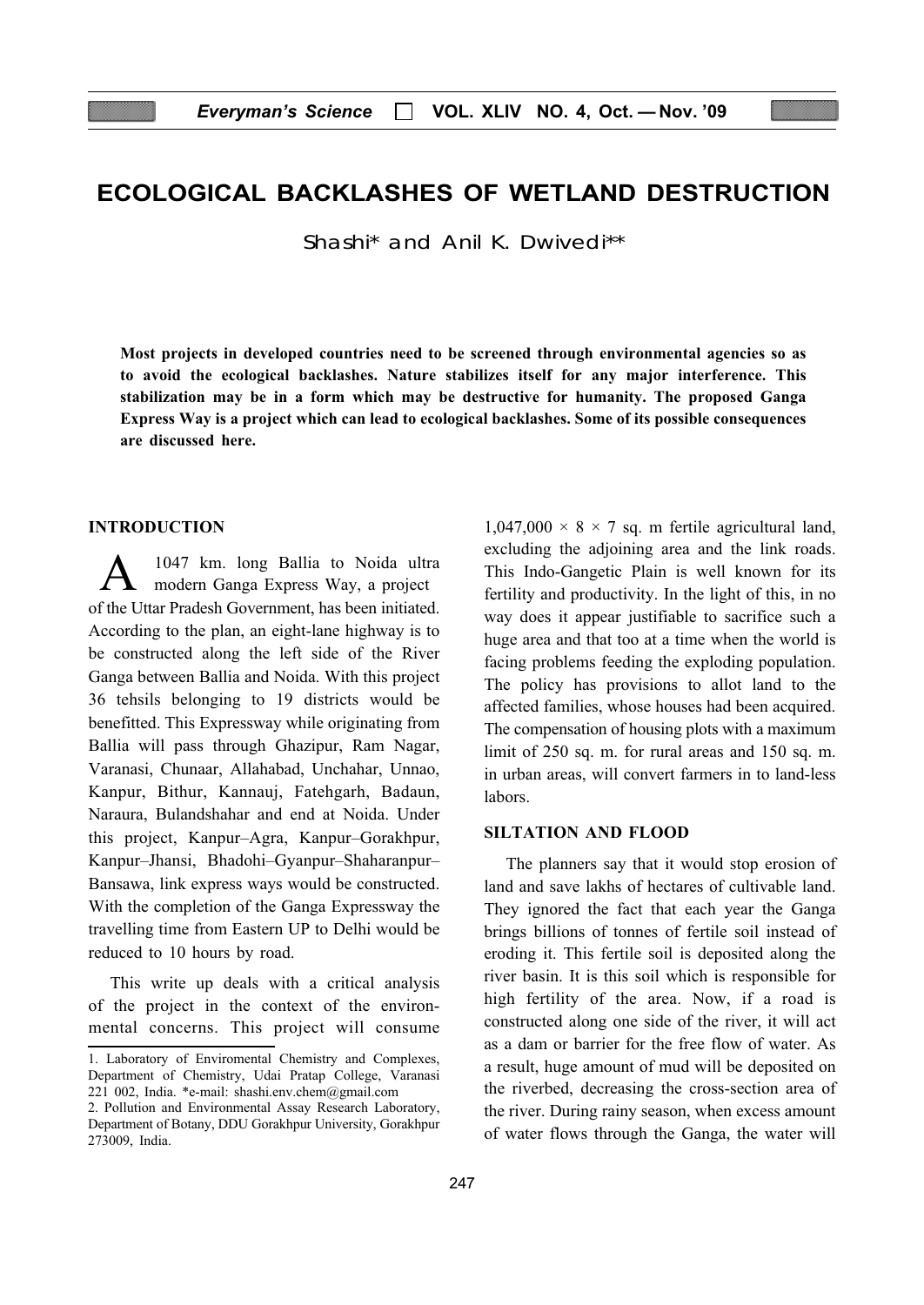find its way into cities, resulting in floods. After a few years, when the river bed would be almost filled, Ganga may be forced to change its path and pass through cities, i.e. perennial floods would become common2. One cannot deny the fact that the same process in the coronary artery of human leads to heart attack resulting in to death.

## DESERTIFICATION OF DOAB

The Indo-Gangetic Plain is fertile because it receives fertile and fresh soil each year and also the river regularly provides water for irrigation. After construction of the road, the high barrier will lead to two disadvantages. First, the off-side of the road will become waterless. Since soil of the adjoining belt is sandy, in no way does it appear feasible to perform irrigation through other sources in such a soil. In the years to come, this will lead to desertification. Secondly, construction of the huge barrier would also require large amount of soil, as in normal practice the soil would be dug from the nearby agricultural field<sup>3</sup>. This will give rise to another problem. The low land generated in this way will collect the rainwater on the off-side of the river, which will promote the development of sodic and saline soil. Both the above processes will led to progressive development of desert area. In addition, the temporary lentic ecosystem would become a prominent source of various water-borne diseases, such as dengue, malaria encephalitis, etc.

#### WATER POLLUTION

According to the planners, the developer will incur cent percent investment for constructing this Express-way. In lieu of this capital investment the developer would develop "investment regions" near the Express Way. About 500 large and 7000 medium and small scale industries would be set up in 10,000 acres of land. Nearly 500 large and small scale agro-based industries would also be set up<sup>1</sup>. Not only will the agricultural land reduce, but also all the industrial effluents and garbage would be directly dumped into the Ganga. Kanpur is an ideal

example for such experiment where colour of Ganga shows diurnal variation. Ganga would be welcomed by the industries effluents, right from its entry in Uttar Pradesh. Further, this situation would not last in Ballia; instead, during its course in Uttar Pradesh Ganga would be converted into "moving poison". Ganga in Bihar and West Bengal would also suffer. Ground water aquifers are interconnected with the perennial aquatic bodies ; as a result the ground water of the adjoining towns would also no more remain pollution free4. Under all these situations the area of doab would no more be better than the hell.

#### AIR POLLUTION

As a consequence of the above not only the ground and surface water will be affected but air in the areas will also no more remain safe. The harmful gasses released from the industries as well as the vehicular exhaust will ruin the life in this area. Industries generate a variety of gaseous pollutants which lead to different abnormalities in the life of human, plant as well as animals<sup>4</sup>. On one hand the world is worried for the present level of pollution, at the same time we are being pushed in the blow of pollution.

#### BIODIVERSITY DEGRADATION

Every ecosystem has its own community and there is also the existence of equilibrium among the components of the ecosystem. Any change in the system, whether it is physical, chemical or biological brings about a considerable change in its structure. It is a universal fact that biodiversity is maximum in the optimum situation<sup>5</sup>. Now, the changes discussed above will directly affect the biodiversity of this state. The present commercialized mass is unaware of the benefits of the biodiversity. Biodiversity degradation will destroy the composition on cormophytes, thallophytes, microorganisms, and animals in aquatic as well as the terrestrial forms. As an expectation, the oxygen in atmosphere will not be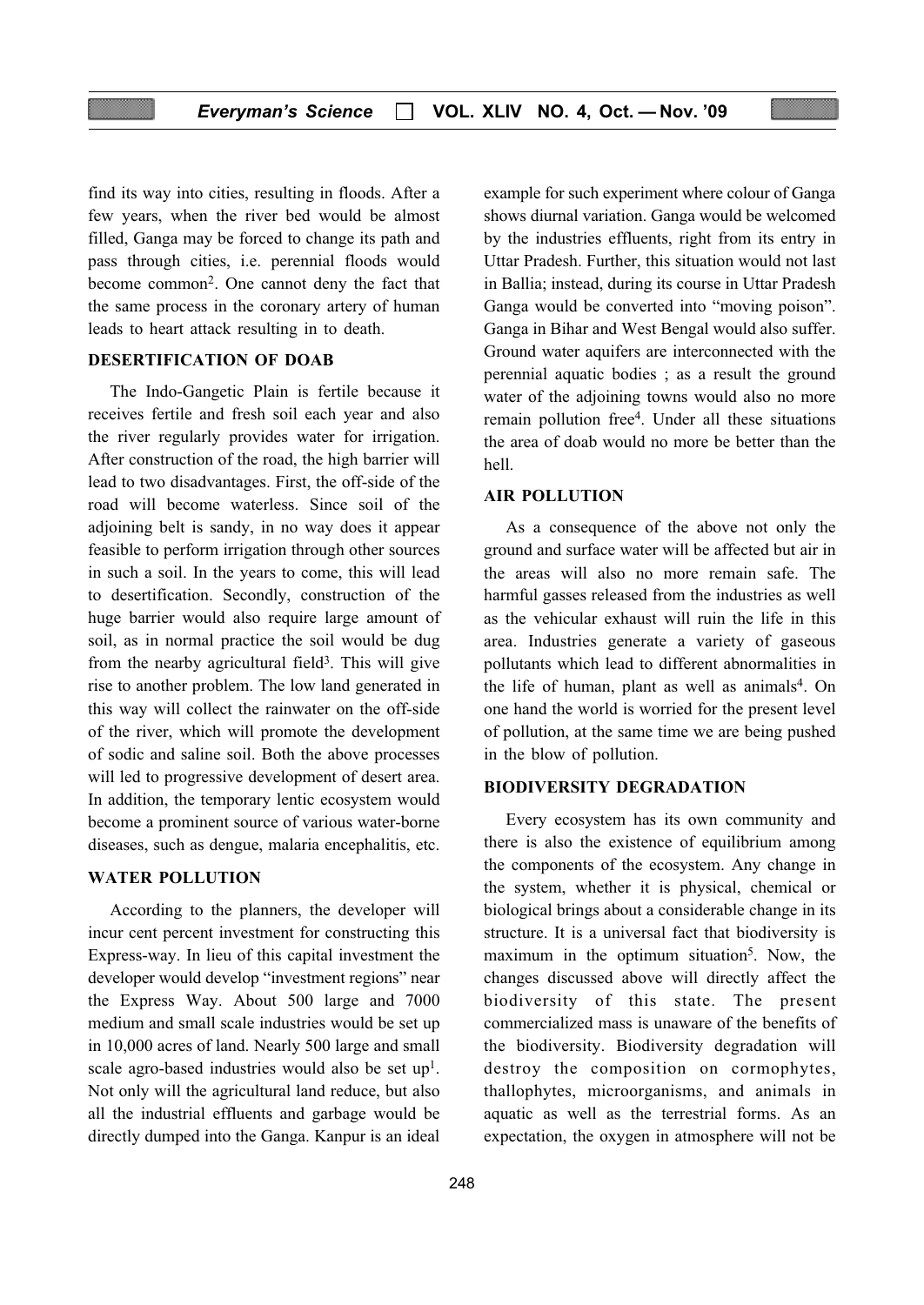sufficient for respiration for living beings. In addition, no one can even imagine of presence of any life form including fishes in water.

#### INVITATIONS TO ROAD ACCIDENTS

Path of rivers is wavy, we need not explain that the shortest distance between any two points is a straight line. This wavy path will also increase the cost of construction, maintenance and fuel consumption in addition to the time required for the journey and cost of transportation3. The 1047 km. distance would be covered in just 10 hours, as according to the planners<sup>1</sup>, meaning thereby that the average speed of the vehicle would be 104.7 km per hour ; is it not sufficient to invite the accidents, that to when the roads are wavy.

## EXPRESSWAY VERSUS WATERWAYS

Under this project, an investment of Rs. 40,000 crore on the basis of public-private partnership and Rs. 80,000 crore in development areas is expected. A project of such magnitude is being implemented for the first time in the country, the planners themselves accept this<sup>1</sup>. As an alternate suggestion, it would be advantageous to develop the Ganga Waterways, This will not only prevent the economic loss, but the water resources available to us are properly utilized. It would require less than 20% of the budget of the proposed plan towards development of the Ganga Waterways. The voyage would be economical, pollution-free as well as long lasting.

#### **CONCLUSION**

Finally, our emphasis should focus on sustainable development, rather than on just development. India is an agriculture based country, and we should aim to feed the ever-increasing population. To fill the belly we need grains and not the coins ; at the same time industries cannot generate the grains. Still there are many roads which need repairing. Self reliance in the power sector would leave the other states behind.

#### **REFERENCES**

- 1. http://www.upgov.nic.in/news11.asp?idn  $=2726.$
- 2. A. K. Dwivedi, Shashi and J. Singha, Current Science, 2006, 91, 407-408.
- 3. Shashi and A. K. Dwivedi, Current Science, 94, 840-841, 2008.
- 4. A.K. Dwivedi, Down To Earth, 16, 22, 4-6, 2008.
- 5. A. K. Dwivedi and Shashi. Indian Science Cruiser, 20, 5, 8-14, 2007.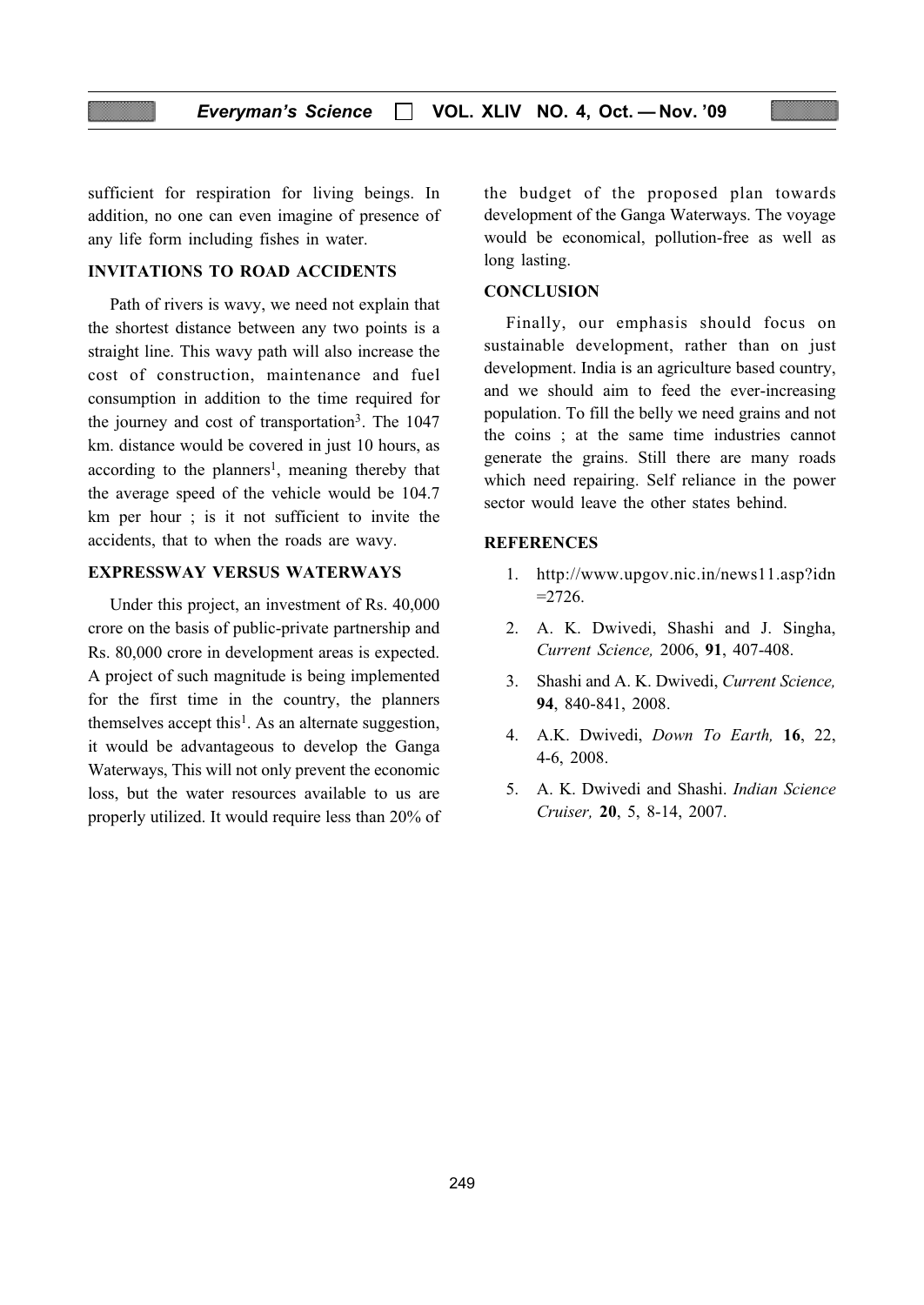# SOMETHING TO THINK ABOUT

# WHAT CHOICE DOES THE FEMALE HAS ABOUT HER OFFSPRING ?

Hem Shanker Ray

I n India it is common for a woman to be chastised if she delivers a baby girl. The mother-in-law or the husband, even if they are professors of biology, may not accept what the science says, and that the husband's chromosones and God's will alone decide the sex of the body. If cloning is possible and the male is kept out of the picture, then a female delivers only a female. It appears that the female crocodile may have some choice, at least in theory. The sex of the baby is decided in this case by the temperature of incubation, a female below about 77°C an a male above about 81°C, in between it can go either way. The female kangaroo has a special capacity to store her fertilised egg indefinitely and plan the delivery when weather condition is right and food plentiful. The human female can neither delay delivery nor control her womb temperature, she is kind of helpless.

Women, however, do often have the opportunity of choosing a mate. Even in the case of arranged marriages, a bride's opinion often counts, though not always. In history many princesses have chosen husbands through Swayambara or set tough criteria for potential mates to fight amongst themselves. In the animal kingdom, the right to mate is often decided by physical contest which is cooly watched by the female. However when there is a clear victor she no longer has much choice at best she can test out the male for physical durability by

making him chase her. Amongst the birds, physical strength counts less than other attributes, such as talent in making nests, gorgeous feathers and other things that define look and personality. The males sometimes have to compete in courtship dances and amongst the birds of paradise, the funnier the dance the better is the score. In the animal kingdom the females do choose.

We come to another question. When a couple is monogamous and the female is stuck with only a single male, then this male alone can fertilize her eggs. However, if a female mates with several males then which male is the eventual winner ? Does the female have any choice about the sperms deposited within her ?

The conventional theory is that males of all species of animals compete to fertilize the female's eggs to produce its own progeny and, perhaps, the fertilization proceeds on 'first come first served basis'. Who came first may be debatable though. The females of the world's largest snake Anaconda sends out pheromone signals when in heat and that draw dozens of males from far and wide, sometimes even from a distance as large as 4 kilometers. Soon the female has company of not one but dozen or more males who, because they are much smaller in size and because they choose not to fight amongst themselves, all simultaneously wrap themselves around the female's body creating what we can call an Anaconda ball. In this mass of slithery snakes there are many heads and tails which grip

<sup>\*</sup> P-802, Block-P, 29, K. C. Dey Sarani, New Alipur, Kolkata–700 053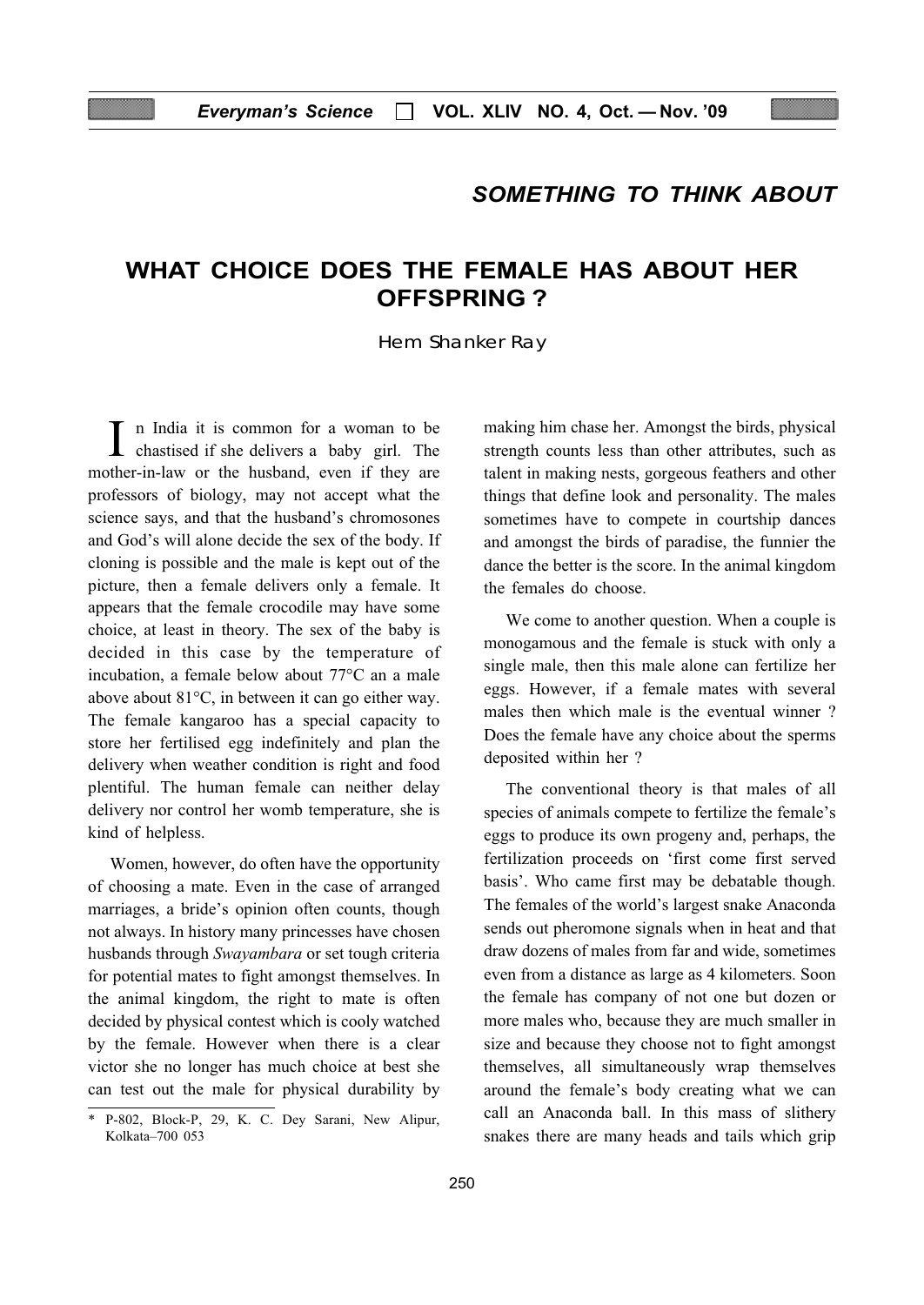the female trying to impregnate her. Some succeed, some do not. Now the question is can the female decide as to who will be the winner ?

Researchers in Reproductive and Developmental Medicine at the University of Sheffield, U.K. have opined that female mammal can mate with several males but may still actually choose whose sperms shall fertilize her eggs. During their study on pigs, they found that the reproductive system of female mammals can 'sense' the presence of sperms and reach it by changing the uterine environment. Pigs have been chosen for the study because their reproductive system is similar to that of humans.

The oviduct environment needs to be prepared for storing the sperm and for this there is alteration in the Falopian tube's protein profile which influences the early embryonic development. Apparently, the female sex organs can pick and choose, keep some sperms dormant and others activated. In promiscuous species, such as Baboons, the female can mate with several males during the productive cycle, but usually offsprings mostly belong to a particular male. It is doubtful though if human female has this capacity. If only she had then victims of rape will not be compelled to carry the offspring of some brute.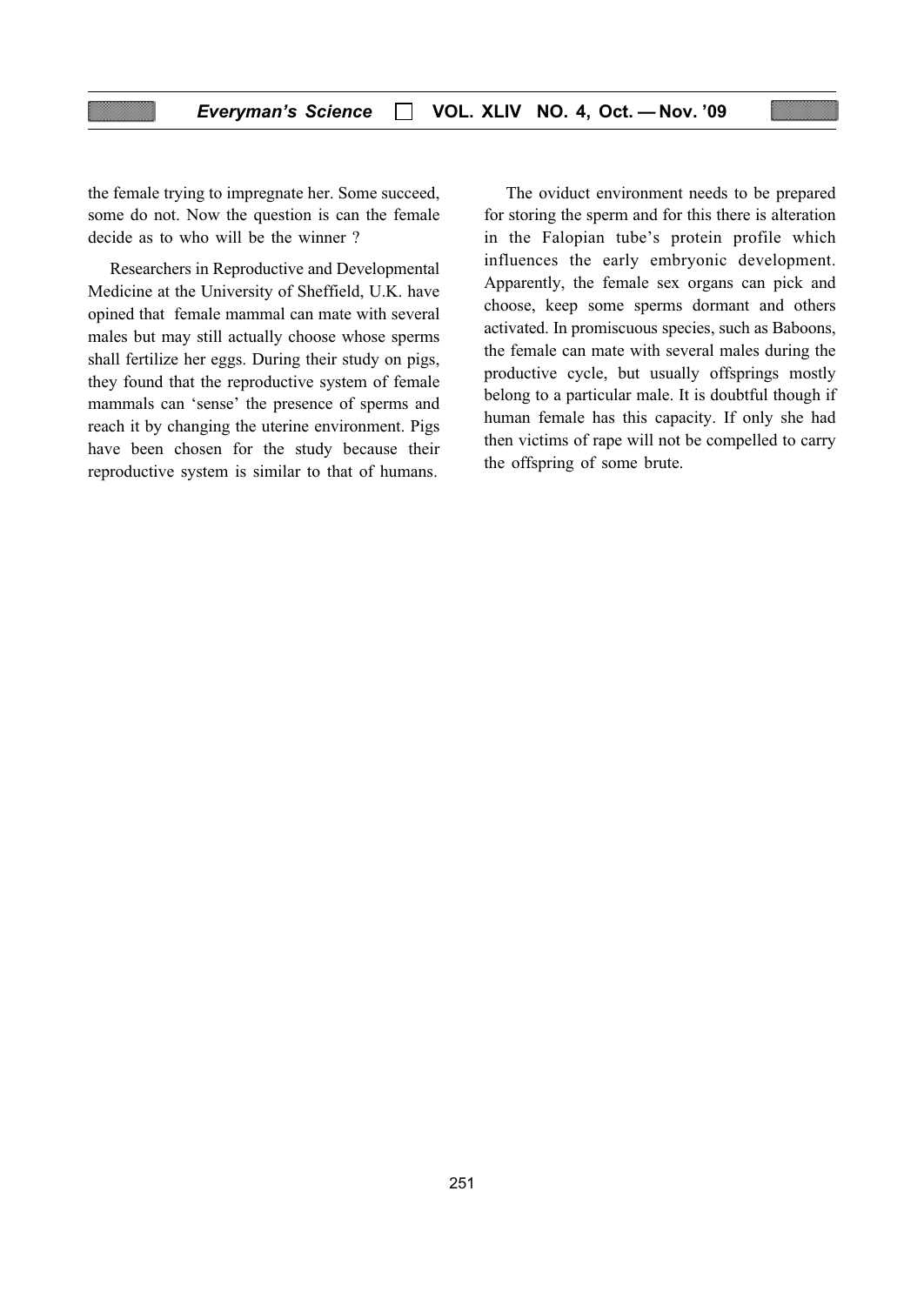| <b>KNOW THY INSTITUTIONS</b> |  |
|------------------------------|--|

Everyman's Science □ VOL. XLIV NO. 4, Oct. - Nov. '09

#### INSTITUTE OF LIFE SCIENCES, BHUBANESWAR

Established by the Government of Orissa in the mid eighties to undertake research in the broad field of moleculor biology, the Institute of Life Sciences (ILS) came of age in 2002 with DBT taking over the institute under its fold. While this change eased the resource constraints considerably, it also brought about a pressure to match renewed and high expectations from its 4-5 scientists and about 7-8 Ph. D.

The faculty strength has increased to 14 with about 50 full time Ph. D. students currently pursuing their degrees. By the year 2012, ILS should have about 25 faculty and 120 graduate students.

To match these targets, ILS has structured its laboratories to ensure that every facility is accessible to every student and faculty including high end facilities such as confocal microscopes, flow cytometers etc. that are managed by trained staff.

While lack of a 'critical mass' is often the reason for institutions getting clustered in major cities, the geographical location of ILS has the advantage of having a large pool of motivated students, culturally committed for pursuing a carrier in science.

#### RESEARCH ACTIVITIES

The research program at ILS is clustered into three broad areas : (a) Infectious Disease Biology ; (b) Gene Regulation and Function and (c) Technology Development.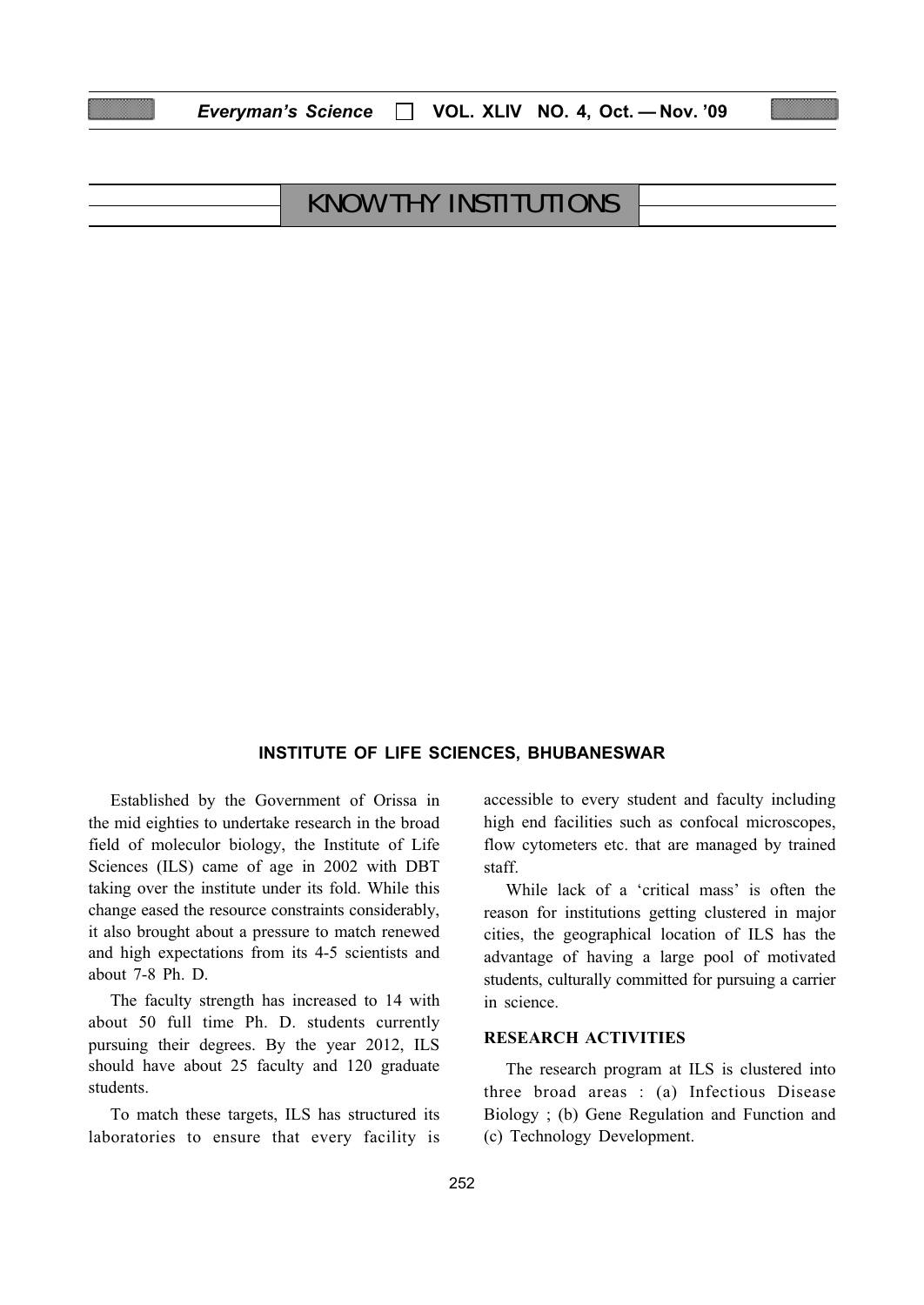#### INFECTIOUS DISEASE BIOLOGY

Under the area, molecular & Cellular biology and immunology of infectious diseases such as Malaria, Lymphatic Filariasis, Cholera, Chikungunya and Epstein-Bar, Viral infections are addressed. The objective is to gain insights into the genetic composition of pathogens, interactions of the host with invading pathogens, host immune responses during experimental as well as natural infections and the consequent host immunoregulatory mechanisms in these diseases. Generation and persistence of the wrong subset of immune cells has deleterious consequences not only in infectious diseases but in auto-immune diseases and allergies. Ongoing studies attempt to regulate this process towards elimination or protection of the unwanted/preferred T cell subset to apoptosis and redress the immune balance.

### GENE REGULATION AND FUNCTION

ILS has taken advantage of availability of endogamously bred population to study genetic polymorphism of several human genes and association with susceptibility/resistance to diseases in human communities. Study of microbes in the environment is an area that has allowed ILS faculty to understand the evolution of pathogenic bacteria and in discovering novel unreported extremophils which have bioprospecting applications.

The focus has been on evolutionary processes involved in the emergence CTX pathogenic V. cholerae, SXT-related ICE and to characterize those pathogenic genes and their protein products that are expressed during various-stages of infectious precess/preservation. Micro-organisms, particularly extremophiles represent the largest reservoir of undescribed biodiversity and discovery of new bacteria and new biomolecules is still a distinct possibility. Over the years the ILS has identified several new bacteria viz., Thiomonas bhubaneswarensis, Chelatococcus sambhunathii and Gulbenkiania indiensis.

Human cancer models are used to broadly address issues on gene function and regulation. Ongoing studies include : (i) the role of specific genes/proteins (known or novel) in the progression of chronic myeloid leukemia molecular (ii) studies on chromatin remodeling activities in breast cancer and brain tumor (iii) studying abiotic stress identification of salt responsive genes using differential gene expression techniques.

## TECHNOLOGY DEVELOPMENT

ILS faculty has been using nano-technology to devise novel drug delivery systems for treating cancer. Successful development of magnetic particles technology being patented by ILS for in vivo as well as in vitro use is one example of the direction the institute is taking. The other area is developing novel constitutive, tissue specific and inducible promoters with non-homologous sequences to control gene function and expression in eukaryotes. Approaches like DNA shuffling, hybridization, swapping, hybridization-shuffling and inserting synthetic cis-elements etc. have been used to develop novel pararetrovirus based shuffled, shuffled-hybrid and synthetic-hybrid promoters with enhanced promoter activity. A sensitive spectroscopic (UV-Visible) probe has been developed for quantifiation of the antimalarial drug Artumisinin for the first time ; currently an assay that detects nano-mol quantities of the drug does not exist in public domain. The assay is expected to find wide application in Pharma industry and by public health personnel.

#### HRD LINKAGES & COLLABORATIONS

ILS has collaborative projects with a broad range of institutions that include University of Edinburgh, University of Leiden, Tata Institute of Fundamental Research, IIT Chennai, Sankara Nethralaya, National Institute of Immunology, Bhubaneswar Eye Institute, Bose Institute and Orissa University of Agriculture and Technology.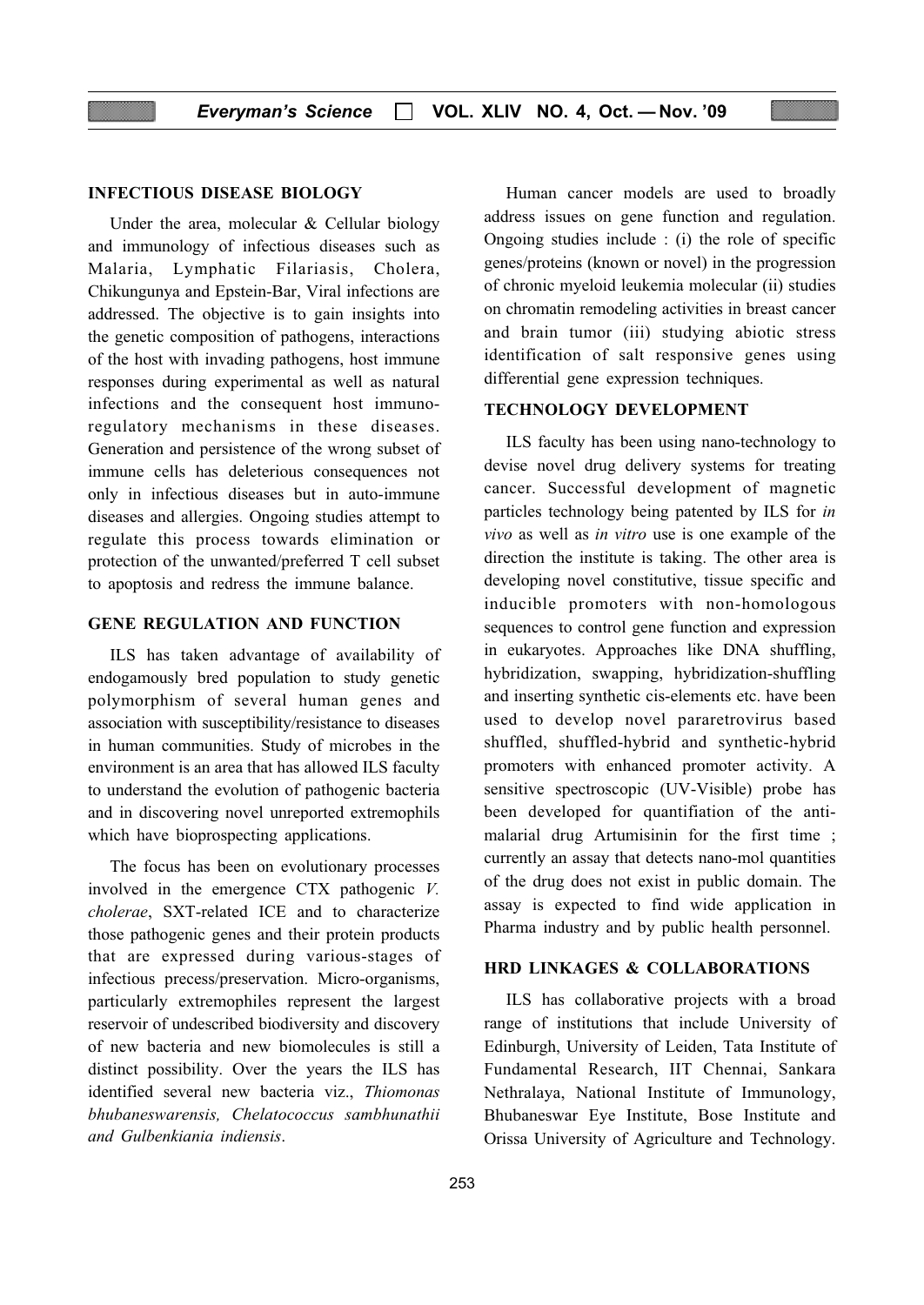As an institute under DBT in Eastern India, ILS has taken upon itself the responsibility of training a large pool of manpower in cutting edge technologies in biotechnology. It conducts biannual workshops on molecular biology lasting 6 days and imparting intense training that include wet experiments at the bench. Laboratory workshops on confocal microscopy and flow cytometry are conducted annually when faculty from India and abroad spend quality time with students. These training programs have been followed by 'openingup' of the core facilities of ILS to student participants from institutions in the region. An extension of this fruitful activity will be the development of platforms for live cell analysis by imaging and cytometry technologies in the next two years. With the objective of giving a wider exposure to its Ph. D. students. ILS has been hosting national and international conferences on subjects like nanotechnology, immunology, biochemistry and cancer. This has offered opportunities for students to 'find' their mentors both in India and abroad. On several occasions the mentors have found their 'wards'!

Training Ph. D. students has been a prominent part of mandate at ILS. The number of Ph. D. scholars has increased from 9-10 in 2006 to about 50 in 2009. The Ph. D. program has been the most viable acitivity of the institute attracting a large pool of well qualified and motivated students.

# INFRASTRUCTURE

This is an aspect that has seen quantum growth. Additional laboratories have been constructed during the last 4 years. A four-storey laboratory block that offers about 60,000 sq ft of bench space is under construction. A separate animal facility (to accommodate about 8,000 small animals) and a research scholars residence are expected to be completed later this year.

#### PUBLICATIONS AND PATENTS

Over the last two years ILS faculty and student have been publishing in well cited journals at a rate of about 2-3 papers per investigator per year. More significantly, technology development seems to have caught the imagination of ILS faculty. Three patents have been filed during the last two years and if the ongoing discussions with industry fructify, the institute should be able to transfer the technologies within the next one year.

#### THE FUTURE

While the current campus is yet to became fully functional, serious debate on the future expansion and course of development has already been initiated. Government of Orissa has been forth-coming in support. Faculty residences, visiting scientists lodge, and additional accommodation for Ph. D. and post-doctoral students will be constructed in a 3 acres plot acquired recently near the present campus. Keeping in view the need for developing a niche area of research for the institute, a Center of Excellence in viral biology and nanoscience has been proposed. If the on-going discussions take shape ILS should have a large self-contained 30 acre second campus in not too distant a future. The institute is moving forward with a well planned strategy. But as it is famously said, "however beautiful the strategy, one should occasionally look at the results !" ILS has begun to witness very clear signs of emerging excellence in both 'Science' as well as in "Technology Development'. Posterity will judge whether or not the strategy has yielded results. 'Going-up' is the only option that ILS faculty and students have given themselves.

Contact : Institute of Life Sciences, Nalco Square, Chandrasekharpur, Bhubaneswar-751023, Orissa. (www.ils.res.in)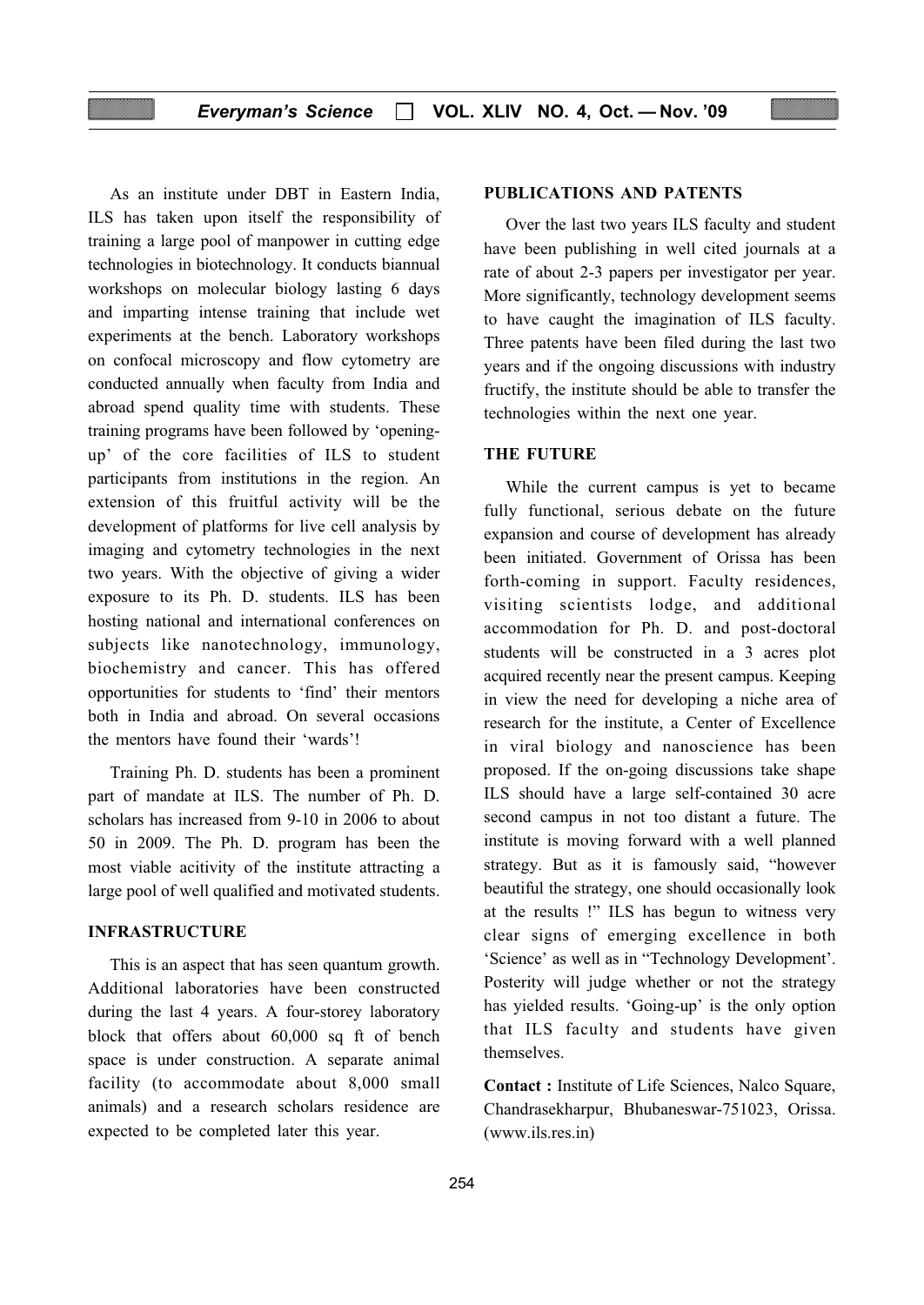# Conferences / Meetings / Symposia / Seminars

#### 30th Annual Symposium on Sea Turtle Biology & Conservation, April 27–29, 2010 in Goa, India

Theme of the symposium is sea turtles inhabit the land and the sea. They connect the shallow nearshore waters to the open sea, cold temperate to warm tropical waters. They migrate across ocean basins ; and through several thousands of years, they have connected us ecologically and culturally to the sea. The 30th annual symposium on sea turtle biology and conservation will seek to explore these connections and focus on the world they live in. The world of coral reefs, seagrass meadows, open seas and sandy beaches. The world of people, living and working on the coast or at sea ; of fishing cultures and livelihoods. All connected by sea turtles and by us. The 30th symposium will also draw attention to the concerns of fishing communities, especially those across the South Asian region, within the conservation paradigm and will address how marine conservation issues can be approached without jeopardizing–but rather by enhancing– the livelihoods of communities that depend on these resources and the same environments that are needed by the turtles. In this context, discussions will also focus on traditional fishing communities, whose practices have often been questioned by the conservation community, but whose contributions to maintaining and ensuring the "health" of the marine ecosystems must be acknowledged and addressed.

Contact : Kartik Shanker, President, International Sea Turtle Society and Centre for Ecological Sciences, Indian Institute of Science, Bangalore 560012, India (E-mail : kshanker@ces.iisc.ernet.in)

# 2nd International Conference on Engineering Optimization (EngOpt–2010) on September 6-9, 2010 Lisbon, Europe.

The main goal of EngOpt conferences is to periodically bring together engineers, mathematicians and computer scientists working on research, development and application of optimization methods applied to all engineering disciplines of basic techniques in this field. Modern design techniques seek for the best design to perform. Engineering Optimization deals with the optimal design of elements and engineering fields. Modern Engineering Optimization is strongly interdisciplinary and to solve real engineering problems required the cooperation of engineers, mathematicians and computer scientists. A fundamental need for MDO is also the establishment of a strong communion of scientists and practitioners acting in different engineering disciplines. EngOpt is intended to be a forum to expose and share current and future innovation in all techniques in Engineering Optimization.

Contact : Conference Secretariat, Centre for Mechanical Design, Mechanical Engineering Department, Instituto Superior Tecnico, Av. Rovisco Pais, 1049-001 Lisbon, Portugal. Phone : +351 218417914, Fax : +351 218417915, Email : engopt2010@dem.ist.utl.pt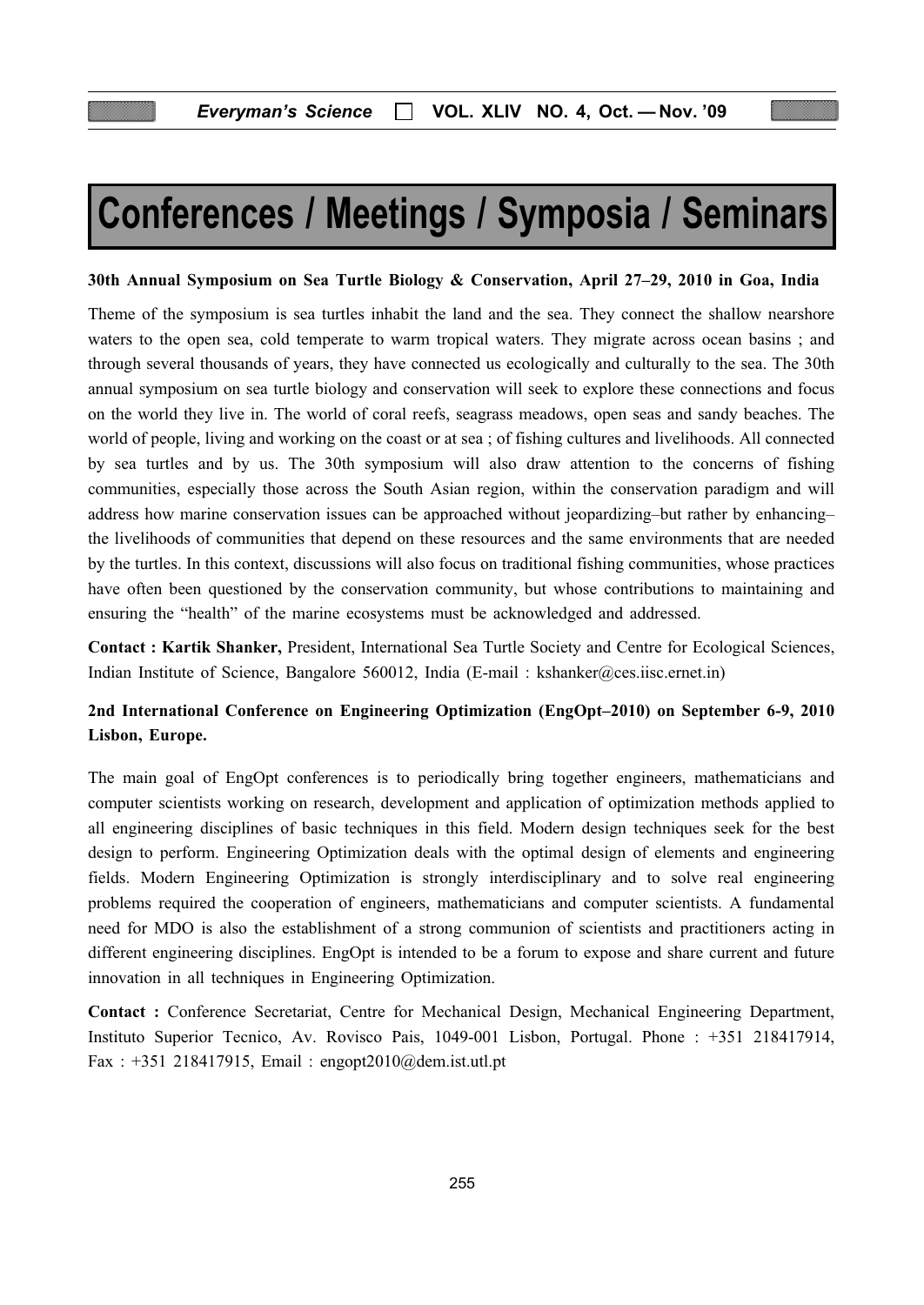# **S & T ACROSS THE WORLD**

#### FORMULATING TECHNOLOGY ROADMAP

The Technology Information Forecasting and Assessment Council (TIFAC), along with the Indian Chemical Council (ICC), are planning to commission a study for formulating a technology roadmap for the invited proposals from competent consultancies for undertaking the study, titled "Indian chemical industry : Technology imperatives and business opportunities." Based on the findings of the study, TIFAC will prepare a report. The objectives of the study include :

(i) Identification of technology gaps and recommendation of methodologies for catching up with global benchmarks.

(ii) Determination of roles of the national laboratories, along with academia, towards strengthening of the Indian chemical industry.

(iii) Identification of the opportunities for making India a global chemical hub.

(iv) Recommendation of ways to promote India as a global research and development destination.

(v) Identification of the obsolete environmentally polluting technologies in the country vis-à-vis the prevailing global environmentally friendly technologies.

(vi) Fostering new entrepreneurs to undertake new start-up ventures.

(vii) Formulation of a technology roadmap for the country with short as well as long-term perspectives.

(TIFAC, Sep 2009)

## PREVENTING OF BLOOD CLOTS

Scientists at the Banaras Hindu University (BHU) claim to have discovered a new potential alternative to aspirin and other anti-platelet agents used widely to prevent blood clots in coronary artery disease and stroke. The scientists said that the lab testing of silver nonparasiticles seemed to keep platelets in an inactive state. Nanosilver is already known to have antibacterial property. Research showed that nanoparticles of silver strongly inhibit formation of platelet aggregates and keep the silver nanoparticles in an inactive state.

The scientists through their research have also highlighted that the silver nanoparticles are more effective than traditional way to treat clot. Traditional drugs used to prevent platelet aggregate formation in case of stroke and heart attack individually block the specific pathways of platelet aggregation. None of these drugs completely prevent platelet activation, as an element of redundancy in their functions always remains. In contrast, nanosilver prevents platelet aggregate formation at the final common point. Thus nanosilver, it is believed, is more effective technically than any of these drugs in preventing platelet aggregation. The researchers further point out that nanoparticles also hold immense potentia managing heart diseases.

#### (BHU, Jul 2009)

# MICROORGANISMS REVOLUTIONISE PRODUCTION

In many industrial sectors, biotechnological processes have become an inherent part in the repertoire of production processes. Biotechnological processes can keep up with "conventional" processes in many cases : in pharmaceutical production, food manufacturing, in the chemical industry or in the production of energy sources. Besides the classical fields of application like specialty and fine chemicals, new applications, e.g.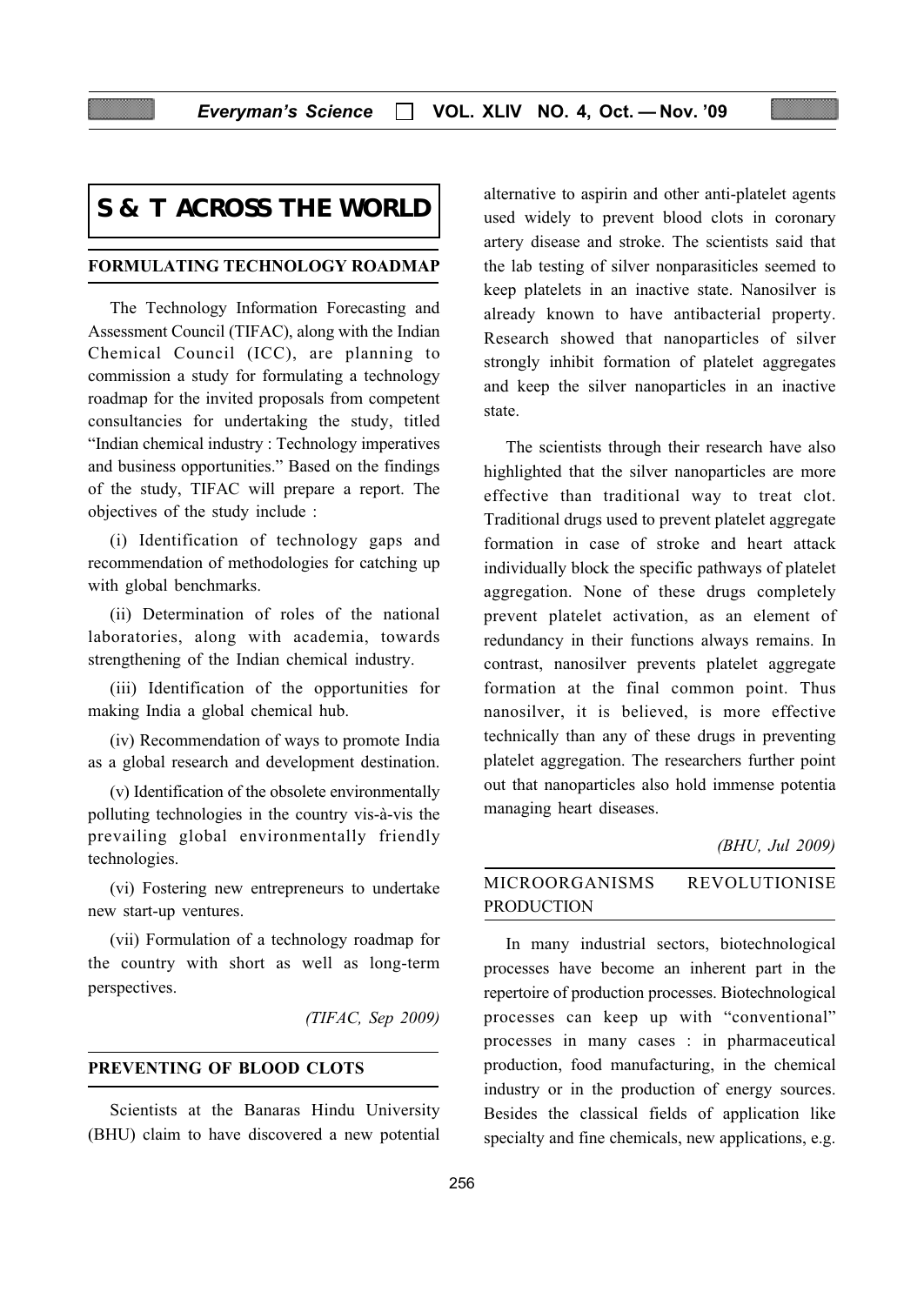in the use of renewable resources, are emerging. Worldwide production volumes of biomaterials and bioenergy are expected to be in the range of Euro 300 bn by 2030, accounting for around a third of total industrial production.

Examples of biotech products include ethanol, organic acids, amino acids, biopolymers, specialty and fine chemicals and enzymes which play a major role in biocatalyst synthesis. Intensive development work continues on other industrial biotechnology produces which can be used as catalysts, process materials and additives in a number of different industries.

(Chemical Weekly, Jun 9, 2009)

## WIRELESS POWER SYSTEM

A System based on the work by physicist Marin Soljacic at the Massachusetts Institute of Technology (MIT), can deliver power to devices without the need for wires. The technique exploits simple physics and can be use to charge a range of electronic devices over many meters. It could thus replace the mile of expensive power cables and billions of disposable batteries. It exploits 'resonance' whereby energy transfer is markedly more efficient when a certain frequency is applied. When two objects have the same resonant frequency, they exchange energy strongly without having an effect on other surrounding objects. The system uses two coils, one plugged into the mains and the other bedded or attached to the gadget. Devices using the system would automatically begin to charge as soon as they are within the range.

(BBC News, Jul 23, 2009)

I



- 1.A. It is opposite of placebo effect where sugar pills or saline injections seem to have curative effect often on 50% patients even in the case of Parkinson's disease. The effect is largely psychological and induced by belief of the patient in immediate cure. In Nocebo effect, often 20-25% of the cases, there are adverse reactions e.g headache, nausea, sleeplessness etc. although no drug is administered.
- 2.A. 10
- 3.A. The kangaroo.
- 4.A. Not necessary to freeze water one needs to take out 80 cal of heat from each grame of water. This takes time and normally a much lower temperature.
- 5.A. About 540 cal, i.e. much more.
- 6.A. Evening, because the foot size graws to maximum till then.
- 7.A. It will float.
- 8.A. Yes.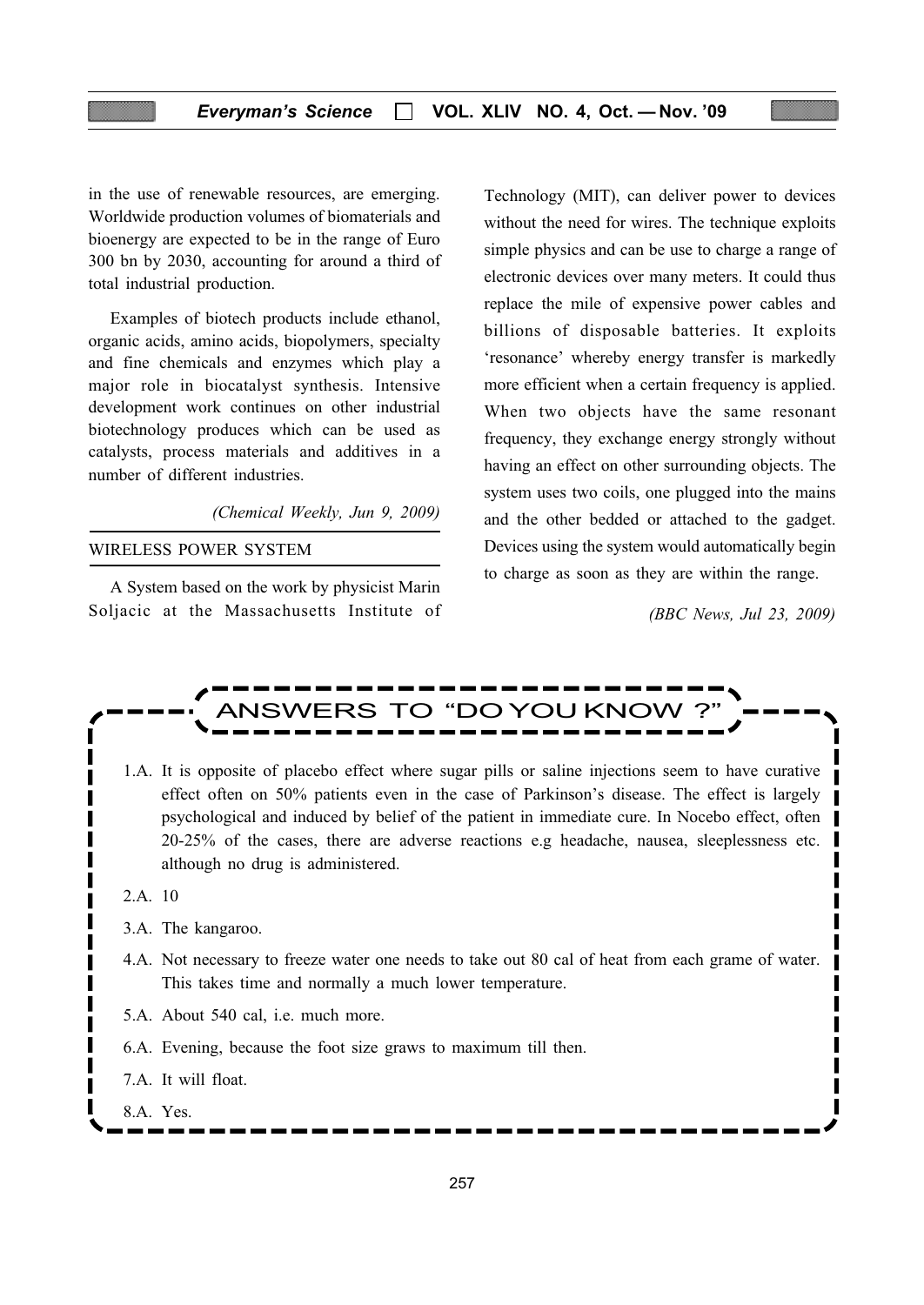# MEMBERS OF THE COUNCIL FOR 2009-2010

# General President Dr. G. Madhavan Nair, Bangalore Immediate Past General President Dr. T. Ramasami, New Delhi General President-Elect Prof. K. C. Pandey, Lucknow. General Secretary (Outstation) Dr. Ashok K. Saxena, Kanpur Treasurer Prof. B. P. Chatterjee, Kolkata Elected Members of the Executive Committee Prof. S. S. Katiyar, Kanpur Dr. (Mrs.) Vijay Laxmi Saxena, Kanpur Mr. Gauravendra Swarup, Kanpur Prof. R. Ramamurthi, Tirupati Prof. Gangadhar, Bangalore Dr. P. P. Mathur, Puducherry Dr. M. Aruchami, Coimbatore Prof. Santosh Kumar, Bhopal Dr. Dhyanendra Kumar, Arrah Prof. Aditya Shastri, Banasthali Vidyapith Representative of the Department of Science & Technology, Government of India Dr. B. Hari Gopal, New Delhi Local Secretaries Smt. T. S. Ramadevi, Thiruvananthapuram Prof. T. Rajamohan, Thiruvananthapuram Past General Presidents Prof. M. S. Swaminathan, Chennai Dr. H. N. Sethna, Mumbai Prof. A. K. Sharma, Kolkata Prof. M. G. K. Menon, New Delhi Prof. R. P. Bambah, Chandigarh Prof. C. N. R. Rao, Bangalore

Prof. Yash Pal, Noida Prof. D. K. Sinha, Kolkata Dr. Vasant Gowariker, Pune Dr. S. Z. Qasim, New Delhi Prof. P. N. Srivastava, Haryana Dr. S. C. Pakrashi, Kolkata Prof. U. R. Rao, Bangalore Prof. S. K. Joshi, New Delhi Dr. P. Rama Rao, Hyderabad Dr. (Mrs.) Manju Sharma, New Delhi Dr. R. A. Mashelkar, Pune Dr. R. S. Paroda, New Delhi Dr. K. Kasturirangan, Bangalore

Prof. Asis Datta, New Delhi

Prof. N. K. Ganguly, New Delhi Dr. I. V. Subba Rao, Secunderabad Prof. Harsh Gupta, Hyderabad Past General Secretaries Dr. (Miss) S. P. Arya, New Delhi Prof. H. P. Tiwari, Allahabad Prof. S. P. Mukherjee, Kolkata Dr. (Mrs.) Yogini Pathak, Vadodara Prof. Uma Kant, Jaipur Dr. A. B. Banerjee, Kolkata Prof. B. Satyanarayana, Hyderabad Prof. S. P. Singh, Kurukshetra Prof. Avijit Banerji, Kolkata Past Treasurer Dr. S. B. Mahato, Kolkata Sectional Presidents Dr. D. D. Patra, Lucknow Dr. G. K. Kulkarni, Aurangabad Dr. Avneesh Singh, Noida Dr. J. S. Yadav, Hyderabad Prof. H. S. Sharma, Jaipur Dr. Gauri Sankar Mukherjee, Delhi Dr. S. P. Gautam, Delhi Dr. (Mrs.) S. V. Ingale, Ahmednagar Dr. Indranil Manna, Kharagpur Prof. A. K. Agarwal, Chandigarh Prof. Dr. Tapas Kumar Bose, Kolkata Dr. P. K. Seth, Lucknow Prof. S. H. Behere, Aurangabad Prof. Pramod Tandon, Shillong Elected Members of the Council Mr. Anurag Srivastava, New Delhi Prof. Nirupama Agrawal, Lucknow Dr. Manoj Kumar Chakrabarti, Kolkata Prof. Ranjit K. Verma, Bodh Gaya Dr. A. K. Pradhan, Kolkata Prof. K. Janardhan Reddy, Hyderabad Prof. Kandarapa Viswanath, Visakhapatnam Representative of the Kolkata Municipal Corporation Mr. N. B. Basu, Kolkata Co-opted Members of the Finance Committee Dr. S. C. Pakrashi, Kolkata Co-opted Members of the Establishment Committee Prof. Avijit Banerjee, Kolkata Dr. A. B. Banerjee, Kolkata Editor-in-Chief of Everyman's Science Prof. S. P. Mukherjee, Kolkata Representative of Indian National Science Academy (INSA) Council Prof. N. K. Gupta, New Delhi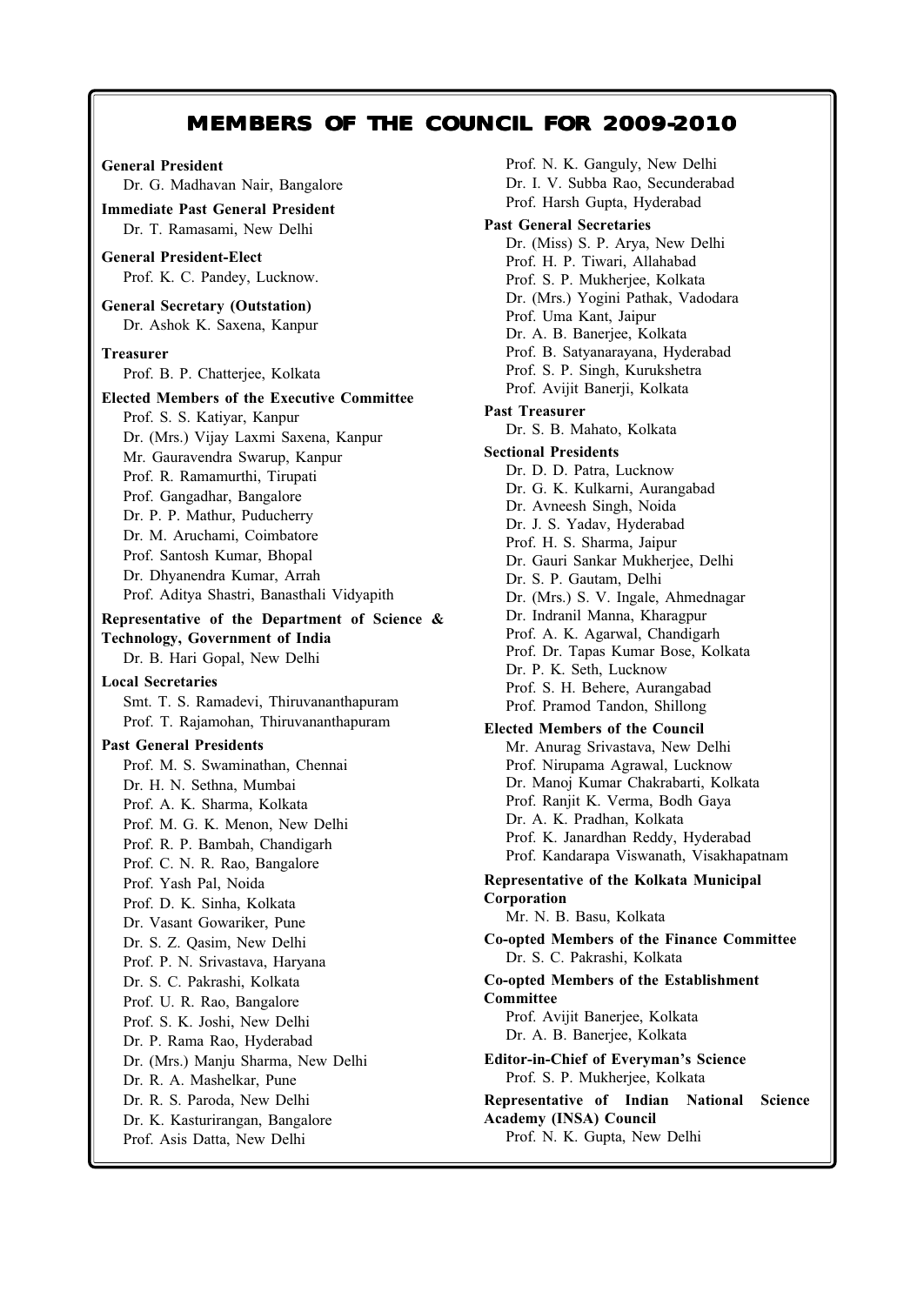#### $\sum_{i=1}^{n}$ **GUIDELINES FOR SUBMISSION OF MANUSCRIPTS**

1. Everymans's Science intends to Propagate the *latest message of science* in all its varied branches to its readers and through them, to every one interested in Science or Engineering or Technology. Research articles usually meant for publication in periodicals devoted to particular branches of Science & Technology and addressed to specialised sections of the readers, are not appropriate for Everyman's Science. Instead, popular or easily intelligible expositions of new or recent developments in different branches of Science & Technology are welcome.

2. Manuscripts should be typewritten on one side of the paper with double spacing. Articles should be written generally in non-technical language and should not ordinarily exceed 2000 words. Articles must be understandable by the average enthusiastic readers with some modest scientific background but outside the field. It should not be a review article in a specialised area. Without being too technical, it must also reflect state of the art situation in the field. A summary in 50 words should be submitted along with the paper highlighting the importance of the work. Two copies of the manuscript complete in all respects should be submitted. The title should be written in capital letters and name(s) of the author(s) should be given along with the Department, Institution, City and Country of each author.

3. Illustration & Tables : The size of illustrations should be such as to permit reduction to about one-third. Legends and captions should be typed on a separate sheet of paper. Photographs should be on glossy paper with strong contrast in black and white. Typed tables should be in separate pages and provided with titles and their serial numbers. The exact position for the placement of the tables should be marked in the script. Authors are specially requested to reduce the number of tables, illustrations and diagrams to a minimum (maximum of 3)

4. References : References to be given on a selective basis, (maximum of 10) and the order of placement should be numerically with (a) name(s) of the author(s) (surname last), (b) name of the journal in abbreviated form according to the 'World list of Scientific Periodicals' and in italics, (c) volume number (in bold) (d) page number and (e) year of publication.

For citations of books the author's name should be followed by the (a) title of the book, (b) year of publication or edition or both, (c) page number, (d) name of publishers, and (e) place of publication.

5. The Indian Science Congress Association and the Editors of Everyman's Science assume no responsibility for statements and opinions advanced by the contributors to the journal.

Reprints : The communicating author with receive 1 copy of the journal and 10 reprints free of cost.

All manuscripts and correspondences should be addressed to the *Hony*, Editor, Everyman's Science, The Indian Science Congress Association 14, Dr. Biresh Guha Street, Kolkata-700 017. Email : iscacal@vsnl.net. iscacal\_2004@yahoo.com, Fax : 91-33-2287-2551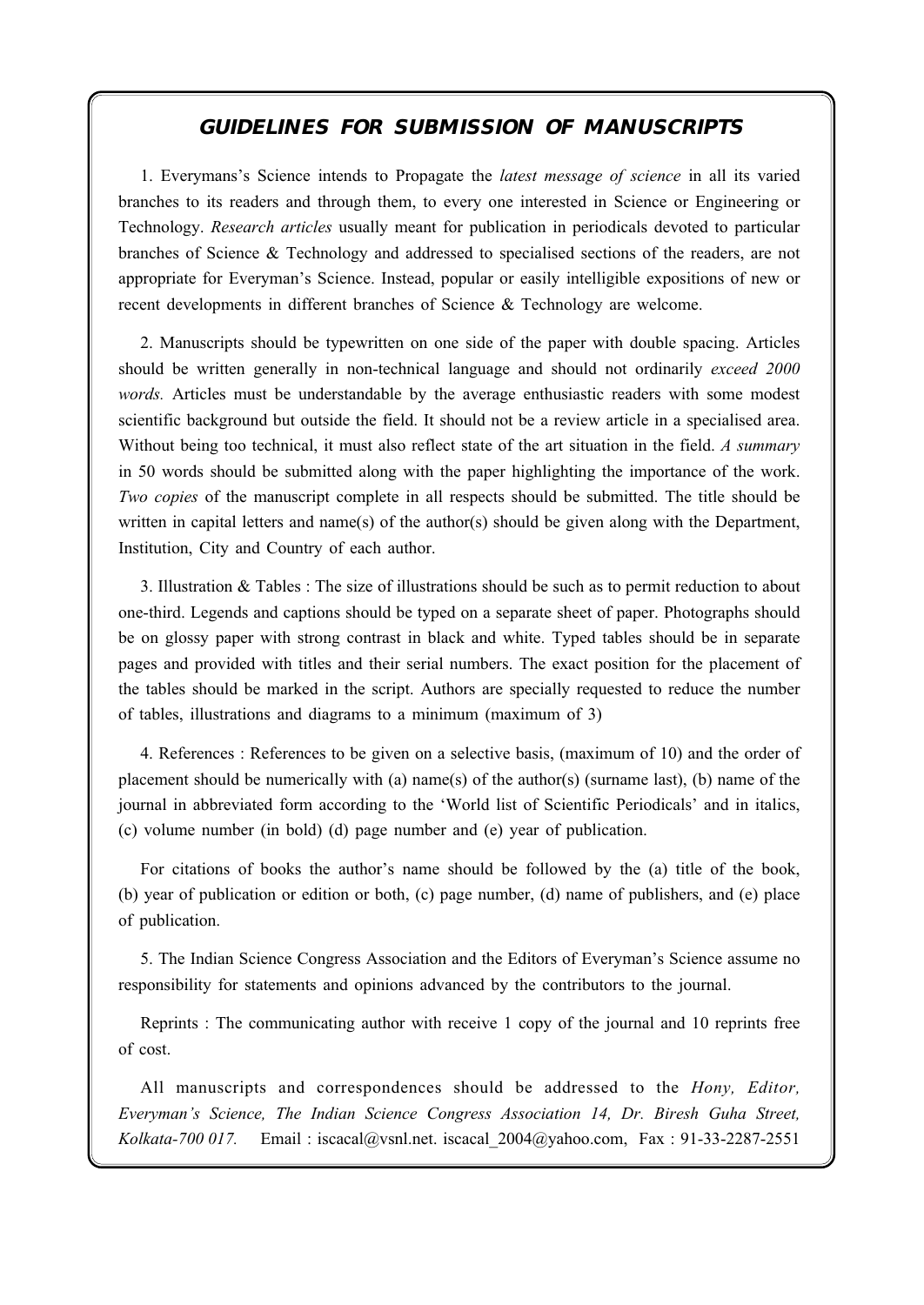Every man are suggesting to strong papers for mean and only one are not one of Registered with the Registrar of Newspapers for India under No. R.N.I. 12058/66

# THE INDIAN SCIENCE CONGRESS ASSOCIATION 14, DR. BIRESH GUHA STREET KOLKATA–700 017

To encourage Young Scientists, The Indian Science Congress Association has introduced a number of awards in different disciplines in January 1981. These awards carry a sum of Rs. 25,000/- besides a Certificate of merit.

- 1. Applications are invited from members (Life & Ordinary) of the Association who had paid their subscription **on or before May 31, 2010**. The upper age limit of the candidates for the award is 32 years as reckoned on December 31, 2009 (only those born on or after January 1, 1978 are eligible).
- 2. Four copies of full paper along with four copies of the abstract (not exceeding 100 words) shall have to reach the office of the General Secretary (Hqrs.) not later than May 31, 2010. At the top of each copy of the paper and its abstract, the name of the Section where the paper is to be presented should be indicated. The Sections are : (1) Agriculture and Forestry Sciences (2) Animal, Veterinary and Fishery Sciences (3) Anthropological and Behavioural Sciences (including Archaeology and Psychology & Educational Sciences and Military sciences) (4) Chemical Sciences (5) Earth System Sciences (6) Engineering Sciences (7) Environmental Sciences (8) Information and Communication Sciences & Technology (including Computer Sciences) (9) Materials Science (10) Mathematical Sciences (including Statistics) (11) Medical Sciences (including Physiology) (12) New Biology (including Biochemistry, Biophysics and Molecular Biology and Biotechnology) (13) Physical Sciences and (14) Plant Sciences.
- 3. Four copies of bio-data of the candidate including full name and address (with Phone, mobile number, Fax and E-mail) along with the date of birth (duly supported by an attested copy of the certificate), research experience, list of publications along with copies of reprints (4 sets) and membership number etc., should be appended to the full paper.
- 4. Work should have been carried out in India and this has to be certified by the Head of the Institution from where the candidate is applying.
- 5. The candidate should give an undertaking that the work which is being submitted has neither been published in any Journal, presented in any other Conference/Seminar/Symposium nor been submitted for consideration of any award.
- 6. In case of a paper by more than one authors, the candidate (young scientist) has to be acknowledged by the other author(s) (in terms of a certificate) as having made the major contribution.
- 7. A Young Scientist could present only one paper in any one Section (and not a second paper with the same or related work in any other Section).
- 8. Full paper will be assessed for their content and at the most six Young Scientists in each section will be invited to make oral presentation of their papers in October. The selected scientists will be provided admissible travelling and daily allowances by the ISCA.
- 9. The final selection for the awards will be done by a duly constituted committee and the awards will be given at 98th Indian Science Congress to be held at SRM University, Chennai from January 3-7, 2011.
- 10. The last date for receiving papers is 31st May, 2010. All correspondences should be made to :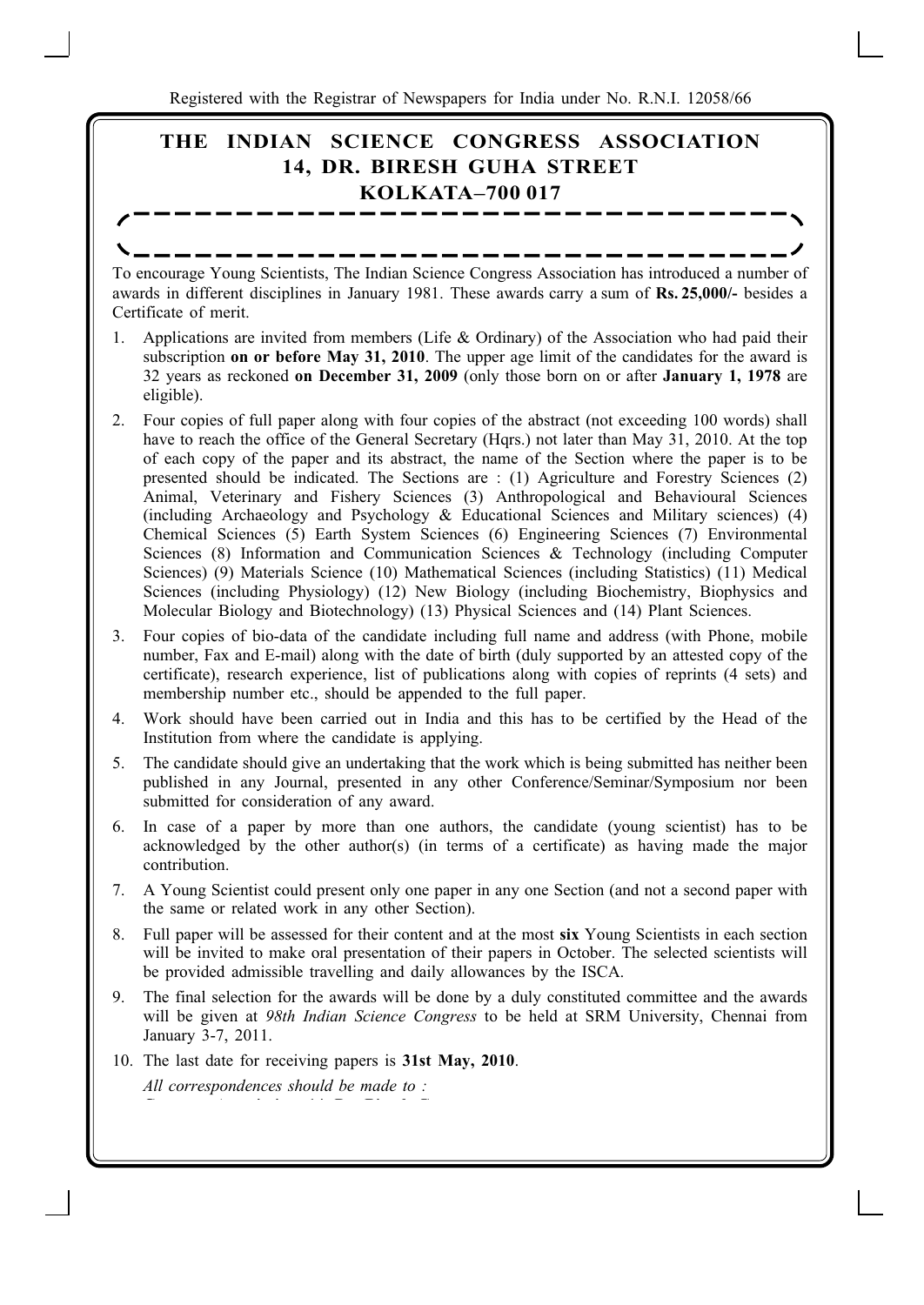# YOUNG SCIENTISTS AWARD PROGRAMME : 2010-2011

The General Secretary (Hqrs.), The Indian Science Congress Association, 14, Dr. Biresh Guha St., Kolkata-700017. Tel. Nos. (033) 2287-4530/ 2281-5323 Fax No. 91-33-2287-2551, E-mail : iscacal\_2004@yahoo.com/iscacal@vsnl.net Website : http://sciencecongress.nic.in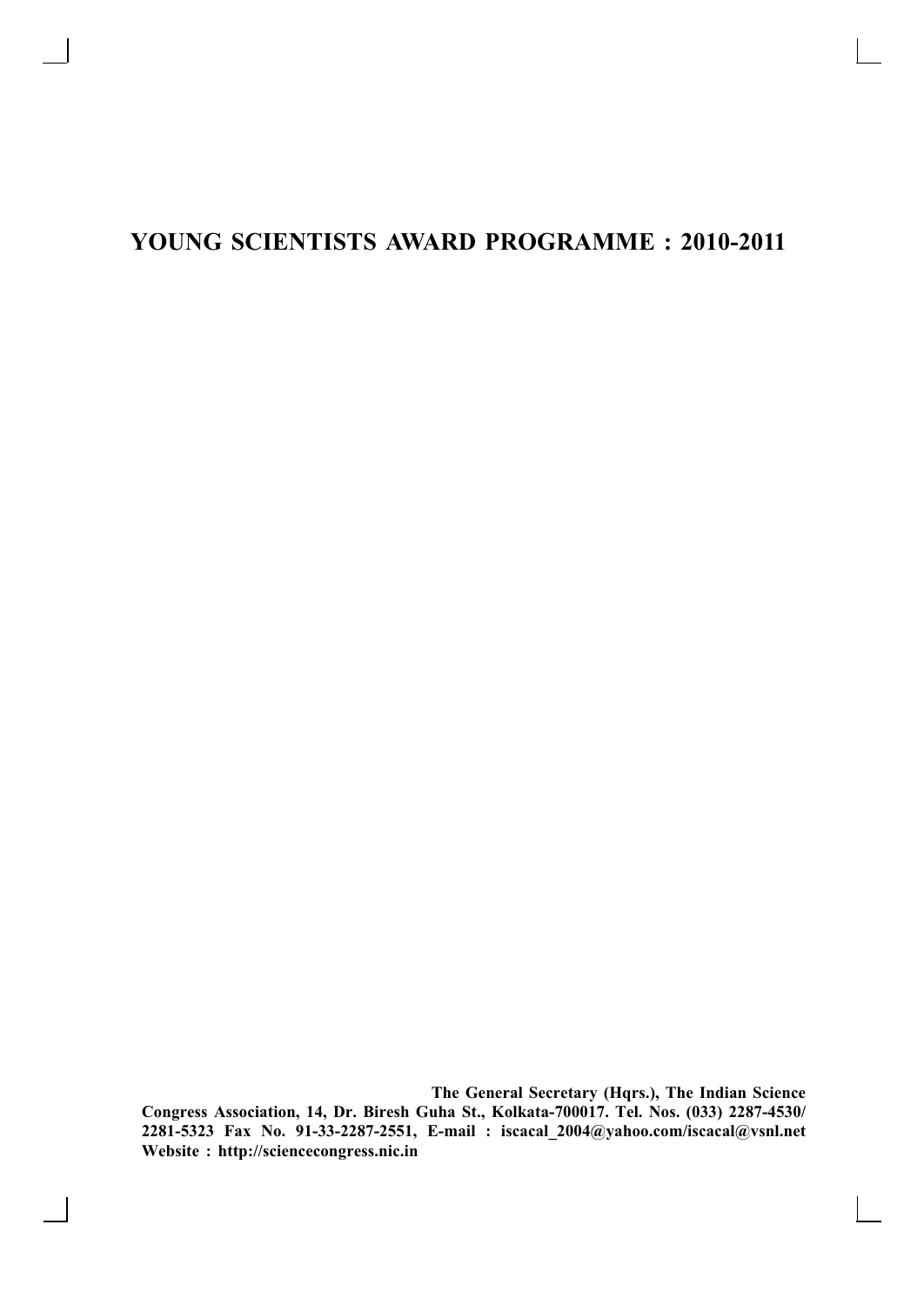## Everyman's Science  $\Box$  VOL. XLIV NO. 4, Oct. - Nov. '09

Registered with the Registrar of Newspapers for India under No. R.N.I. 12058/66

# THE INDIAN SCIENCE CONGRESS ASSOCIATION 14, DR. BIRESH GUHA STREET KOLKATA–700 017

# YOUNG SCIENTISTS AWARD PROGRAMME : 2010-2011

To encourage Young Scientists, The Indian Science Congress Association has introduced a number of awards in different disciplines in January 1981. These awards carry a sum of Rs. 25,000/- besides a Certificate of merit.

- 1. Applications are invited from members (Life & Ordinary) of the Association who had paid their subscription **on or before May 31, 2010**. The upper age limit of the candidates for the award is 32 years as reckoned on December 31, 2009 (only those born on or after January 1, 1978 are eligible).
- 2. Four copies of full paper along with four copies of the abstract (not exceeding 100 words) shall have to reach the office of the General Secretary (Hqrs.) not later than May 31, 2010. At the top of each copy of the paper and its abstract, the name of the Section where the paper is to be presented should be indicated. The Sections are : (1) Agriculture and Forestry Sciences (2) Animal, Veterinary and Fishery Sciences (3) Anthropological and Behavioural Sciences (including Archaeology and Psychology & Educational Sciences and Military sciences) (4) Chemical Sciences (5) Earth System Sciences (6) Engineering Sciences (7) Environmental Sciences (8) Information and Communication Sciences & Technology (including Computer Sciences) (9) Materials Science (10) Mathematical Sciences (including Statistics) (11) Medical Sciences (including Physiology) (12) New Biology (including Biochemistry, Biophysics and Molecular Biology and Biotechnology) (13) Physical Sciences and (14) Plant Sciences.
- 3. Four copies of bio-data of the candidate including full name and address (with Phone, mobile number, Fax and E-mail) along with the date of birth (duly supported by an attested copy of the certificate), research experience, list of publications along with copies of reprints (4 sets) and membership number etc., should be appended to the full paper.
- 4. Work should have been carried out in India and this has to be certified by the Head of the Institution from where the candidate is applying.
- 5. The candidate should give an undertaking that the work which is being submitted has neither been published in any Journal, presented in any other Conference/Seminar/Symposium nor been submitted for consideration of any award.
- 6. In case of a paper by more than one authors, the candidate (young scientist) has to be acknowledged by the other author(s) (in terms of a certificate) as having made the major contribution.
- 7. A Young Scientist could present only one paper in any one Section (and not a second paper with the same or related work in any other Section).
- 8. Full paper will be assessed for their content and at the most six Young Scientists in each section will be invited to make oral presentation of their papers in October. The selected scientists will be provided admissible travelling and daily allowances by the ISCA.
- 9. The final selection for the awards will be done by a duly constituted committee and the awards will be given at 98th Indian Science Congress to be held at SRM University, Chennai from January 3-7, 2011.
- 10. The last date for receiving papers is 31st May, 2010.

2281-5323 Fax No. 91-33-2287-2551, E-2622l : iscacal\_2004@yahoo.com/iscacal@vsnl.net All correspondences should be made to : The General Secretary (Hqrs.), The Indian Science Congress Association, 14, Dr. Biresh Guha St., Kolkata-700017. Tel. Nos. (033) 2287-4530/ Website : http://sciencecongress.nic.in